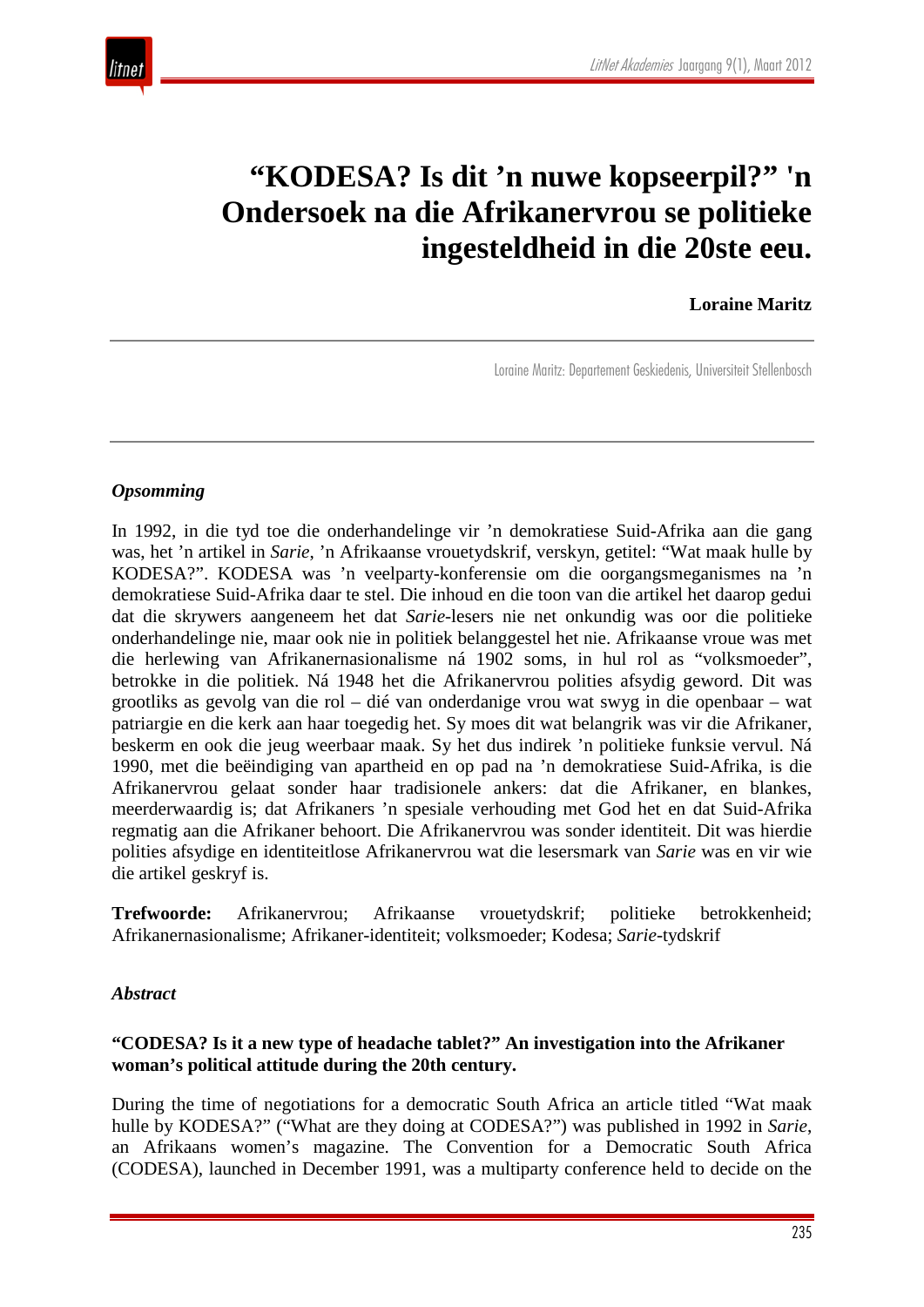transition process to a democratic South Africa. The introductory paragraph of the article stated: "For some people it may sound like the name for a new type of headache tablet; for others it may remind them of the thriller by Frederick Forsyth, the *Odessa File*. And most people do not even know what CODESA stands for" (my translation).

The political climate that preceded the *Sarie* article was turbulent and for most South Africans the future was filled with fear and uncertainty. Apart from the violence between the African National Congress (ANC) and the Inkatha Freedom Party (IFP), white radicals posed a real threat to the negotiating process. Two months before the article was published in *Sarie* 68,6 percent of whites voted in favour of the negotiation process during a referendum. These events were widely publicised in the newspapers and on television.

It is thus highly unlikely that in May 1992 the readers of *Sarie*, whether to the left or the right of the political spectrum, would have been unaware of CODESA and what it entailed. Yet the content and tone of the magazine article suggested that the authors were of the opinion that the readers of *Sarie* were not only ignorant about the political negotiations, but also not interested in politics. Was this assumption acceptable?

This article aims to reach an answer to this question, by studying the political involvement of the Afrikaner woman in the 20th century. The research was conducted through a literature study of books, articles, unpublished master's and doctoral dissertations and theses, and internet sources on the Afrikaner, Afrikaner nationalism and Afrikaner women from as early as 1932 until 2011.

After the defeat of the two Boer Republics during the Anglo-Boer War in 1902 there was a gradual revival of Afrikaner nationalism. The belief that the Afrikaner *volk* was God's chosen people designated separate rolls for men and women in the Afrikaner family. It was a patriarchal structure in which the role of men was primarily to be the instrument to implement the will of God in regaining lost political power for the Afrikaner. Afrikaner historians used the term "mother of the nation" ("volksmoeder") to describe the role of Afrikaner women during this period. As an obedient wife and daughter, her political role was inside the home and to provide moral support. According to more recent interpretations of the "volksmoeder" concept the Afrikaner woman was not passive in this role: she utilised it to form an own identity, but always within the boundaries of patriarchal Afrikaner nationalism.

During 1915, after the Rebellion (1914–1915), 6 000 Afrikaner women organised a protest march against the imprisonment of Rebellion leaders. During 1940 9 800 women marched to the Union Buildings in Pretoria to protest against South Africa's participation in the Second World War. During both these marches thousands more women were represented through signed petitions. It is not surprising that these marches did not receive much attention in written records of Afrikaner history.

In 1915 Afrikaner women formed the National Women's Party (NWP). Through this organisation Afrikaner women supported the National Party (NP), Afrikaner nationalism and, through carefully selected programmes, the Afrikaner cause. Afrikaner women in general did not agitate for political rights and did not take part in the women's enfranchisement movement. However, through the NWP, political consciousness slowly gained ground. Afrikaner men were reluctant to grant voting rights to women, but when the women's vote was needed to remove the entrenched black vote, they changed their policy and a women's enfranchisement campaign was launched. In 1930 white women in South Africa were granted the vote.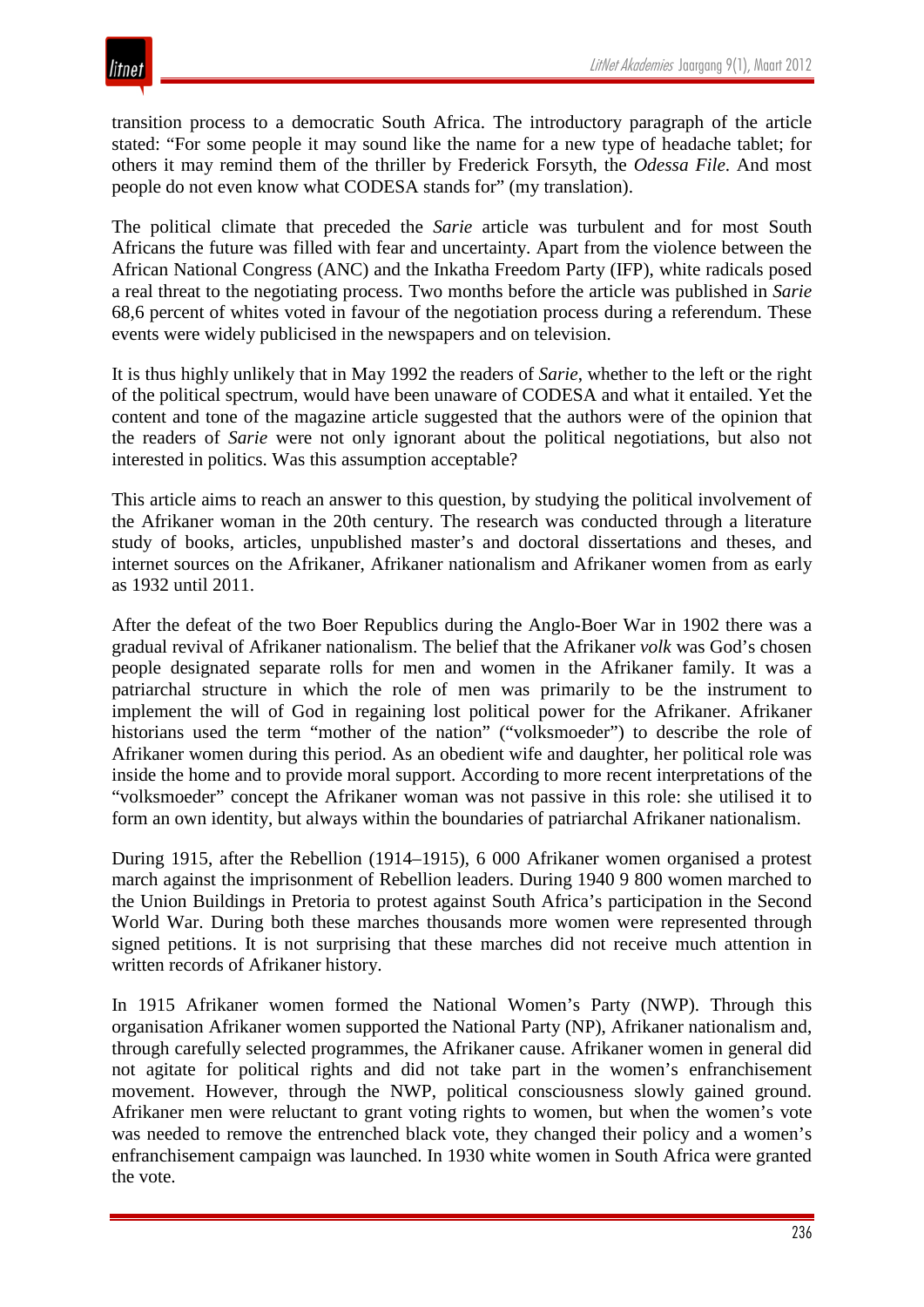

In the trade unions (particularly in the Garment Workers' Union), on the fringe of Afrikanerdom, working-class Afrikaner women represented the complete opposite of the "volksmoeder" and played a very visible political role. However, it was really in the sheltered environment of Afrikaner welfare organisations that Afrikaner women could apply their political preferences by focusing on poor Afrikaners. During this period the Afrikaner woman's political voice was indeed heard, but it was sporadic and subdued.

Afrikaner nationalism triumphed in the 1948 election when the NP became the government of South Africa – an Afrikaner government that could advance the interests of Afrikaners. Despite this, Afrikaner women became almost completely politically indifferent and withdrawn during the period of NP rule. This happened despite the second wave of feminism (from the 1960s to the 1980s) in the Western world which focused on issues of equality, such as an end to discrimination and cultural and political inequalities.

In Afrikaner families the role of patriarchy and the church, which imposed on her the role of a submissive woman that kept quiet in public, was still very much evident. Afrikaner leaders emphasised the Afrikaner woman's femininity and the difference between men and women in the public sphere and allocated her a supportive role behind the scenes. At home women usually had enough influence not to feel oppressed. A woman's political role was, as a mother, to protect those values that that were important to the Afrikaner and to raise good Afrikaner sons and daughters. She thus played an indirect political role. As Afrikaners became wealthier, women had the choice to stay at home and with the help of domestic workers she managed her household. With all this privilege the Afrikaner woman was wrapped in a cocoon of comfort. There was no reason to be involved in politics.

Cracks in Afrikaner unity as represented by the NP were already appearing during 1969. Afrikaners subsequently split into what was known as "verkramptes" (those that were more conservative) and "verligtes" (those that were open to change, whether it was encouraging English speakers into the NP or limited power-sharing with Indians and so-called coloureds). As a result, by 1984 between 40 and 50 percent of Afrikaners moved their vote to the Conservative Party (CP) and more than 42 percent of the support for the NP came from English speakers.

The cornerstone of apartheid was based on what the Afrikaner believed to be a divine calling as God's chosen people and that racial discrimination was biblically founded. But during 1986 the Dutch Reformed Church declared racism to be a sin. In the same year the Afrikaner Broederbond, the powerful secret organisation comprising Afrikaans-speaking Protestant men, declared that in order to prevent anarchy, discrimination between races must be removed.

The Afrikaner always had a common enemy to fight against for survival, whether it was the British, the blacks, or communism. In 1988 the Soviet Union withdrew from Africa and a year later the collapse of communism marked the end of the Cold War. In Namibia, where for so many decades South Africa desperately tried to retain a foothold, the former enemy, the South West Africa People's Organization (SWAPO), became the new government. And during 1990 president F.W. de Klerk, the leader of the NP, unbanned the previously feared ANC, Pan Africanist Congress (PAC) and the South African Communist Party (SACP) and soon after that the NP became involved in negotiations to change South Africa into a democracy – one in which the Afrikaner would be considerably in the minority.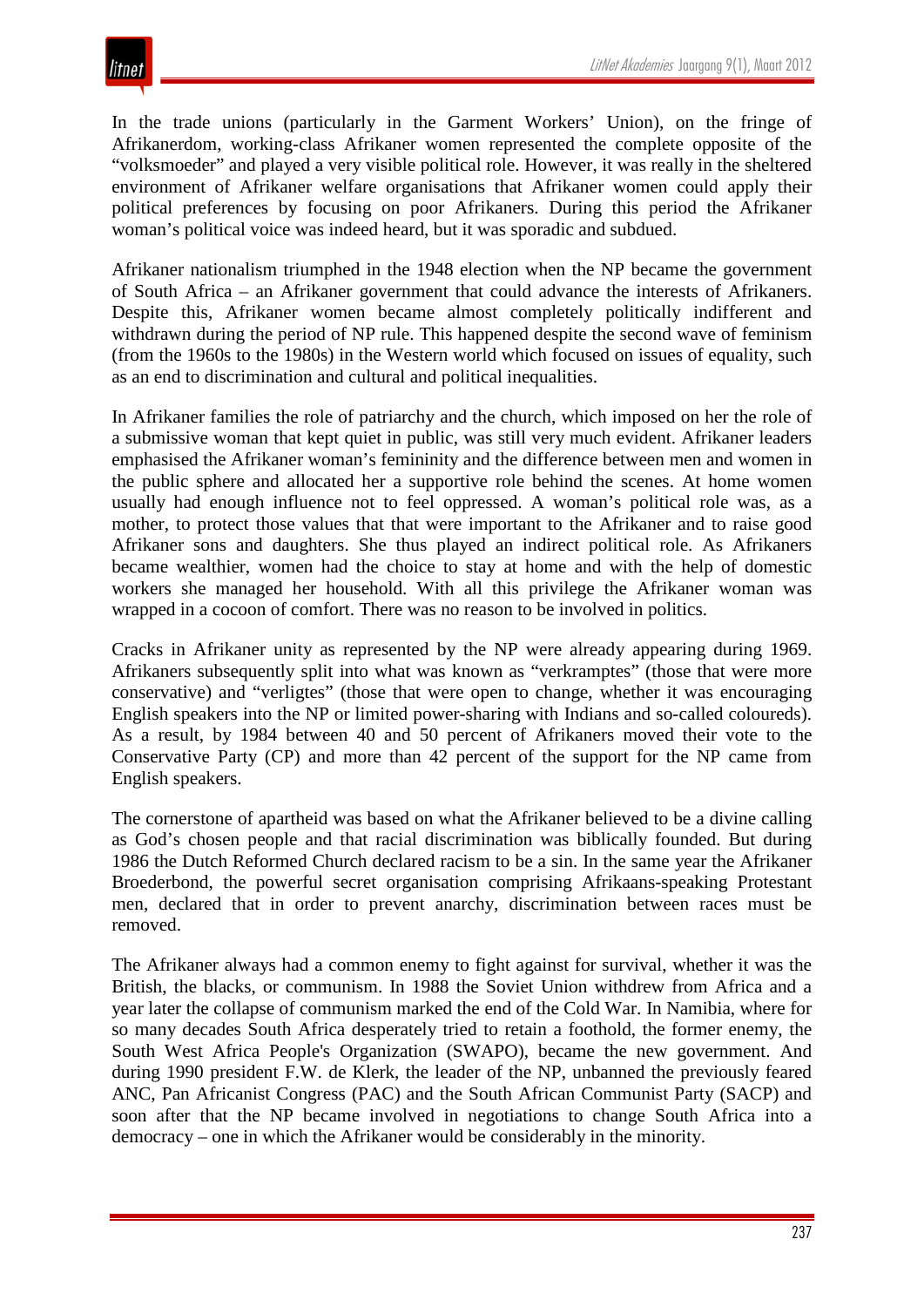After 1990, with the demise of apartheid and South Africa on the way to democracy, the Afrikaner woman was left without her traditional anchors – the beliefs that the Afrikaner, and whites, were superior; that Afrikaners had a special relationship with God; and that South Africa rightfully belonged to the Afrikaner. This loss of identity led to confusion and eventually apathy and ignorance. It was this Afrikaner woman who constituted the readership of *Sarie* and for whom the article "What are they doing at CODESA?" was written.

**Key words:** Afrikaner woman; Afrikaans women's magazine; political involvement; Afrikaner nationalism; Afrikaner identity; *volksmoeder* (mother of the nation); Codesa; *Sarie* magazine

## **1. Inleiding**

In Mei 1992 het die Afrikaanse vrouetydskrif *Sarie* 'n artikel gepubliseer met die titel "Ons grootste indaba. Wat maak hulle by KODESA?" (Du Plessis en Swanepoel 1992:42–3). Die inleidende paragraaf verklaar: "Vir party mense klink dit soos die naam van 'n nuwe soort kopseerpil; vir ander laat dit dink aan daardie spanningsroman van Frederick Forsyth, *The Odessa File*. En die meeste weet nie eens waarvoor staan KODESA nie."

Op daardie stadium was die onderhandelinge vir 'n nuwe demokratiese bestel in Suid-Afrika aan die gang. Die persepsie van die artikelskrywers, Martie Swanepoel, joernalis van *Sarie*, en Tim du Plessis, wat op daardie stadium grondwetlike beriggewer vir Nasionale Media was, oor die onkunde of gebrek aan belangstelling van *Sarie*-lesers rondom hierdie belangrike politieke gebeurtenis word in hierdie artikel nagespeur. Die politieke gebeurtenisse wat die *Sarie-*artikel voorafgegaan het, word kortliks geskets om te illustreer hoe belangrik die onderhandelinge by KODESA op daardie stadium vir alle Suid-Afrikaners was. Die *Sarie*-artikel word ontleed om te bepaal of die inleidende paragraaf verteenwoordigend is van die res van die artikel. Daarna word die historiese agtergrond ten opsigte van die Afrikanervrou se politieke belangstelling ondersoek. Is daardie artikel dan verteenwoordigend van 'n tydgreep in die Afrikanervrou se geskiedenis? Hier word nie gepoog om 'n studie van *Sarie* te onderneem nie. Navorsing oor *Sarie* en ander vrouetydskrifte is reeds deur navorsers soos Van der Vyver (1987), Rabe (1985), Slabbert (1992) en De Vaal (2007) onderneem. Vir die doel van hierdie artikel is egter alle artikels in *Sarie* wat handel oor politiek, bemagtiging en diskriminasie in die periode 1992 tot 1996 bestudeer. $1$ 

## **2. Die politieke toneel in Suid-Afrika, 1990–1992**

Die voorbereidings vir die grondwetlike onderhandelings, wat reeds in 1990 begin het, het talle struikelblokke ondervind, waarvan die nimmereindigende spiraal van geweld in 1991, gekenmerk deur botsings tussen die African National Congress (ANC) en die Inkatha Vryheidsparty (IVP), en die wantroue wat dit gesaai het, seker die belangrikste was. Op 16 Julie 1991 is die sogenaamde *Inkathagate*-skandaal oopgevlek, wat gedui het op die regering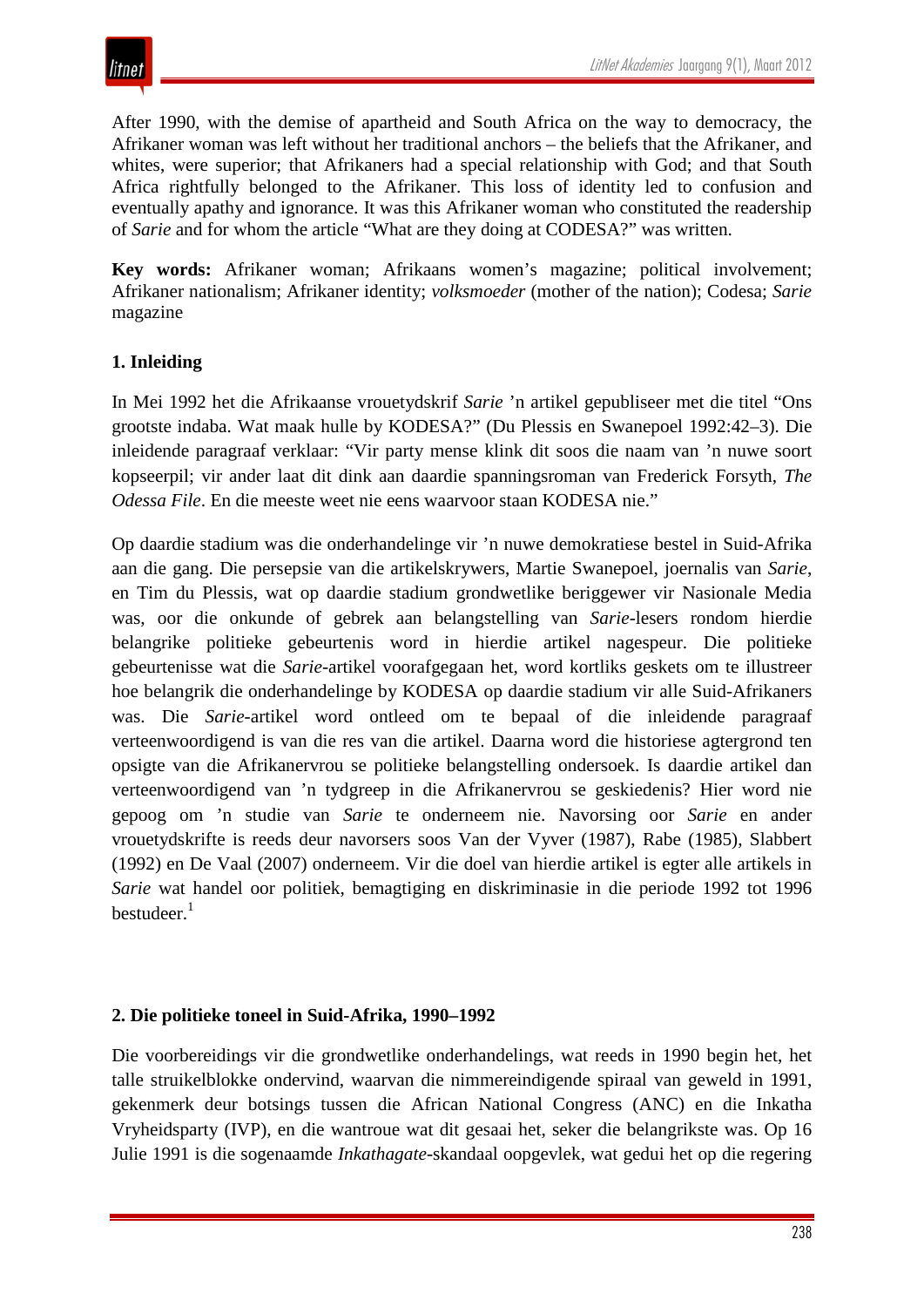se ondersteuning van die IVP. Hierdie onthullings het die ANC se versoek vir 'n tussentydse regering versterk.

In September 1991 het die verskillende partye die Nasionale Vredesinisiatief onderteken. Hierdie verdrag het nie net die partye se begeerte na vreedsame verhoudings bevestig nie, maar het ook tot meer begrip tussen die verskillende partye gelei. Maande se onderhandelinge het op 20 Desember 1991 in die Konvensie vir 'n Demokratiese Suid-Afrika (KODESA) 'n hoogtepunt bereik (Rantete 1998:173–4). KODESA was 'n veelparty-konferensie om die oorgangsmeganismes na 'n demokratiese Suid-Afrika daar te stel. Twintig partye het dit bygewoon. Die partye sou onderhandel oor fundamentele kwessies soos die reëlings vir 'n tussentydse regering en grondwet; die opstel van 'n konsepgrondwet; magsdeling en stemreg.

Die pad na demokrasie sou egter nie met rose besaai wees nie.

Reeds tydens die opening van KODESA op 20 Desember 1991 is die strydbyl tussen die ANC en die Nasionale Party (NP) opgeneem. President F.W. de Klerk, wat die verrigtinge moes afsluit, het 'n onverwagte aanval op die ANC geloods en gesê dat die party nog nie die gewapende stryd gestaak het nie. De Klerk het verwys na Umkhonto we Sizwe (MK), die militêre afdeling van die ANC, wat toe nog nie ontbind het nie. Die ANC het later beweer dat tydens die D.F. Malan-akkoord wat in Februarie 1991 deur die regering en die ANC onderteken is, waartydens die ANC onderneem het om alle gewapende aksie te staak, 'n geheime verdrag gesluit is wat gestipuleer het dat MK nie ontbind sou word voor die onderhandeling na 'n demokrasie voltooi is nie. Die publiek het niks hiervan geweet nie en die feit dat president De Klerk op 'n openbare geleentheid daarna verwys het, is deur Nelson Mandela as verraad beskou. Mandela het woedend reageer en op 'n tweede spreekbeurt aangedring. Hy het De Klerk daarvan beskuldig dat hy sy posisie misbruik het en dat hy die vertroue in die onderhandelings verbreek het. Hy het vervolg: "Even the head of an illegitimate, discredited minority regime, as his is, has certain moral standards to uphold." De Klerk het nooit die bestaan van 'n geheime ooreenkoms erken of ontken nie. Die wig wat daardie dag tussen Mandela en De Klerk ontstaan het, het nooit geheel nie (De Klerk 1998:239–42; Terreblanche 2001:21). Die sukses van KODESA het aan 'n dun draadjie gehang.

Die politieke partye wat besluit het om nie aan KODESA deel te neem nie, was die Konserwatiewe Party (KP), die Herstigte Nasionale Party (HNP) en drie kleiner, radikale swart partye, die Pan Africanist Congress (PAC), the Azanians People's Organisation (AZAPO) en die Black Consciousness Movement (BCM). Die afwesigheid van hierdie partye en die eise van die IVP het gesorg vir gedurige kompromieë wat rondom die onderhandelingstafel aangegaan moes word. Hierdie probleme sou KODESA tot aan die einde ry.

Buite die onderhandelingsforum was daar ook baie verwikkelinge. Die gebrek aan deursigtigheid oor wat tydens die geslote sessies gebeur het, tesame met die apatie wat deur die regse vleuel en die PAC aangeblaas is, het emosies verhoog en spanning laat oplaai by diegene wat geglo het dat hul regte uitverkoop word. Wit ondersteuning het weg van die NP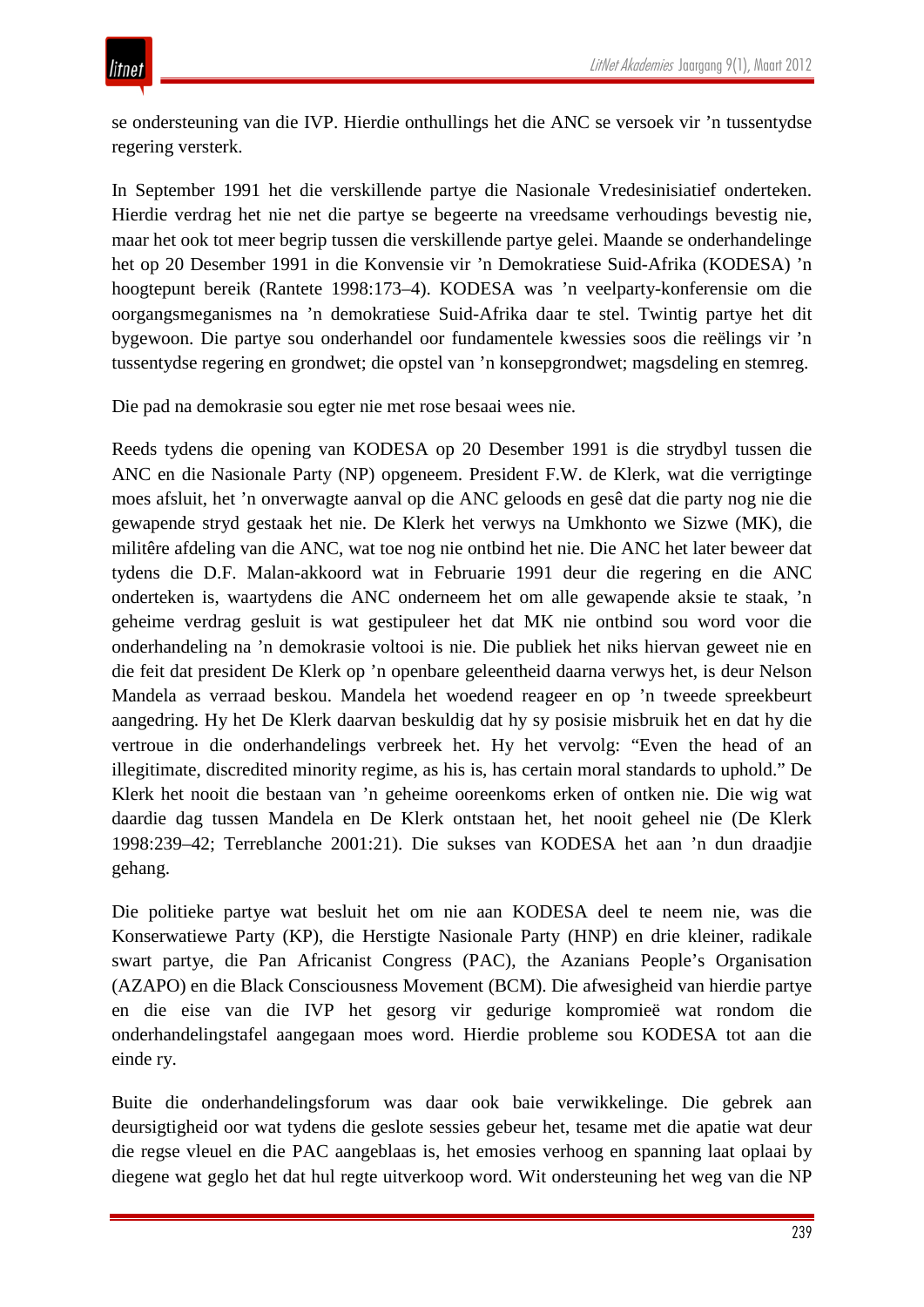na die regse vleuel beweeg en die radikalisering en groei van die Afrikaner Weerstandsbeweging (AWB) het 'n ernstige bedreiging vir die onderhandelingsproses ingehou. Binne die Afrikanermilieu was die Afrikaners wat vir hervorming gestem het, die "linkses" en die ander 30 persent het hulle as verraaiers gesien wat die land aan die swartes wou uitverkoop.

President De Klerk was bekommerd oor hierdie verwikkelinge en het tydens die opening van die parlement in 1992 die wittes verseker dat hulle nie in toekomstige grondwetlike veranderings misken sou word nie. Op hierdie laat stadium het hy die kiesers dan ook belowe dat hulle op 'n referendum kon besluit of hulle onderhandelings ondersteun, al dan nie. Toe die NP kort daarna tydens 'n tussenverkiesing in Potchefstroom die setel aan die KP afstaan, is die referendumdatum gefinaliseer. Die referendum het op 17 Maart 1992 plaasgevind, en met 'n oorweldigende meerderheid van 68,6 persent het die kiesers ten gunste van die onderhandelinge gestem (Rantete 1998:180).

Die wantroue en vrese het ook na die vroue oorgespoel. Dit was veral konserwatiewe wit vroue wat nooit polities ingestel was nie, wat nou betrokke geraak het. Reeds op 24 Februarie 1990, 'n paar weke na De Klerk se verrassende aankondigings, is 'n vergadering van Dames Aktueel in Bloemfontein, waarop die staatspresidentsvrou, Marike de Klerk, die spreker was, erg ontwrig. 'n Regsgesinde vrou, 'n mediese praktisyn van Bloemfontein, het alles in haar vermoë gedoen om die verrigtinge in die wiele te ry. Reeds voor die vergadering het sy 'n stinkbom stukkend getrap, en tydens die vergadering het sy die staatspresidentsvrou só "met aanvallende politieke vrae bestook" dat sy op 'n stadium deur ander stilgemaak moes word. Sommige van die meer as 600 vroue wat die vergadering bygewoon het, het hul misnoeë uitgespreek oor die "onwaardige gedrag" en gesê dat sy 'n "mooi geleentheid bederf en misbruik het om die Staatspresidentsvrou in verleentheid te probeer bring" (Anon. 1990a:6; Anon. 1990b, s.b.).

In haar toespraak het De Klerk op die voorval reageer en gesê dat sy begrip het vir mense se vrese, onsekerheid en soeke na sekuriteit. Sy het verstaan dat politieke optogte en uitsprake van leiers vroue ontstel het. Sy het vroue probeer gerusstel deur te sê dat blote wetgewing nie sou veroorsaak dat taal en kultuur verswelg word nie. Die regering se optrede van twee weke vroeër, naamlik die ontbanning van die ANC en PAC, het sy verduidelik deur te sê dat die politieke situasie op daardie stadium onbevredigend was, aangesien miljoene mense in vyandskap en opstand leef. Daar is ook melding gemaak van die internasionale isolering van Suid-Afrika en die gevolglike ekonomiese implikasies. Sy het afgesluit met: "[M]nr. Nelson Mandela regeer nie die land nie en die ANC is nie die enigste instansie waarmee die regering sal onderhandel nie." De Klerk het probeer om die regering se beleid en optrede te verdedig. Haar poging om die ANC se belangrikheid as die hoofonderhandelaar te verminder, getuig egter van politieke naïwiteit. Vir die regse Afrikaners was die NPse veranderings egter revolusionêr en onaanvaarbaar (Anon. 1990a:6; Anon. 1990b:s.b.).

'n Bietjie meer as 'n jaar later was Marike de Klerk eregas by 'n funksie van die Bond van Oud-Pukke en die Potchefstroom Universiteit se Dameskring. Tydens dié geleentheid moes sy ook reageer op 'n insident 'n paar dae tevore in Ventersdorp, 'n regsgesinde sentrum. Die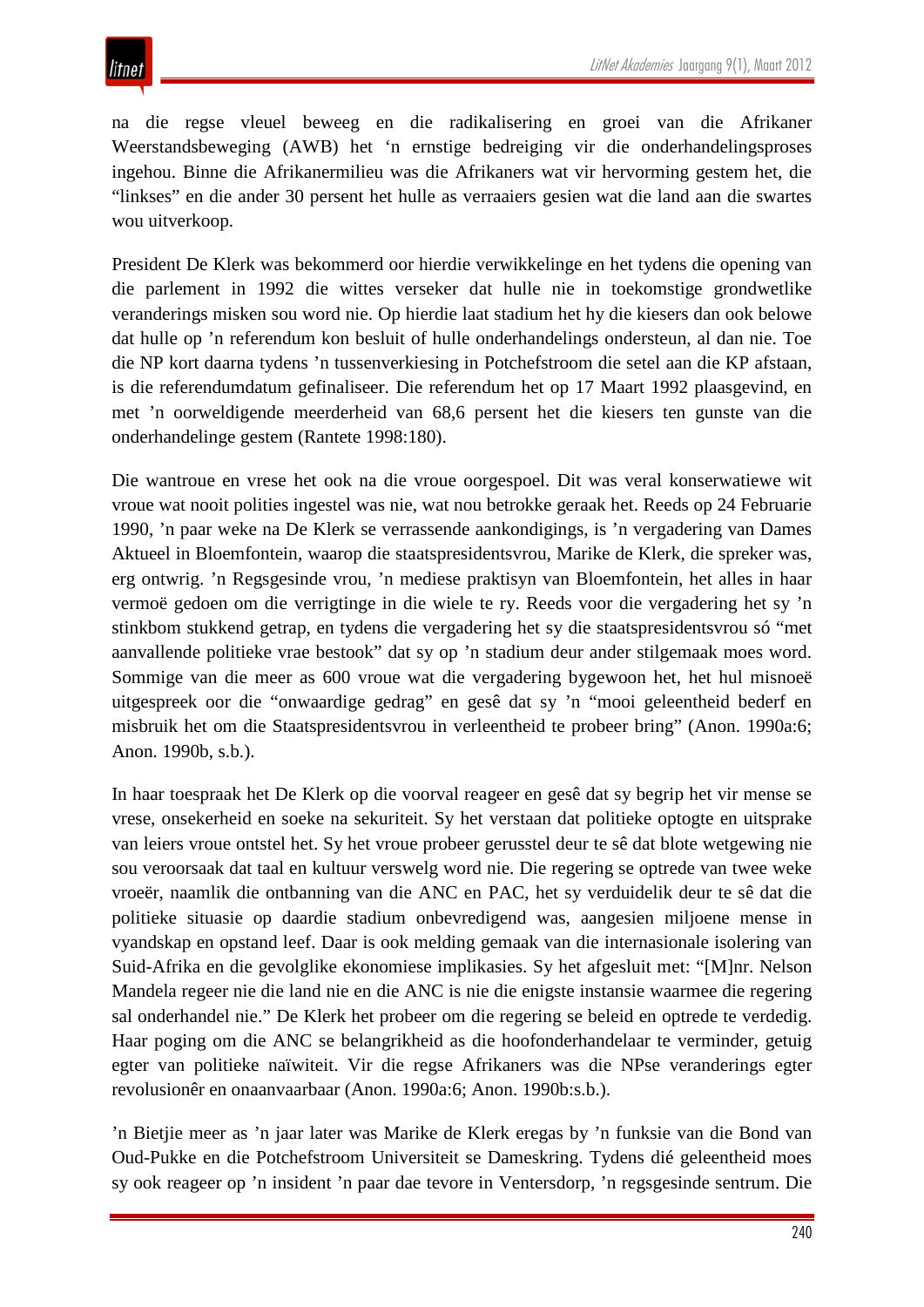insident sou later bekend staan as die "Geveg van Ventersdorp" (Victory or violence s.j.). Die gebeure op Ventersdorp is voorafgegaan deur talle botsings tussen die polisie en wit boere nadat swartes op staatsgrond wat aan wit plase gegrens het, plakkershuise opgerig het. Toe die Staatspresident aankondig dat hy 'n vergadering op Ventersdorp sou kom hou, het die KP-beheerde stadsraad van Ventersdorp laat weet dat hy onwelkom is en ook toestemming geweier dat die stadsaal vir die vergadering gebruik word. Die AWB en verskeie ander regse groepe het besluit om die geleentheid te gebruik om hul saak te stel en van oraloor, van so ver as Namibië, op Ventersdorp saamgetrek. Nadat hulle probeer het om die saal waar die Staatspresident sou praat, binne te gaan, is hulle deur polisie gekeer; chaos het gevolg. In die daaropvolgende gevegte is drie AWB-lede dood en 43 polisiemanne en AWB-lede en 15 swartes gewond. Hierdie voorval dui op die erns waarmee die regse wittes die verandering teengestaan het (Anon. 1991:3).

Marike de Klerk het op 'n baie persoonlike wyse op die insident gereageer en haarself by die "saak" ingesluit toe sy gepraat het. "Ná Vrydagaand het ek gedink hoekom doen ons dit? Hoekom verdra ons dit? Ons doen dit omdat ons glo dat dit reg is." Sy het voorts die regering se optrede as 'n goddelike opdrag vertolk: "As 'n mens opkyk na die berge 'vanwaar ons hulp kom', lui die antwoord altyd dat jy horisontaal moet kyk na jou medemens. Dit is die boodskap van die Kruis. Dit is die roeping en die opdrag van die nuwe Suid-Afrika" (Anon. 1991:3). Die NP het apartheid as 'n goddelike opdrag gesien, en op daardie stadium het mev. De Klerk die NPse veranderingsbeleid ook met 'n ietwat onduidelike Bybelse vergelyking regverdig. Dit was uitstekende politieke taktiek, want die Afrikanervrou is oor die algemeen diep gelowig en sou weer oor daardie woorde gaan nadink. Moontlik sou sommige besef het dat dit nasionalistiese retoriek was.

In die weke voor die referendum het meer as 220 swart mense in township-geweld gesterf. Sommige ontleders het die geweld toegeskryf aan die algemene gevoel van paniek. Ander het gesuggereer dat dit wit ekstremiste is wat die geweld aangeblaas het om verwerping van die referendum aan te moedig. Mandela het nie hierdie ronde geweld aan die regering toegeskryf nie (Terreblanche 2001:21).

KODESA 1 het vyf werksgroepe gestig om die weg te baan vir 'n tweede voltallige konferensie, KODESA 2, wat vanaf 15 Mei 1992 gehou sou word. Na drie dae van KODESA 2 het dit duidelik geword dat daar onoorkombare verskille was. Die ANC wou 'n kort periode voor die verkiesings hê, maar die NP wou 'n meer gespesifiseerde en uitgerekte proses hê voordat hulle die mag oorhandig. Voorts het die regering en die IVP geëis dat 75 persent van die verteenwoordigers die nuwe grondwet moes bekragtig. Ook rondom die kwessie van minderheidsregte was daar wesenlike verskille. Daar was geen aanduiding dat die regering die dooiepunt wou verbreek nie; niemand wou toegee nie. Chris Hani, die sekretaris-generaal van die SAKP, het die afgevaardigdes toegespreek en geëis dat dit tyd is dat die regering *exitgate*; die regering kan nie meer die toekoms van die land dikteer nie – die massas in die straat sal dit doen (Rantete 1998:181).

Die politieke klimaat wat die *Sarie*-artikel voorafgegaan het, was onstuimig en die meeste Suid-Afrikaners was met vrese en onsekerheid gevul. Te midde van hierdie politieke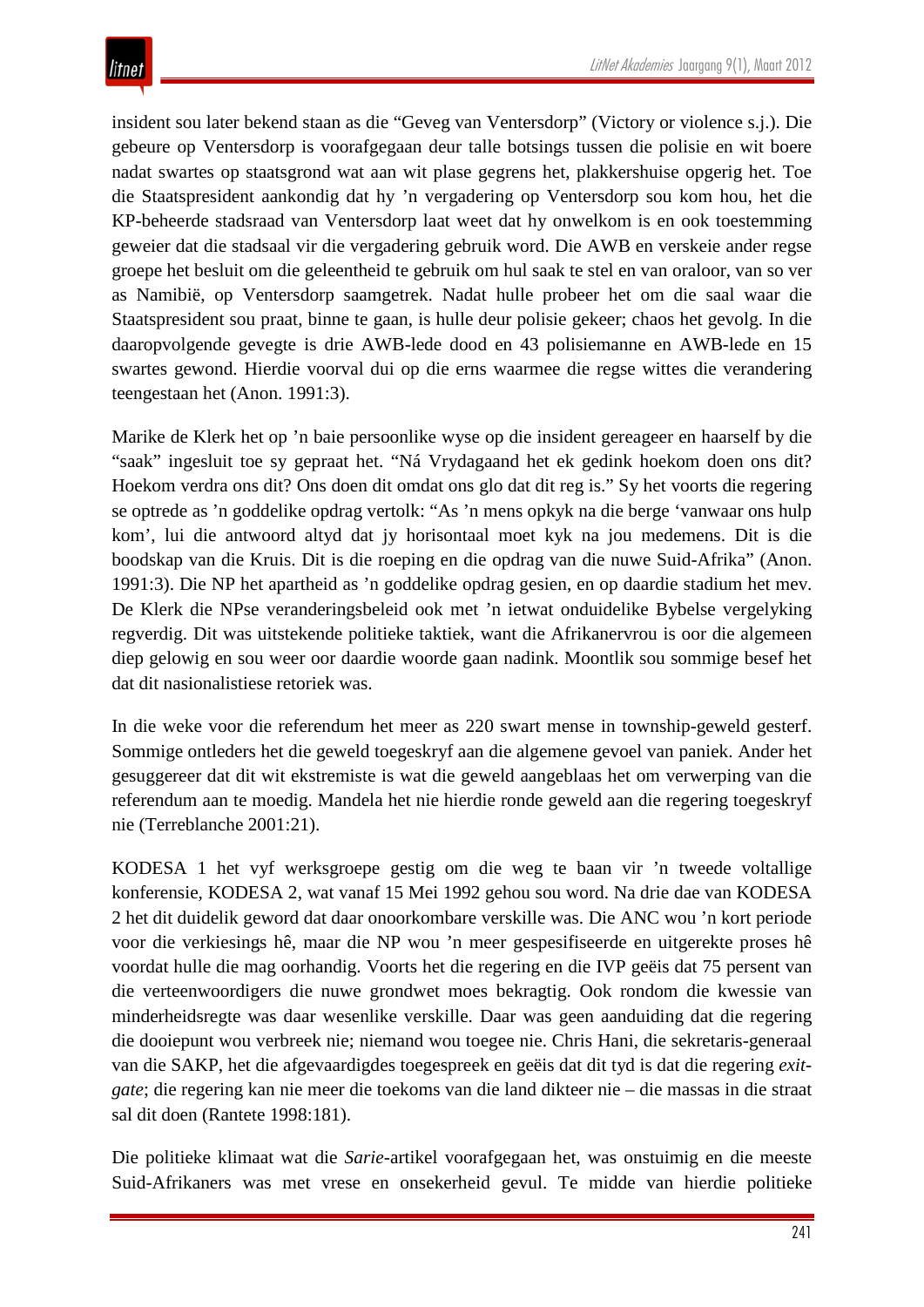onbestendigheid het die hoop van miljoene Suid-Afrikaners op die onderhandelaars gerus. Daar was verwagtinge dat na die swaarkry daar verandering sou kom. Daar is veral gehoop dat die geweld sou eindig. Hierdie gebeure is daagliks in koerante gepubliseer en op televisie gebeeldsend.

#### **3. Die** *Sarie***-artikel: "Wat maak hulle by Kodesa?"**

Dit is dus feitlik onmoontlik dat *Sarie-*lesers, hetsy links of regs van die politieke spektrum, in Mei 1992 onbewus sou wees van KODESA en van alles wat dit behels het, al sou hulle nie in politiek belanggestel het nie. Juis om hierdie rede was 'n artikel met die titel: "Wat maak hulle by KODESA?" (Du Plessis en Swanepoel 1992:42–3) so vreemd. Dit is van die begin af duidelik dat die skrywers van die artikel aangeneem het dat hulle lesers nie erns met KODESA het nie, of oningelig is:

Vir party mense klink dit soos die naam van 'n nuwe soort kopseerpil; vir ander laat dit dink aan daardie spanningsroman van Frederick Forsyth, *The Odessa File*. En die meeste weet nie eens waarvoor staan KODESA nie.

Die skrywers het op 'n speelse trant voortgegaan:

Die Konvensie vir 'n Demokratiese Suid-Afrika is vir baie mense een van daardie dinge waaroor hulle voel: iets sê vir my dis belangrik, maar dis so ingewikkeld (en vervelig) dat hoe minder ek daarvan hoor en sien, hoe beter. Amper soos sekere vrouens voel oor 'n sportgebeurtenis soos die Curriebeker-eindstryd waaroor mans heeltemal gaande kan raak, maar wat vir hulle, heeltemal tereg, nie die einde van die aarde is nie.

Dié speelse, maar ook aanmatigende en neerbuigende, toon is deurgaans in die artikel gehandhaaf. Hulle het die vroue wat nie veel van KODESA geweet het nie, laat goed voel – dis reg as KODESA hulle nie opgewonde laat nie, want dit is net so onbelangrik as 'n rugbywedstryd, dit is eintlik 'n "simboliese kletsklub" of 'n "familieberaad" na 'n "familietwis" waar almal dan "saam gaan sit en sake uitpraat".

Die lesers is ingelig oor die blomme op die tafels, hoeveel water gedrink is, die kleredrag van die afgevaardigdes, die koekies met teetyd, en baie oorsigtelik watter belangrike mense daar is. Geselekteerde inligting wat volgens die skrywers die lesers sou interesseer.

Die lesers wat dan kwansuis niks sou weet van KODESA nie, is nie ingelig oor wat by KODESA 1 besluit is nie en dat daar op 15 Mei 1992 met KODESA 2 begin is nie. Alhoewel daar kortliks genoem word dat KODESA se doel is om op vreedsame wyse 'n nuwe tussentydse regering daar te stel wat 'n nuwe verkiesing moet reël en dat daar werkgroepe en komitees is, is daar geen besonderhede gegee oor waaroor daar beslissings geneem moes word nie en wat die geskilpunte was in die "grootste politieke indaba" wat nog in die bestaan van Suid-Afrika gehou is nie.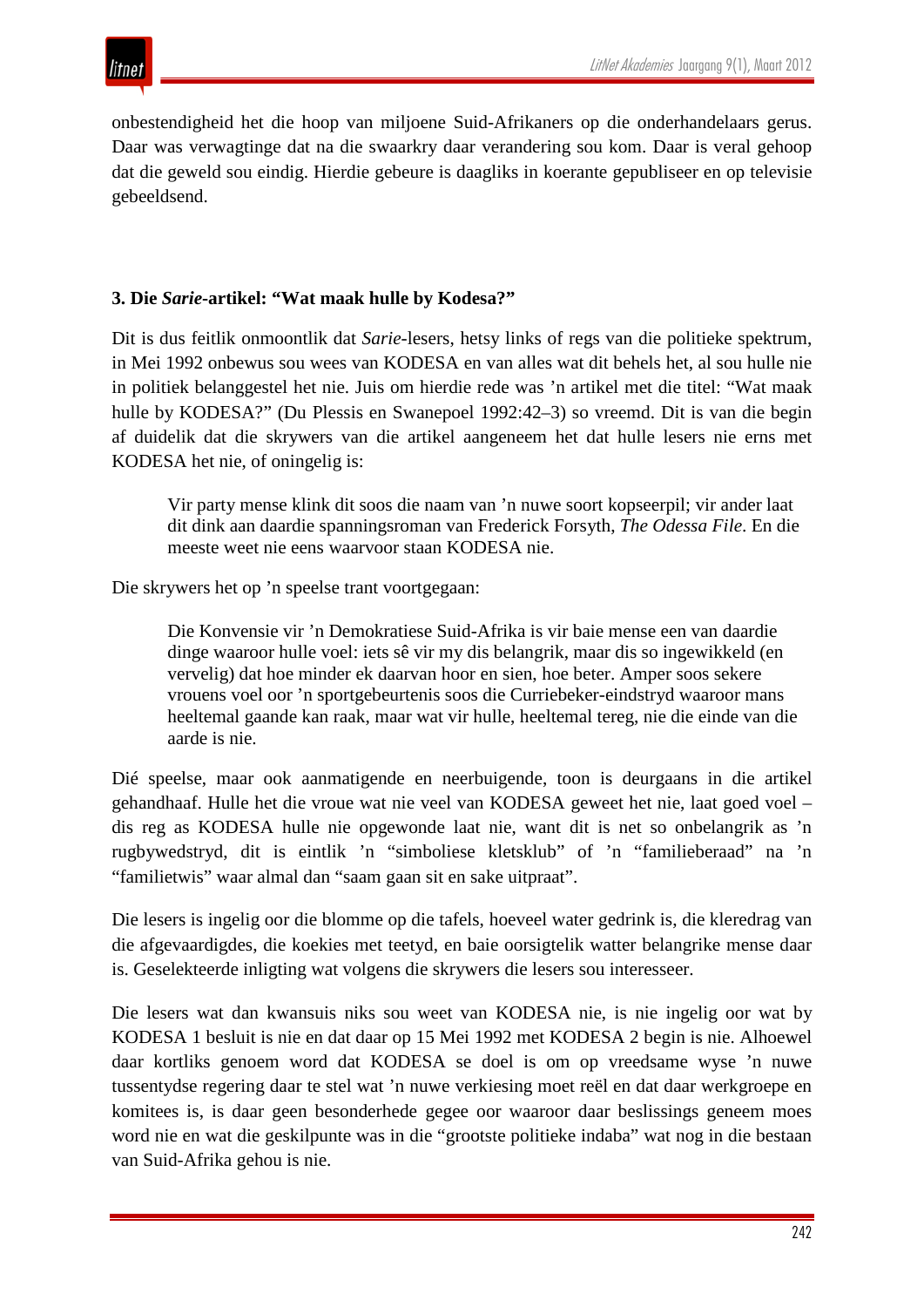Die skrywers het ook melding gemaak van die nuutgestigte Gender Advisory Committee (GAC), wat KODESA-besluite gemonitor het ten opsigte van die implikasies wat dit vir vroue ingehou het. Die Afrikaanse vertaling, Geslagsake-Advieskomitee, klink vir hulle soos 'n komitee waarop dr. Ruth ('n sielkundige wat in die Afrikaanse gesinstydskrif *Die Huisgenoot* oor verhoudingsprobleme adviseer) behoort te sit. Volgens die skrywers betwyfel manlike afgevaardigdes die waarde van GAC, wat aanvanklik onder voorsitterskap van 'n man vergader het. Hul mening is dat vrouesake meer baat sal vind by vroulike afgevaardigdes soos Frene Ginwala. Hulle erken egter: "Die vroue het nietemin met GAC iets bereik wat feitlik geen aksiegroep in die land tot dusver kon regkry nie: om 'n saak wat streng gesproke nie polities/grondwetlik van aard is nie, by KODESA aanhangig te maak". Die skrywers sê dus direk vir *Sarie*-lesers dat vroueregte nie aanvanklik op die agenda van KODESA was nie, nie belangrik was nie en eintlik nie daar hoort nie.

In die artikel word geen melding gemaak van spanning of probleme voor en tydens die twee KODESAS wat telkemale tot die uitstel van datums gelei het nie, dat geskille nie in die werkgroepe opgelos is nie, en van agterdog wat voortdurend besluitneming gekelder het nie. Daar word eerder 'n rooskleurige prentjie geskets van gemoedelike "manne" wat met teekoppies in die hand grappies vertel. Die erns van die samesprekinge vir vreedsame naasbestaan in Suid-Afrika word glad nie aangeraak nie. Die skrywers meld onder andere dat alhoewel enige Suid-Afrikaner met 'n voorstel na KODESA mag gaan, "is die kanse goed dat daar niks van sal kom nie".

Hierdie artikel in *Sarie* het amper te laat verskyn, want 'n maand later, ná die Boipatongslagting in Junie 1992, waartydens lede van die IVP 46 inwoners van Boipatong vermoor het, het KODESA 2 verbrokkel. Die ANC het die regering van aandadigheid beskuldig en die onderhandelingstafel verlaat.

Wie lees die *Sarie*? Toe *Sarie (Marais)* in 1949 gestig is, aanvanklik as alternatief vir die sensasiewekkende *Rooi Rose*, het die destydse hoofbestuurder van Naspers, dr. Chris Albertyn, die teikenlesers as "die ontwikkelde Afrikaanse vrou en dogter" identifiseer (Slabbert 1992:198).<sup>2</sup>

Van meet af aan was *Sarie* anders as ander vrouetydskrifte – sy het tot 1994 manlike redakteurs gehad (De Vaal 2007:53). Vermoedelik was dit die rede hoekom die wêreldwye golf van feminisme in die sewentigerjare nie in *Sarie* weerspieël is nie. Slabbert (1992:200) merk op: "Die *Sarie* van die sewentigerjare is intens bewus van haar eie belewenis van vrouwees in al sy verskillende aspekte, maar sy is koud gelaat deur die beweging wat vroue oor die hele aarde geraak het." Daarteenoor was *Fair Lady* in die apartheidsjare sosiopolities betrokke en het dit onderwerpe soos die noodtoestand, sterftes van swart kinders op die platteland, sensuur en diensplig aangedurf (De Vaal 2007:53).

Alhoewel *Sarie* nie dikwels politieke artikels geplaas het nie, is daar tog sedert die sewentigerjare al meer leesstof vir die beroepsvrou geplaas en is onderwerpe soos feminisme en politiek bespreek (Van der Vyver 1987:185).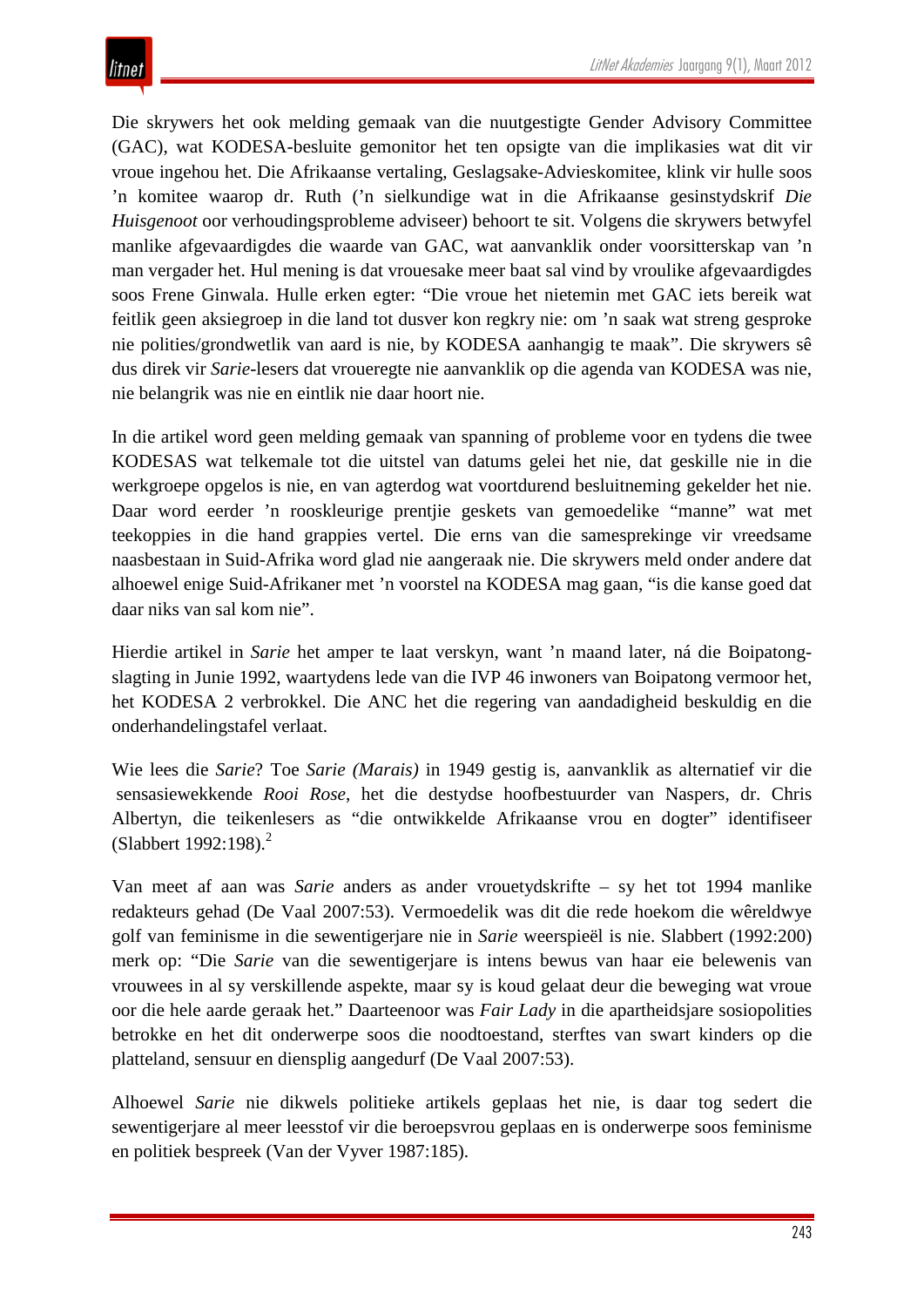

As daar dan wel soms artikels met 'n politieke inhoud geplaas is, waarom is daar van meet af aan deur die skrywers van die genoemde artikel aangeneem dat *Sarie-*lesers so oningelig sou wees oor hierdie belangrikste politieke gebeurtenis? Was hul aanname geregverdig of nie? Het Afrikanervroue dus nie in politiek belanggestel nie?

#### **4. Die politieke agtergrond van die Afrikanervrou**

Hermann Giliomee het in 2003 die stelling gemaak dat Afrikanervroue in al die belangrike politieke ontwikkelings van die Afrikaner se geskiedenis 'n rol gespeel het (Giliomee 2003:1). Tot ongeveer 1902 kan daar inderdaad enkele voorbeelde aangedui word waar die Hollands/Afrikaanse vrou haar op die politieke toneel begeef het. Maar afgesien van die (grootliks onsuksesvolle) pogings tydens die Anglo-Boereoorlog om mans te motiveer, was die vrou se politieke rol minimaal.

Tydens die eerste vier dekades van die 20ste eeu het die veranderende politieke, ekonomiese en sosiale toneel in Suid-Afrika 'n groot invloed op die Afrikanervrou gehad. Afrikanernasionalisme en die armblankeprobleem wat deur die Groot Depressie vererger is, het nuwe uitdagings en rolle aan die Afrikanervrou toegedeel.

## *4.1 Tot 1940: Die Afrikanervrou as aktiewe nasionalis?*

Na 1902 en die herlewing van Afrikanernasionalisme word die term *volksmoeder* gebruik om die Afrikanervrou van daardie periode te beskryf. Die "volksmoeder" as moeder-in-diensvan-die-Afrikanervolk, óf die vrou as moeder-van-die-Afrikanervolk, hoe daar ook al na verwys word, word gebruik om die Afrikanervrou se rol in die samelewing in die 20ste eeu te verklaar. Hier word gedink aan haar aandeel in die versterking van Afrikanernasionalisme en (met die oog op hierdie navorsing) haar politieke rol.

Elsabé Brink ondersteun die aanklag dat dit 'n manlik-gemanipuleerde rol is (1990:279). Sy beweer dat mans die skeppers van die "volksmoeder"-ideologie was en dat dit saamgeval het met die herlewing van Afrikanernasionalisme (1990:279). Volgens Brink het manlike Afrikanerhistorici, soos Willem Postma in *Die boervrouw, moeder van haar volk,* en Eric Stockenström in *Die vrou in die geskiedenis van die Hollands-Afrikaanse volk*, die Afrikanervrou as "volksmoeder" histories fundeer.

Alhoewel die Afrikanerman se rol primêr was om die instrument te wees wat die wil van God implementeer het, is die Afrikanervrou, alhoewel onderdanig, veredel en gesien as die bron van morele versterking. Veral met verwysing na die Voortrekkervrou en die vroue in die Boereoorlog, is die vrou met teenstrydige kwaliteite voorgehou: aan die een kant was sy sterk, met 'n veggees en uithouvermoë, maar aan die ander kant het sy eienskappe soos weerloosheid, delikaatheid en verfyndheid besit. Sy het reinheid simboliseer en daarmee saam ook rassesuiwerheid bewaar en krag en dapperheid tydens moeilike tye openbaar. President M.T. Steyn het tydens die opening van die Vrouemonument verwys na die "krag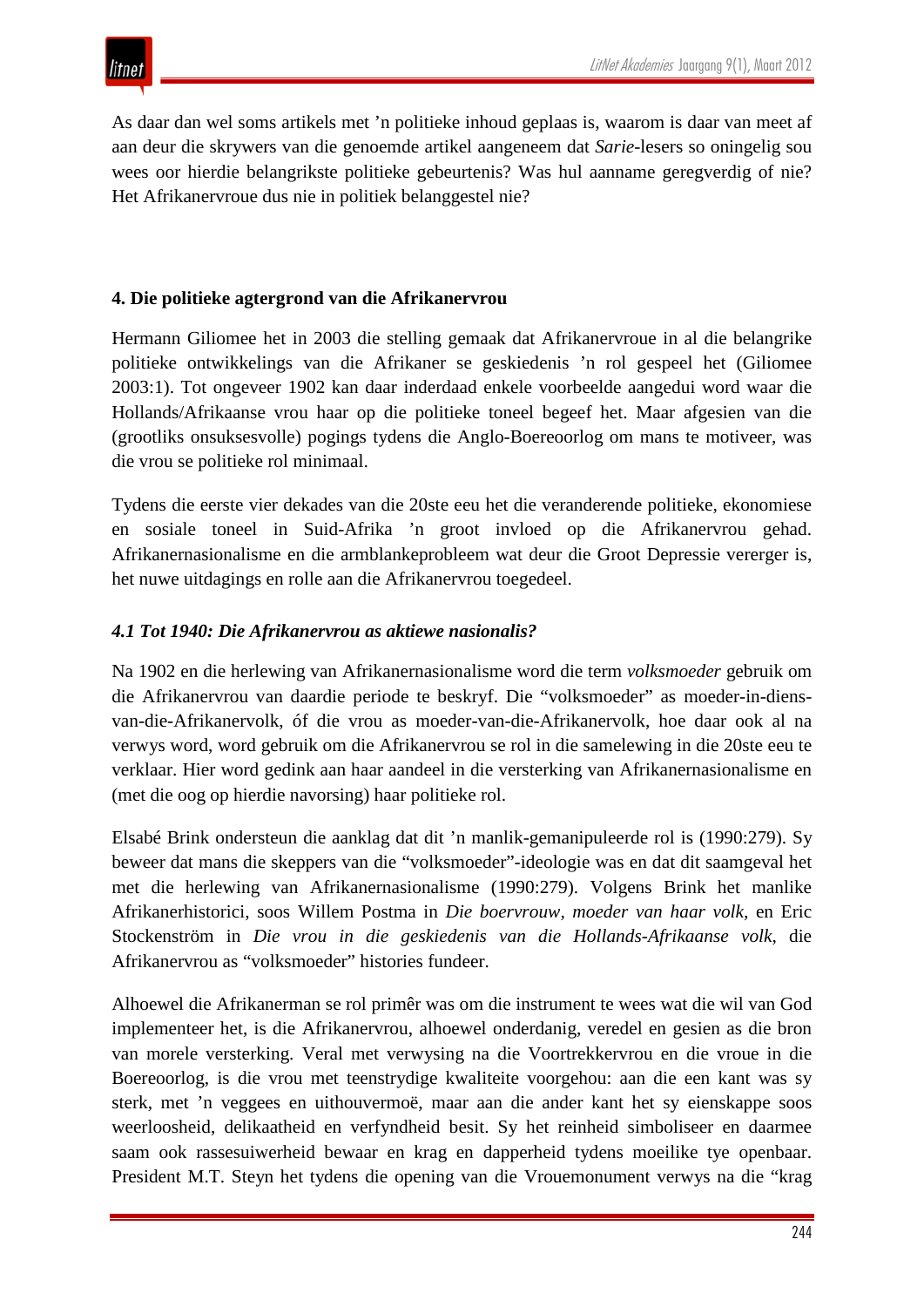van swak vroue wat sulke heldinne kon oplewer". Sy was die vrou aan wie God die taak toevertrou het om Afrikanerkinders groot te maak en om die jonger geslag met die liefde vir hul taal en kultuur te inspireer. Die ideale vrou sou ook haar volk, net soos 'n moeder haar kind, koester (Moodie 1975:17; Cloete 1992:48–9). Die "volksmoeder" is deur Afrikanernasionalistiese historici veredel – 'n beskrywing wat inderdaad nie vergesog is nie, want tydens die vrouestemregkwessie is dit weer deur Afrikanermans gebruik om hul afkeer te regverdig.

In meer onlangse navorsing word die "goedkeurende" hand van die vrou in die diskoers gesien: sy het dit aanvaar en daarop voortgebou.

Daar is ook die vertolking dat sy dit self geskep het. Louise Vincent ontleed die Nasionale Vroueparty (NVP) en die Klerewerkersunie om te bewys dat Afrikanervroue aktiewe agente van nasionalisme was (1997, veral hoofstukke 5–7). Ook Marijke du Toit (1996:352–3) het bewys dat welsynsverenigings soos die Afrikaanse Christelike Vrouevereniging (ACVV) en die Suid-Afrikaanse Vrouefederasie (SAVF), wat tradisioneel nie as "polities" beskou is nie, deur Afrikanervroue tot voordeel van die groei van die Afrikanervolk gebruik is, en dus as polities gesien kan word. Hulle het die Afrikanervrou se rol as moeder polities en etnies tot die "volksmoeder"-model omvorm. Alhoewel Afrikanervroue, spesifiek die ACVV-vroue, hulle volgens Du Toit versigtig van die stemregbeweging distansieer het, het hulle wegbeweeg van die tradisie dat die vrou in die huis moet bly, en hul plek in die openbare arena bevestig.

Lou-Marie Kruger se gevolgtrekking is meer gebalanseerd. Sy meen (1991:338) dat dit in die belang van Afrikanernasionalisme was dat mans sekere identiteite en rolle vir Afrikaanse vroue geskep het ten einde belangrike funksies te vervul. Terselfdertyd was vroue, beïnvloed deur Afrikanernasionalisme, aktief in die vorming daarvan. Terwyl hulle aan die antifeministiese diskoers van Afrikanernasionalisme onderworpe was, was hulle mobiel in die diskoers en het hulle altyd nuwe moontlikhede geskep. Kruger ontken dus dat vroue in die diskoers passief was, maar voer aan dat hulle aandadig was aan die vorming van hul eie identiteite en rolle. Hierdie rolle het egter altyd binne 'n groter sosiale realiteit gebly, naamlik binne die perke van die patriargale diskoers van Afrikanernasionalisme, en kon nooit enige werklike bevryding of bemagtiging aan die vrou beloof nie. Daar moet met Grundlingh (2002:32) saamgestem word dat die konsep *volksmoeder* vloeibaar is, dat dit inderdaad nie in yster gegiet is nie. Wat seker is, is dat toe Afrikanernasionalisme gedurende die 1930's stoom opgetel het, dit die vrou se stem verdoof het en sy ingeperk is in die rolle wat Afrikanerpatriargie gepas het.

Die stemregveldtog is hoofsaaklik deur Engelssprekende vroue gevoer, maar daar was tog heelwat Afrikanervroue wat voorstanders van vrouestemreg was. 'n Voorbeeld is die vroue in die familie van president M.T. Steyn. Die familie se verblyf in Europa kort na die Anglo-Boereoorlog het hulle aan progressiewe invloede blootgestel. Tibbie Steyn was in aanraking met feministe soos Emily Hobhouse en dr. Aletta Jacobs van Nederland, wat aktiewe propagandiste vir vrouestemreg was. Die gevolg was dat die Steyn-dogters, Gladys en Emmie, hulle reeds op vroeë ouderdom (Gladys reeds op 11-jarige ouderdom) met die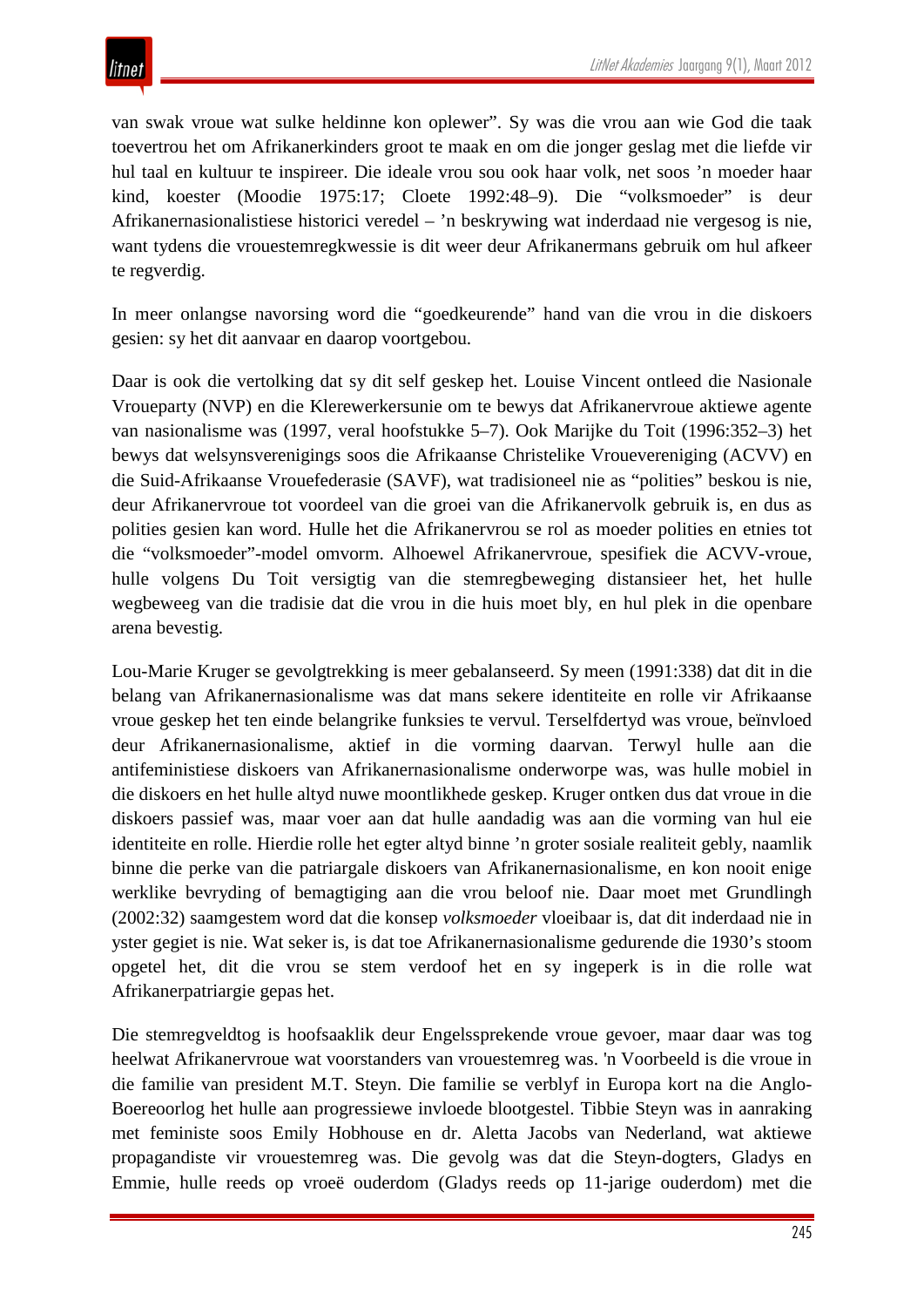vrouestemregbeweging vereenselwig het. Dit was egter 'n progressiewe houding onder Afrikanergeledere, want die meer konserwatiewe Afrikanervrou het op daardie stadium nog gewillig by die sterk partriargale strukture van die Afrikanersamelewing, waar die man die vrou se voog was en dus namens haar moes stem, ingepas. Hierdie vroue het geglo dat nie die parlement nie, maar wel die huis, die plek was om euwels te bestry. Volgens hierdie vroue was "die vrou se ware lewenskrag haar huis [...] haar goddellike roeping moederskap!" (Truter 1997:12, 107–8).

Alhoewel kritiek uit Afrikanergeledere teen die vrouestemreg uiteenlopend was, het dit hoofsaaklik op twee hoofbesware neergekom: eerstens die *pedestal*- (voetstuk-) gedagte dat die vrou 'n verhewe posisie beklee en dat toetrede tot die openbare lewe haar daarvan sal laat tuimel; tweedens die Bybelse verklaring dat die vrou as moeder onderdaning moet wees. Hierdie besware het veroorsaak dat die meeste Afrikanervroue nie vir politieke regte gevra het nie.

Die Rebellie wat tussen 1914 en 1915 plaasgevind het, het politieke spanning en verdeeldheid tot gevolg gehad. Die inhegtenisneming van die rebelleleiers het die simpatie van vroue dwarsoor die land aangegryp. 'n Dameskomitee is in Pretoria gestig om rebelleleiers wat in die Sentrale Gevangenis opgesluit was, by te staan en hul lot so ver moontlik te versag. Hierdie komitee het op aandrang van Hendrina Joubert, die eggenoot van genl. Piet Joubert, besluit om 'n vroue-optog te reël om vir die loslating van die rebelleleiers te pleit. 'n Oproep is in koerante gedoen dat elke dorp 'n komitee moet stig om afgevaardigdes te kies en petisies vir ondertekening te sirkuleer. Die resultaat was oorweldigend (Van Rensburg1996:115).

Op 4 Augustus 1915 het 6 000 afgevaardigdes, wat 65 000 vroue uit alle dele van die land verteenwoordig het, en gewapen met 40 000 handtekeninge, na die Uniegebou gestap. 'n Versoekskrif is aan die Goewerneur-generaal voorgelê, maar hy het nie die konstitusionele mag gehad om op te tree nie. Die rebelle se strawwe is later verminder: genl. Christiaan de Wet is reeds in Desember op parool vrygelaat en die ander politieke gevangenes binne 'n jaar (Malan 1975:42). In die woorde van Hendrina Joubert: "De dochters van Zuid-Afrika zijn ontwaakt!" (Van Rensburg 1996:115). Dit was die eerste massabeweging van Afrikaanse vroue.

In watter mate die vroue-optog gehelp het om die strawwe te verkort is onduidelik, aangesien die eerste minister, Louis Botha, as voormalige Boeregeneraal baie simpatie met die rebelleleiers gehad het. Volgens Tibbie Steyn het Botha die vroue-optog as 'n politieke set gesien waaruit die NP "politieke munt" geslaan het (Truter 1997:139). Daar is dus reeds deur tydgenote vermoed dat vroue as "volksmoeders" 'n politieke rol vir die Afrikanersaak vertolk het.

Voortspruitend uit die vroue-optog was die Helpmekaarbeweging wat in 1915 deur ondersteuners van die Rebellie gestig is om die boetes en siviele eise wat teen die rebelle ingestel is, te betaal. Vroue het hulle volle gewig by die fondsinsameling ingegooi en sommige dorpe het selfs afsonderlik vrouetakke gehad. In die Kaapprovinsie is 'n Nasionale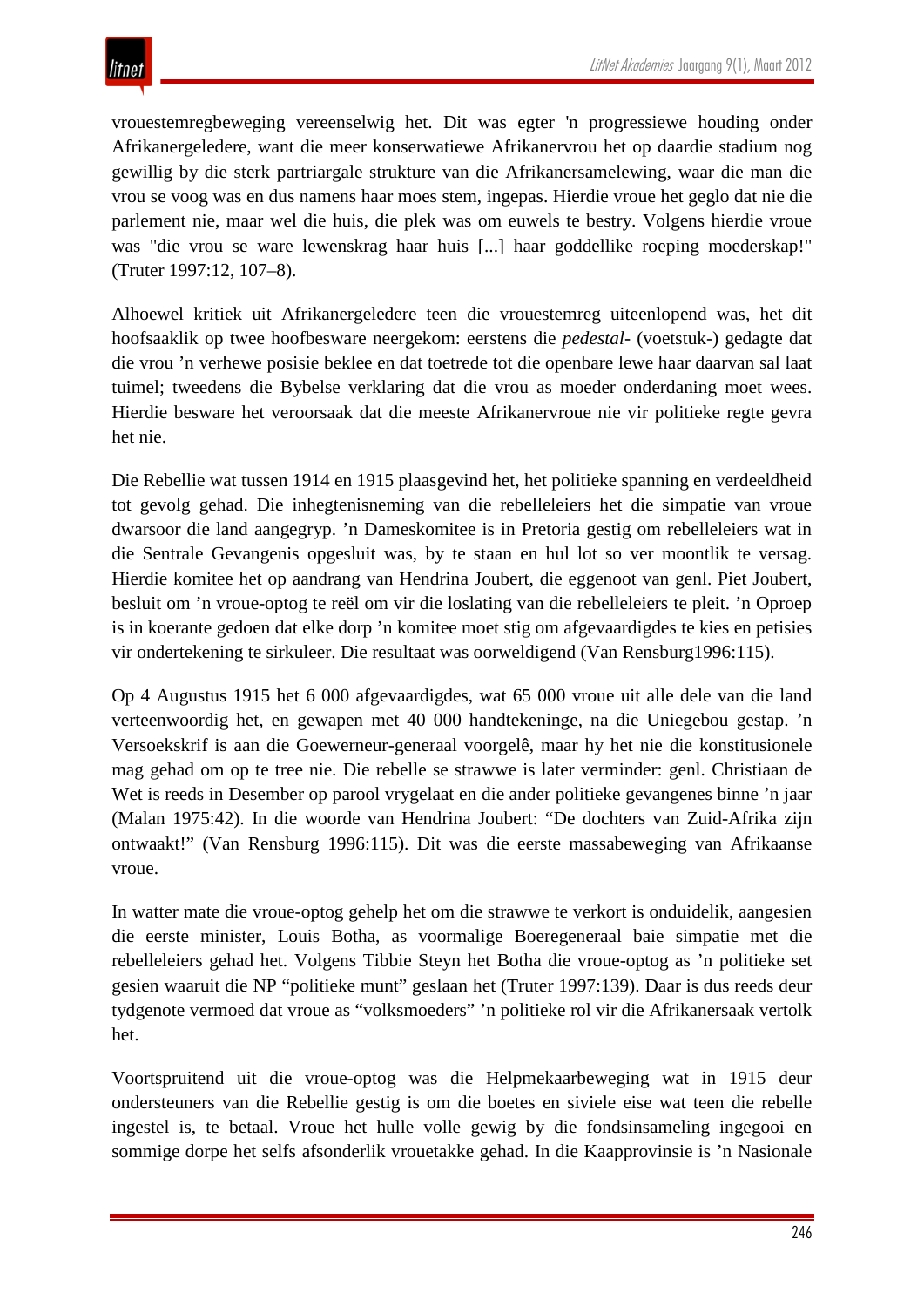Vroueweldadigheidsgenootskap gestig en in Natal die Nasionale Vroue Helpmekaarvereniging (Malan 1975:45).

Nog 'n uitvloeisel van die vroue-optog van 1915 was die Nasionale Vroueparty (NVP), wat in 1915 gestig is as vereniging waardeur vrouens hul politieke strewe, naamlik Afrikanernasionalisme, kon uitleef. Alhoewel nie aktief betrokke in die formele politiek nie, het die vroue deur sorgvuldige keuse van hul projekte die Afrikanersaak gesteun. 'n Voorbeeld is die Moederfonds wat gestig is omdat hierdie vroue bekommerd was oor die aantal Afrikanerkinders wat tydens geboorte gesterf het. Die vroue was ook betrokke by "praktiese politiek" en het byvoorbeeld vir rasseskeiding, tweetaligheid en meer werksgeleenthede gepleit. Volgens die grondwet was die doel ook welsynswerk, delging van rebelleskuld en "om te waak oor die nasionale opvoeding van ons kinders". Hulle het ook 'n verkiesingsfonds ter ondersteuning van die NP gehad (Van Rooyen 1972:347–8).

Dat die NVP as hulp vir die NP opgetree het, is sonder twyfel waar. Vincent (1999a:8) maak die stelling dat die NVP 'n stemregorganisasie was. Die NVP was egter nie aanvanklik 'n stemregbeweging nie. Politieke bewustheid onder Afrikanervroue het geleidelik toegeneem, met die gevolg dat daar in Transvaal mettertyd druk was om op die gebied van praktiese politiek meer seggenskap te kry, en die vroue het hulle in 'n sekere mate met die vrouestemregbeweging begin versoen (Stockenström 1944:292).

In 1929 is die NP met 'n groot meerderheid herverkies; in Maart 1930 het J.B.M. Hertzog die vrouestemregwetsontwerp geloods, en op 19 Mei 1930 het dit wet geword (Van der Walt, Wiid, Geyer en Krüger 1964:522). Dit is ironies dat Hertzog aanvanklik nie die stemreg aan wit vroue wou gee nie, omdat hy dit dan ook aan die swart vroue sou moes gee, maar uiteindelik het hy dit aan wit vroue gegee sodat hulle die verskanste swart stem kon uitstem!

Kort na die toekenning van die stemreg aan vroue is daar deur die NP voorgestel dat die NVP met die "manneparty" moet saamsmelt. Alhoewel uiters onwillig, moes hulle uiteindelik onder die druk van Hertzog swig. Hy het onder andere aangevoer dat indien nie, dit tot die skeuring van die party sou lei (Malan 1975:50–3, 62).

Du Toit (1992:2) maak die stelling dat "the Afrikaanse Christelike Vrouevereniging (ACVV ) demonstrates that women were not simply the 'volksmoeder' figure-heads of Afrikaner nationalism, but actively participated in its construction". Die vraag wat ontstaan, is: Hoe het die vroue van die ACVV, 'n Christelike welsynsvereniging, "politieke werkers" geword?

Die ACVV se teikengroep was die verarmde Afrikaner. Die ACVV het gedurende die tydperk toe ekonomiese transformasie die sosiale samestelling van die Afrikanergemeenskappe bedreig het, daarin geslaag om Afrikaanssprekendes in vroueondersteunende en kerkgesentreerde gemeenskapstrukture in te trek. Sodoende sou hulle meer toeganklik vir nasionalistiese invloede in die openbare arena wees. Met die organisasie se uitgebreide netwerk oor Kaapland het ACVV-vroue 'n belangrike rol in die transformasie van die armblanke tot "ware Afrikaners" gespeel (Du Toit 1992:19).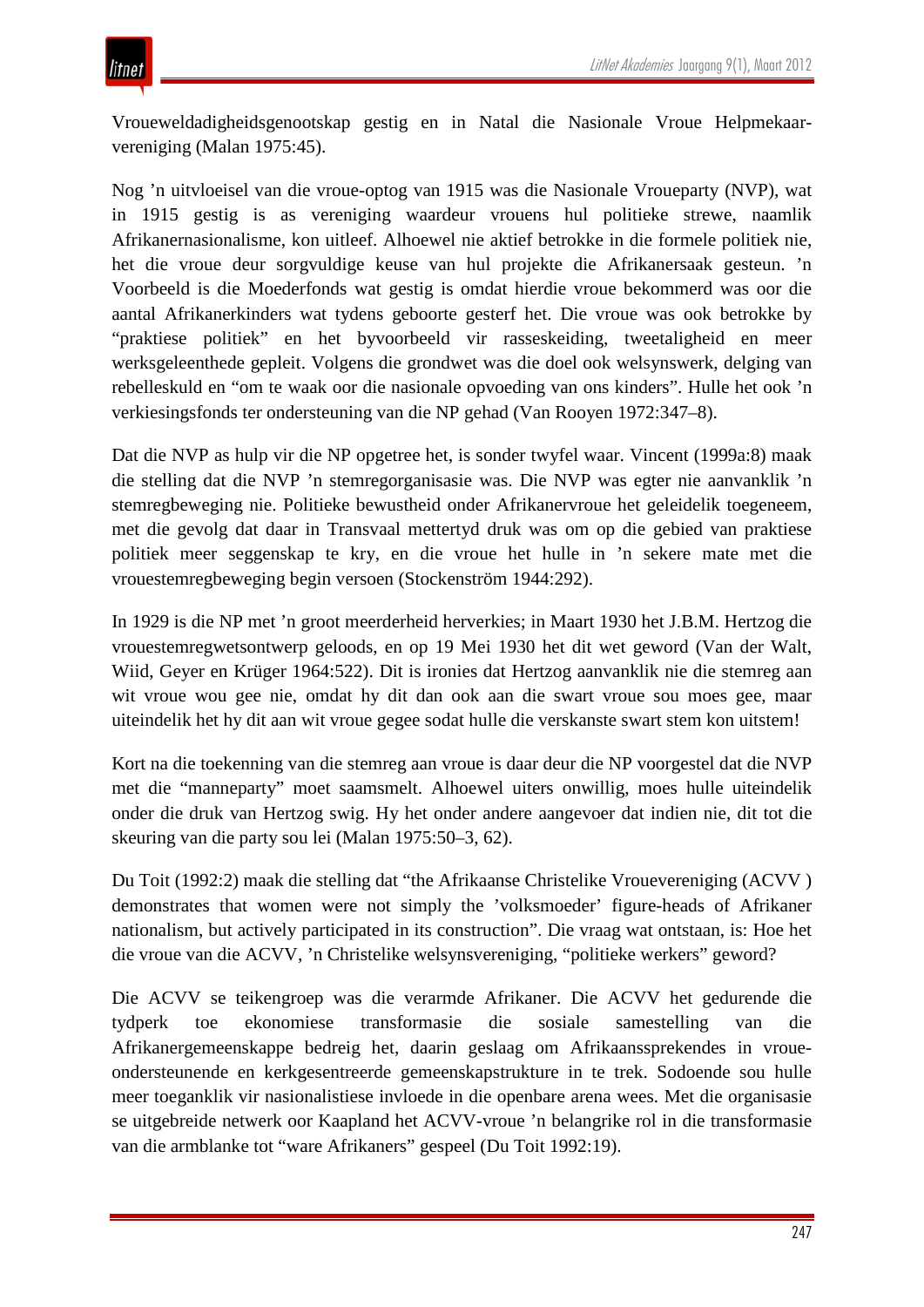Hierdie vroue het geglo dat hulle 'n bydrae kon lewer tot Afrikanernasionalisme terwyl hul organisasie onafhanklik van manlike beheer, of die patriargale gemeenskap, gebly het (Du Toit 1996:361). Die ACVV se finansies en strukture was van die begin af onafhanklik van die Nederduitse Gereformeerde (NG) Kerk, maar die kerk het toenemend druk op die vroueverenigings geplaas om onder die sinode se beheer te kom. Die ACVV-leiers het dit ervaar as 'n poging van Afrikanermans om beheer oor vroue uit te oefen, maar volgens M.E.R. (M.E. Rothmann) wou hulle "onder suiwer vroue-leiding bly" (Du Toit en Krog 1994:22).

Tydens die Afrikaner Volkskongres van 1934 het die afvaardiging van die Federale Vroueraad, die gekombineerde raad van die welsynsorganisasies van die toenmalige vier provinsies, onder andere voorgestel dat alle welsynswerk in Suid-Afrika, hetsy regering, kerklik, plaaslik of professioneel van aard, asook die Afrikaanse vroue-welsynsorganisasies, moet koördineer en dat vroue op bestuursvlak daarby betrokke moet wees. Hul raad is gevolg: manlike politici het, met insette van die NG Kerk, wel 'n afsonderlike departement volkswelsyn gestig – maar sonder vroue aan die hoof – vroue kon welsynswerkers word, maar is nie toegelaat om by staatsbeleid inspraak te hê nie (Du Toit 1996:359–60 en 362).

In die Klerewerkersunie,<sup>3</sup> die militante vakbond vir die tekstielbedryf, het Afrikanervroue belangrike posisies ingeneem en die tradisionele konsep van vrouwees geïgnoreer (Berger 1992:104).Die belangrikste poste is deur Afrikanervroue gevul: Anna Scheepers het in 1938, op 24-jarige ouderdom, president van die unie geword, 'n pos wat sy effektief tot haar aftrede in 1984 beklee het. Maggie Kruger was visepresident, Johanna Cornelius was die nasionale organiseerder en haar suster, Hester, sekretaris van die Germistontak, om net 'n paar te noem (Vincent 1999b:63). Vroue het geleer om selfgeldend op te tree en op verandering aan te dring, met die gevolg dat vrouewerkers in die klerebedryf teen die laat 1930's die hoogsbesoldigste in die tekstielbedryf was (Brink 1987:198). Met hierdie optrede het hulle direk in opstand gekom teen die patriargale konsep van die man as die broodwinner, want in sommige gevalle was hulle selfs die enkelbroodwinners. Deur hulself tydens verskeie geleenthede met die Voortrekkervroue en hulle veggees te vergelyk, het hulle indirek die "volksmoeder"-ideologie herskryf: die eens onderdanige vrou het 'n vegter vir eie behoud geraak (Brink 1990:289–90).

Met die 1938-eeufeesvierings van die Groot Trek, wat Afrikanernasionalisme geweldig gestimuleer het, nog vars in die geheue, was baie Afrikaners ontevrede met Suid-Afrika se deelname aan die Tweede Wêreldoorlog in Europa. Afrikaners as groep het nie die oorlog geboikot nie, want meestal aangespoor deur geldelike oorwegings, was ongeveer die helfte van die aktiewe magte Afrikaners. Daar was egter verskeie besware van Afrikanerkant, want afgesien daarvan dat dit vir baie onaanvaarbaar was om aan die kant van Engeland te veg, het die regering begin dwang toepas om sogenaamde vrywilligers te werf deur byvoorbeeld te dreig met ontslag, verplasing of gedurige viktimisasie, wat baie met geen ander keuse gelaat het as om te gaan veg nie.Ander besware was die verengelsing van die staatsdiens en petrolrantsoenering.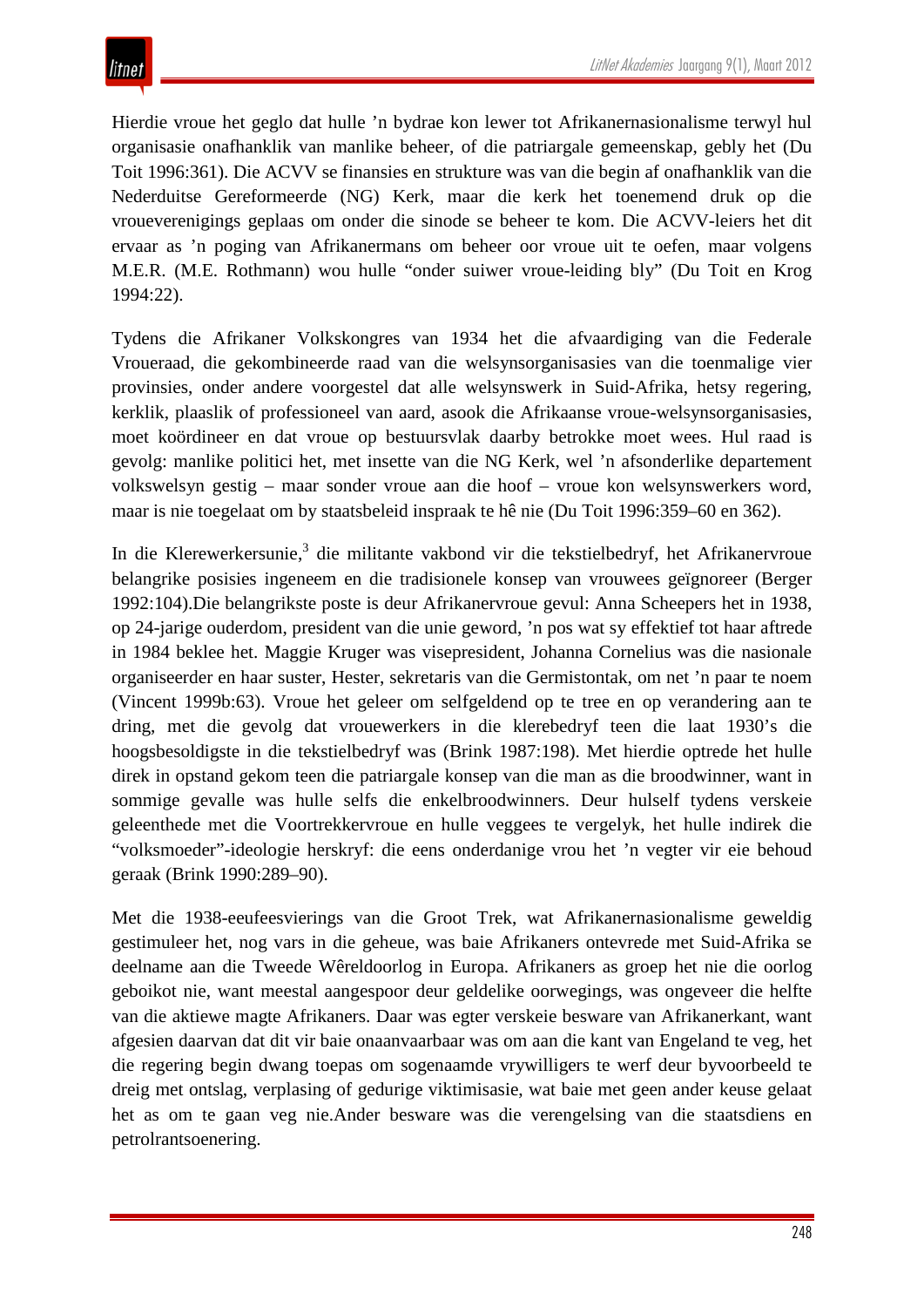## litnet

Op 22 Junie 1940 het altesaam 9 800 vroue in gelid na die Uniegebou geloop, waar aan die Eerste Minister 'n versoekskrif met bogenoemde besware oorhandig sou word – 3 968 vroue het telegramme gestuur en 'n verdere 3 829 vroue se handtekeninge is op petisies ontvang (Anon. s.j.). Daar word beweer dat die optog spontaan gereël is – dat in die kort tydjie vanaf die eerste vergadering op 17 Junie tot die optog self op 22 Junie, alle reëlings met die hulp van die Afrikaanse pers getref is. Daar is beklemtoon dat die betoging totaal ontbloot moes wees van enige politieke kleur en in 'n gewyde atmosfeer moes plaasvind.

Dit is baie moeilik om agter die werklike dryfveer van die vroue-optog van 1940 te kom. Het hierdie duisende vroue gedwee in gelid gestap op bevel van die mans of was hulle selfgedrewe? Hierdie blatante politieke optrede, waarin so 'n groot getal vrouens in 'n protesoptog deelgeneem het, het weinig vermelding in die geskiedenisboeke gekry.

Aan die einde van hierdie periode, 1902 tot 1940, is daar inderdaad tekens van vroue wat 'n politieke rol gespeel het. Met geïsoleerde aktivistiese optredes van die vroue-optogte van 1915 en 1940, asook die militantheid van die vakbondvroue, het Afrikanervroue hoofsaaklik die veilige ruimte van die liefdadigheidsterrein gebruik om hul politieke voorkeure te laat geld. Afrikanervroue se betrokkenheid in die stemregbeweging was op aandrang van die mans en na bewering ook so in die geval van die optogte van 1914 en 1940. Alhoewel die Afrikanervrou se politieke stem gehoor is, het dit selde gebeur en het dit gedemp oorgekom.

## *4.2 Ná 1940: Die Afrikanervrou as onbetrokke nasionalis?*

Die vroue-optog van 1940 was die laaste openlike politieke verset van die Afrikanervrou. Veertien jaar nadat die stemreg aan vroue verleen is, het Stockenström (1944:440-1) opgemerk dat die vrese van die teenkanters van die vrouestemreg nie bewaarheid is nie. Inteendeel, die vrou se politieke bydrae was teleurstellend en die vrouebeweging, waarin die Afrikanervrou slegs 'n baie klein rol gespeel het, het feitlik van die toneel verdwyn.

Die oes was inderdaad skraal. Tussen 1933 en 1981 is net vyf Afrikanervroue tot die parlement verkies (Giliomee 2003:17). Daar was egter die uitsonderings, soos Martha Mabel Jansen, wat as vurige nasionalis geweier het om haar man, adv. E.G. Jansen, toe minister van naturellesake, in sy ondersteuning van genl. Hertzog te volg. Sy was voorheen leidster van die NVP in Natal en het vir baie jare in die bestuur van die NP in Transvaal gedien. Hierdie "gesoute politikus" was 'n onsuksesvolle kandidaat van die NP in 1938 (Van Rooyen 1972:348–9). Haar selfgeldingsdrang was egter 'n uitsondering in Afrikanergeledere.

Afrikanervroue in die vakbonde was nog tot in die 1980's polities aktief. In 1948 het die NP die regerende party geword. Volgens M.E. Rothman was die direkte oorsaak vir die Afrikanervroue se gebrek aan belangstelling in politiek dat Afrikanermans, toe dit goed gegaan het met Afrikanernasionalisme, vroue opsy geskuif het (Rothman 1972:228). Die vroue was nie meer nodig om Afrikanernasionalisme te bevorder nie en terselfdertyd is die onafhanklikheid van die vrou ook aan bande gelê.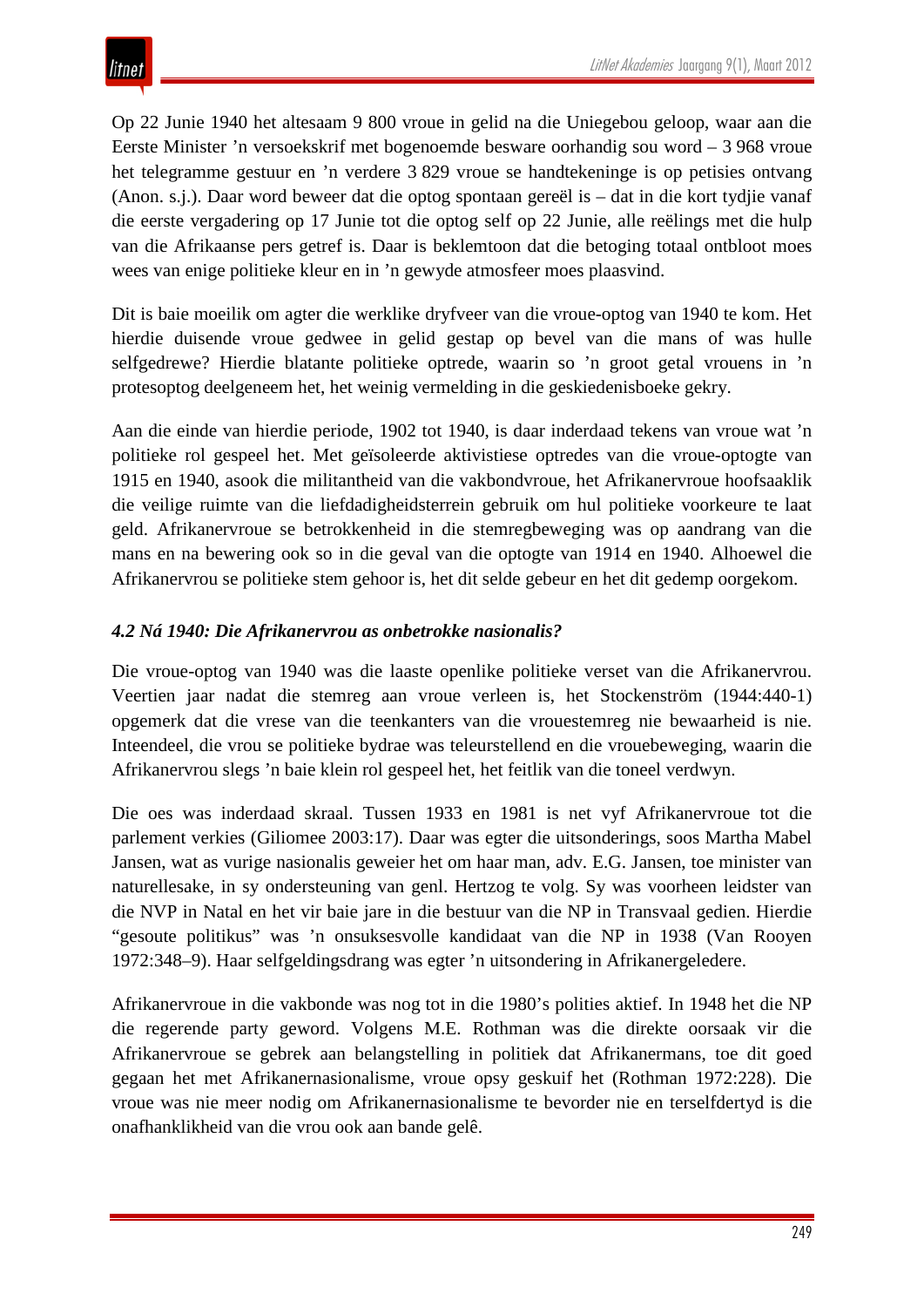Daar is egter talle redes, wat in meeste gevalle inmekaar verweef is, waarom die Afrikanervrou ná 1948 nie in die politiek belanggestel het nie.

#### *4.2.1 "Dis nog maar 'n manswêreld"; of word dit patriargie genoem?*

Tydens 'n simposium, "Die vrou in die politiek", wat in 1974 deur die Nasionale Vroueklub van die parlement gehou is, was die skrywer en vorige assistent-redaktrise van *Sarie*, Alba Bouwer, een van die sprekers. In haar toespraak het sy die volgende stelling gemaak: "Ons Boermense glo gelukkig nog aan die huwelik as instelling en aanvaar dat die man die hoof van die gesin moet wees, omdat dit fisiologies, sielkundig, ekonomies en prakties natuurlik is" (Bouwer 1975:11–3). Bouwer het dus die patriargale stelsel goedgekeur.

Wat behels 'n patriargale stelsel? Die eenvoudigste verklaring van *patriargie* is 'n lewe onder die reëls van die vader, of 'n sosiale struktuur waar die manlike ouer die hoof van die familie is. Dit word verder uitgebou as die organiseer van die wêreld waarvolgens die man besit neem van alles en die vrou een van die besittings is. Meer ekstreem is patriargie 'n instelling wat manlike oorheersing oor vroue in die huis en in die gemeenskap bepaal. Dit kan ook beskou word as 'n gesigspunt wat aan manlike belangstellings en gesag voorkeur gee en rolle hiërargies organiseer sodat dit die tipies manlike rol begunstig (Lombard 1992:39–42).

Vir die Afrikaner was nasionalisme in godsdiens gefundeer, wat beide die man en die vrou se rol bepaal het. Die vergelyking tussen die Afrikaner en die Bybelse volk, Israel, is bekend (Moodie 1975). Dit was dan juis die lotgevalle van die volk van Israel wat vir die Afrikaner belangrik was. Afgesien van die feit dat die Bybel androsentries is, met ander woorde manlik gesentreerd, was Israel 'n patriargale gemeenskap: die God van Israel was die God van Abraham, Isak en Jakob – gevolglik was patriargale onderwerping van die vrou deur die man die wil van God (Lombard 1992:43). Christina Landman (1994:15) meen dat die grondslag vir hierdie patriargale, nasionalistiese teologie verskaf is deur Afrikanermans wat in Nederland gaan studeer het en onder die invloed van die ultrakonserwatiewe patriargale teologie van Abraham Kuyper gekom het.

Die Afrikanerpatriarg se rol is gesien as die beliggaming van die "hoogste geestelike waardes" van die "Afrikanernasie" wat onder andere die "innerlike kultuur van die volk, sy geestelike adel, godsdienstigheid, sedelikheid, volkstrots, rassebewustheid […] en wat daar ook al skoon en edel en mooi en goed in die karakter van die jong nasie was". Die patriarg was ook "die beliggaming van die strenge konserwatisme […]. Hy het die nuwerwetse en die volksvreemde afgeweer" (Cronje 1968:102). Afrikanerpatriargie was as instelling só diep verskans dat dit in die politieke, sosiale en ekonomiese lewe verweef is.

Deborah Posel beweer dat daar binne patriargale strukture 'n mate van mag vir die vrou toegelaat word – solank dit die manlike outoriteit onaangetas laat (1991:15-6). Dit is inderdaad die geval dat in Afrikanerhuise patriargie botoon voer, maar in dieselfde huise het vroue genoeg seggenskap om nie werklik onderdruk te voel nie, solank die buitewêreld sien dat die "kroon op die man se hoof is". Dikwels word hierdie patriargale bestaan nie noodwendig deur die man forseer nie, maar word dit veronderstel.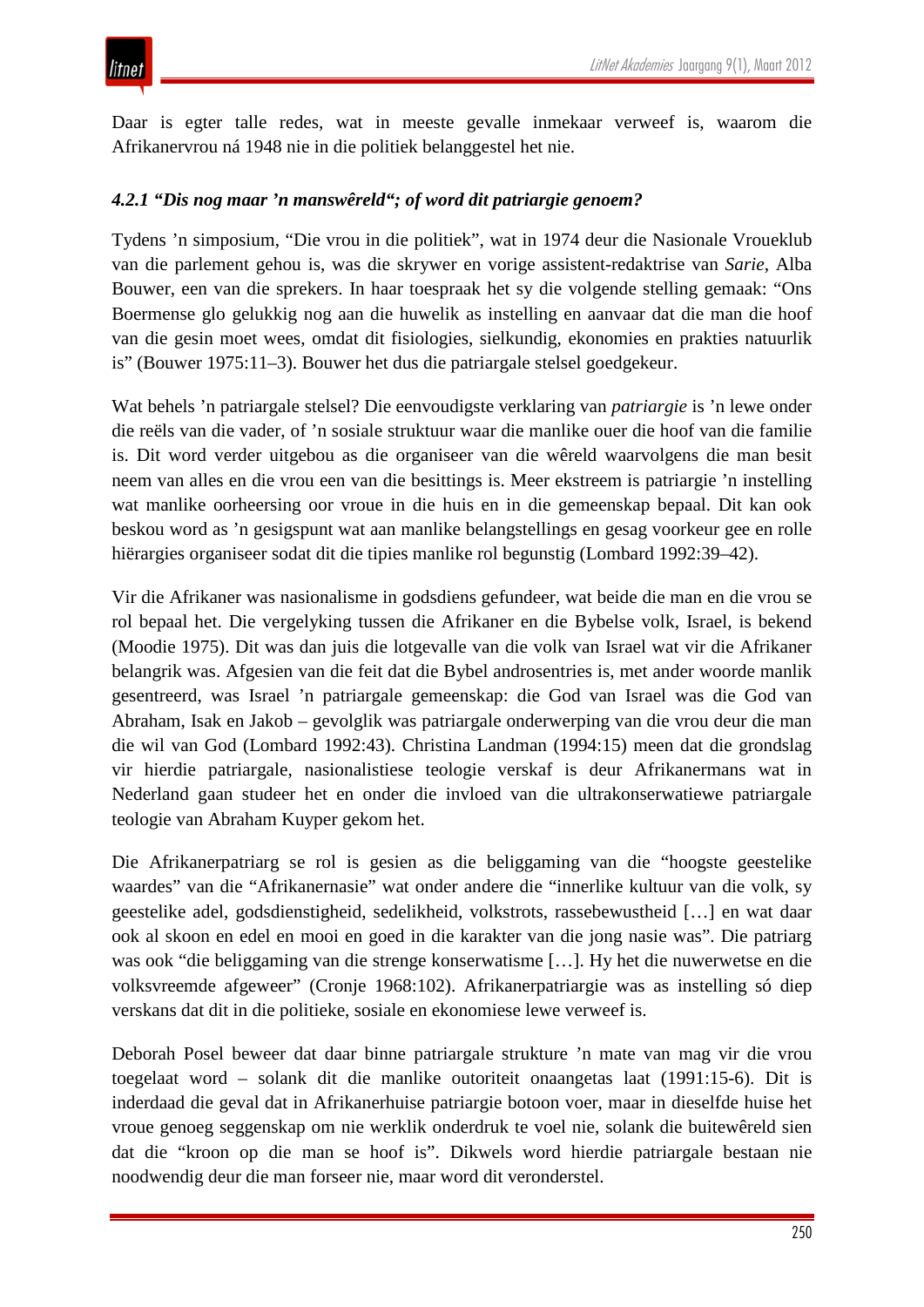Alhoewel Bouwer (1975:11-8) die patriargale stelsel goedgekeur het, was sy ook bewus van die nadele van die stelsel. Sy meen dat in die politiek en die sakewêreld die man nog nie die vrou se volle potensiaal erken het nie; dat daar min mans in die staatsdiens en in die sakewêreld was wat bereid was om as ondergeskikte van 'n vrou te werk of van 'n vrou opdragte te aanvaar.

In 'n artikel in *Sarie* van Julie 1992 (Wessels 1992:42–3) word die volgende aanklag deur die artikelskrywer, Carlien Wessels, gemaak: "Dis nog maar 'n manswêreld." Sy verskaf 'n voorbeeld van 'n vrou wat haar beskikbaar wou stel as politieke kandidaat vir 'n tussenverkiesing. Haar manlike teenstander het haar persoonlik aangeval met beskuldigings dat sy nie met 'n man en kinders voldoende aandag aan die politiek sou kon gee nie. Die jare wat sy by die huis gebly het om kinders groot te maak, het sy uit voeling met die res van die wêreld geraak, was die volgende aanklag. Sy is só geïntimideer dat sy haar drome laat vaar het. In dieselfde artikel word daar talle voorbeelde van diskriminasie teen vroue verskaf: maatskappye sien vroue nie as 'n goeie belegging nie, gevolglik word slegs 17 persent van poste op bestuursvlak deur vroue beklee, en dit meestal middelvlakposte wat nie uitvoerende mag behels nie; vroue wat uit bevorderingsposte gehou word; feitlik geen vroulike skoolhoofde nie; die Broederbond wat "broeders" bevoordeel; en vele meer. Die slotsom is dat vrouens in die manswêreld nie 'n kans staan nie, nie in die politiek nie en ook nie in ander beroepe nie.

Truida Prekel, 'n bestuurskonsultant, noem bogenoemde voorbeelde van diskriminasie "eksterne probleme" en beweer dat mans dit nie doelbewus doen nie, maar dat dit 'n onbewustelike voortsetting van paternalisme is (Prekel 1994:12–4). Die skrywer en letterkundige Joan Hambidge het in 2004 van "ingewortelde paternalisme" gepraat toe daar melding gemaak is dat damestudente nog steeds op aanbeveling van hul ouers 'n "trouman" soek (Hambidge 2004). Prekel onderskei tussen die Protective Paternalistic Gentleman (PPG) en die Male Chauvinist Pig (MCP). Die sinspeling is dat Afrikanermans "PPG's" is, en dit word bevestig deur Jane Raphaely, redakteur van *Cosmopolitan*, se mening oor die mans in Nasionale Pers: "Afrikaanssprekende mans […] is verbasend beskermend en ouwêrelds hoflik" (in Van der Vyver 1987:180). Vir die meeste vroue is sulke gedrag aanvaarbaar en dit laat hulle gekoester voel; daarteenoor laat chauvinistiese gedrag vroue minderwaardig voel, maak hulle kwaad en laat hulle oorreageer. Maar dit is ook gewoonlik die "PPG" wat soms onbewustelik diskriminasie toepas en lippediens doen ten opsigte van gelykheid, aldus Prekel (1994:13).

Volgens Prekel (1994:14) is "interne probleme" van die vrou self afkomstig, byvoorbeeld dat hulle nie in hul eie vermoëns glo nie, onsekerheid of hulle net vir 'n inkomste wil werk en of hulle 'n loopbaan wil bou, en 'n gebrek aan selfgelding, inisiatief en dryfkrag. As gevolg van hierdie onsekerheid raak vroue hipersensitief en word hul gevoelens maklik seergemaak; en gevolglik, soos in die geval van bogenoemde aspirantpolitikus, onttrek hulle. Die meeste vroue word volgens haar deur 'n kombinasie van eksterne en interne probleme teruggehou.

Om vroue te manipuleer pas Afrikanermans dikwels 'n hele paar tegnieke toe, wat hier onder toegelig word.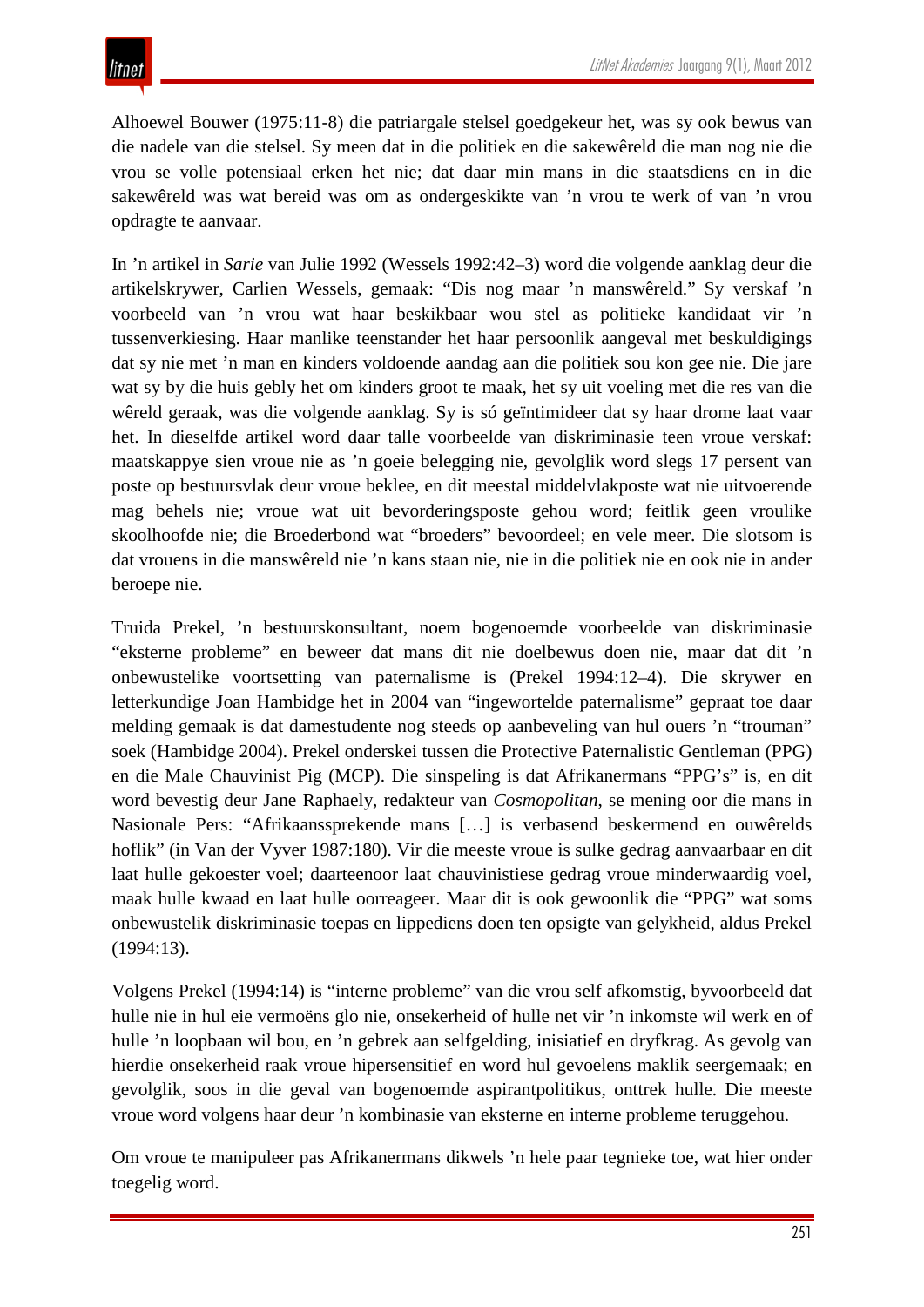## *4.2.2 Die beklemtoning van vroulikheid of die beklemtoning van die verskille tussen man en vrou*

Tydens dieselfde simposium van 1974 het dr. N. Diederichs, die destydse minister van finansies, die verskille tussen mans en vroue beklemtoon, naamlik: "Die man het te doen met die meer verstandelike, die man het te doen met die meer uiterlike van die volk. En u het te doen met die innerlike, die waardesy, die onsienlike, die gevoelsmatige, die intuïtiewe wat in die politiek nodig is" (Diederichs 1975:22). Diederichs se opdrag aan die vrou is dat sy met al haar spesiale eienskappe soos 'n "filtreerbuis" moet wees waardeur die volkslewe moet gaan sodat dit alles "behou wat goed en reg en blywend en ewig en skoon en edel is, wat eie aan daardie volk is".

Hierdie veredeling van die vrou herinner aan die woorde van Stockenström (1944:46): "die eeue-oue pedestal-idee, waardeur dit vir vroue as onbetaamlik beskou was om hulle in die harwar van die politiek te begewe". Diederichs (1975:22) wys daarop dat politiek vuil is, maar as die vrou haar daarin begewe, "moet sy nie daar gaan sit soos 'n man nie, die werk doen wat 'n man doen nie, maar dat sy dit met die kenmerkende eienskappe en kwaliteite wat 'n vrou alleen besit, doen". Hy waarsku dat "[w]anneer sy nie meer vrou is nie, wanneer sy die taak van die man wil verrig, dan verloor sy daardie gevoelsvermoë en daardie intuïtiwiteit, dan verloor sy daardie eienskappe waarvoor ons haar werklik nodig het". Die boodskap wat oorgedra word, is dat die vrou nie soos die man kan en mag wees nie. Mens wonder hoe Diederichs se referaat deur die hoofsaaklik vrouegehoor ontvang is; met die een hand word gegee – sy is goed in gevoelsake – en met die ander hand word 'n aweregse hou uitgedeel – sy is nie goed met die verstandelike nie. Die meeste vroue het hulle egter hierdie rol laat welgeval. In die woorde van Marjorie Ferguson: "Being 'good' at being a woman involves doing womanly things at regular and appointed times" (Ferguson 1983:7).

Tydens dieselfde simposium het sen. Jan de Klerk, president van die senaat, hulde gebring aan twee vrouesenatore. Hy het die volgende van Mathilda Koster gesê: "[O]ns mans in die senaat was dit eens dat sy vergelykbaar was met enige manlike lid wat debatteerkrag en lewering van 'n toespraak betref." Ongetwyfeld was die doel om haar aan te prys, maar deur haar te meet aan manlike kollegas, van wie sommiges ongetwyfeld treurige redenaars was, demonstreer hy sy vooroordeel dat die vrou nie beter as die man kan wees nie. Ook so in sy huldeblyk aan Tibbie Visser: "Sy was 'n kranige voorvegter vir die regte van vroue, maar dan nie vir die 'mannetjiesvrou' nie, maar die Afrikaanse vrou en moeder, wat haar taak en roeping verstaan en rustig haar bydrae gelewer het" (De Klerk 1975:64). Vir die meeste Afrikanermans en -vrouens was dié patriargiale retoriek so diep gewortel dat hulle dit waarskynlik nie eers agtergekom het nie.

Wat die Afrikaner-politici dus gedoen het, was om vroue te stereotipeer en om die niestereotipe, die sogenaamde "mannetjiesvrou" (ook later na verwys as die "Margaret Thatchersindroom", waarvolgens sommige vroue geleer het om die spel selfs beter as mans te speel), 'n negatiewe konnotasie te gee en ook as die uitsondering af te maak.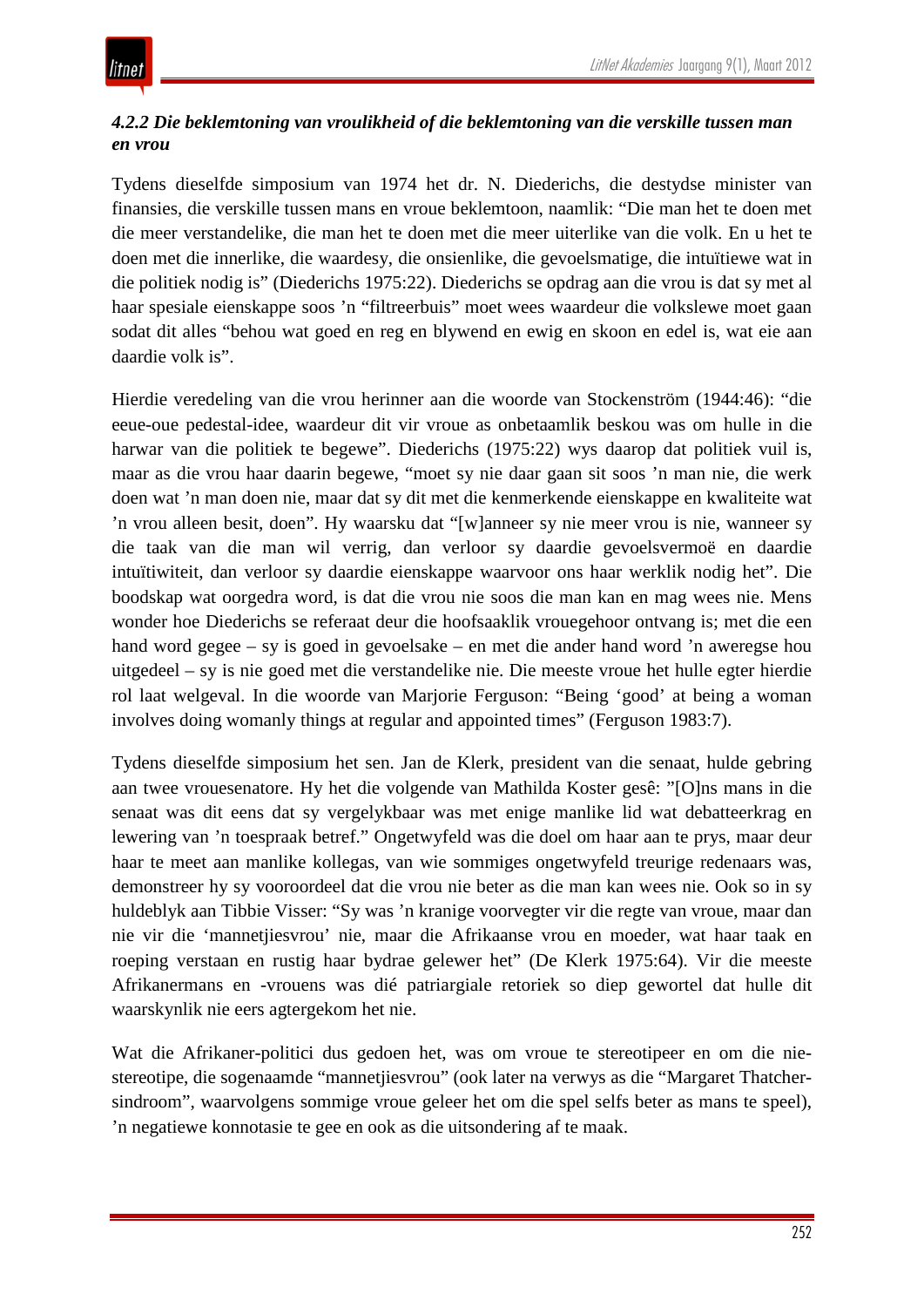Dié stereotipering van geslagte is nie vir alle mans aanvaarbaar nie. Franklin Sonn het die volgende stelling gemaak: "Die menslikheid van sowel mans as vroue word verwring deur mans net in positiewe of dominante rolle voor te stel, en vroue net in negatiewe of passiewe rolle" (Van der Vyver 1987:226–7). Kate Jowell het dieselfde begrip anders verduidelik: manlike stereotipes soos die geharde onemosionele, analitiese besluitnemer is 'n skaars spesie. Sy meen dat suksesvolle mans dikwels intuïtiewe, kreatiewe of selfs emosionele eienskappe het – eienskappe wat gewoonlik as eerder "vroulik" as "manlik" bestempel sal word (Van der Vyver 1987:226–7).

Alba Bouwer het 'n opmerking wat M.E. Rothman al in 1923 gemaak het, herhaal: "Hulle (die mans) kan maar nie gewoon (sic) raak aan die gedagte van 'n gelyk-optredende vrou nie. Hulle beskou ons nog as 'n ander soort mens, en dit bewys hulle deur ons gedurig te prys en te vertel en herhaal en weer te vertel hoe goed en knap ons is, en hoeveel beter as hulle. Sou dit waar wees?". Sy vra dan ook: "Prys die mans mekaar ook so?" (1975:12–3). Hierdie optrede van mans, die (valse?) ophemeling van die vrou, sluit aan by die *pedestal*-gedagte, maar uiteindelik word die verskille tussen die twee geslagte daarmee beklemtoon.

Dit is ironies dat die hoog-geprese "tipies vroulike eienskappe" waarmee Afrikanernasionaliste die vrou eerder tuis wou hou, haar juis 'n paar jaar gelede in aanvraag op die arbeidsmark gemaak het. Met "tipiese vroulike eienskappe" kon sy 'n unieke bydrae maak. Maar weer eens het die mans dit omgeswaai – manlike kollegas, wat sekerlik bedreigd gevoel het, het die gesogte eienskappe, soos vroulike intuïsie, vroulike logika en aandag aan besonderhede, as uiterse onsin en tydmors afgemaak (Moolman 1984:114).

## *4.2.3 "Agter elke man ...". Die Afrikanervrou agter die skerms*

Met die verskille van die manlike en vroulike rol in die politiek uitgesorteer, wat mag die vrou dan doen? Volgens Van Rooyen (1972:356–7) hoef die vrou se plek nie in die wetgewende liggame te wees nie, maar "[g]aan kyk maar hoe die verkiesingskantore van alle partye vol vroue sit wat met adresse, kaartjies, korrespondensie ens, besig is [...]. Die vroue help die geld vir die organisasie insamel en maak die kos en die koffie." Hy ken dus aan die vrou 'n party-ondersteunende rol toe. Connie Mulder, die politikus, het ondersteuning tuis gesoek (Mulder 1975:26–9): "Vir my moet die huis 'n snoesige hoekie wees waarheen ek kan terugkeer van die storms van die lewe en waar ek opnuut ongehinderd myself kan terugtrek, kragte kan versamel om weer die vyand te kan gaan aandurf as dit nodig is." Hy beklemtoon ook dat namate die man se posisie toeneem, des te meer moet die vrou se ondersteuning toeneem. Mulder formuleer die vrou se politieke rol soos volg in sy bydrae by die simposium:

Ek vra dus insig, en daarmee saam kom kennis, en daarmee saam kom navorsing, belangstelling in die politiek. U moet luister en u moet weet wat aangaan, u moet navors, u moet self studeer, u moet indringende vrae vra vir u eie eggenoot, u moet indringend belangstel en saam praat en saam leef want hiervandaan vorentoe sal die man dit nie alleen kan doen nie. U sal met hom moet saamstaan, meer nog as in die Voortrekkertyd toe die vrou by die man moes staan.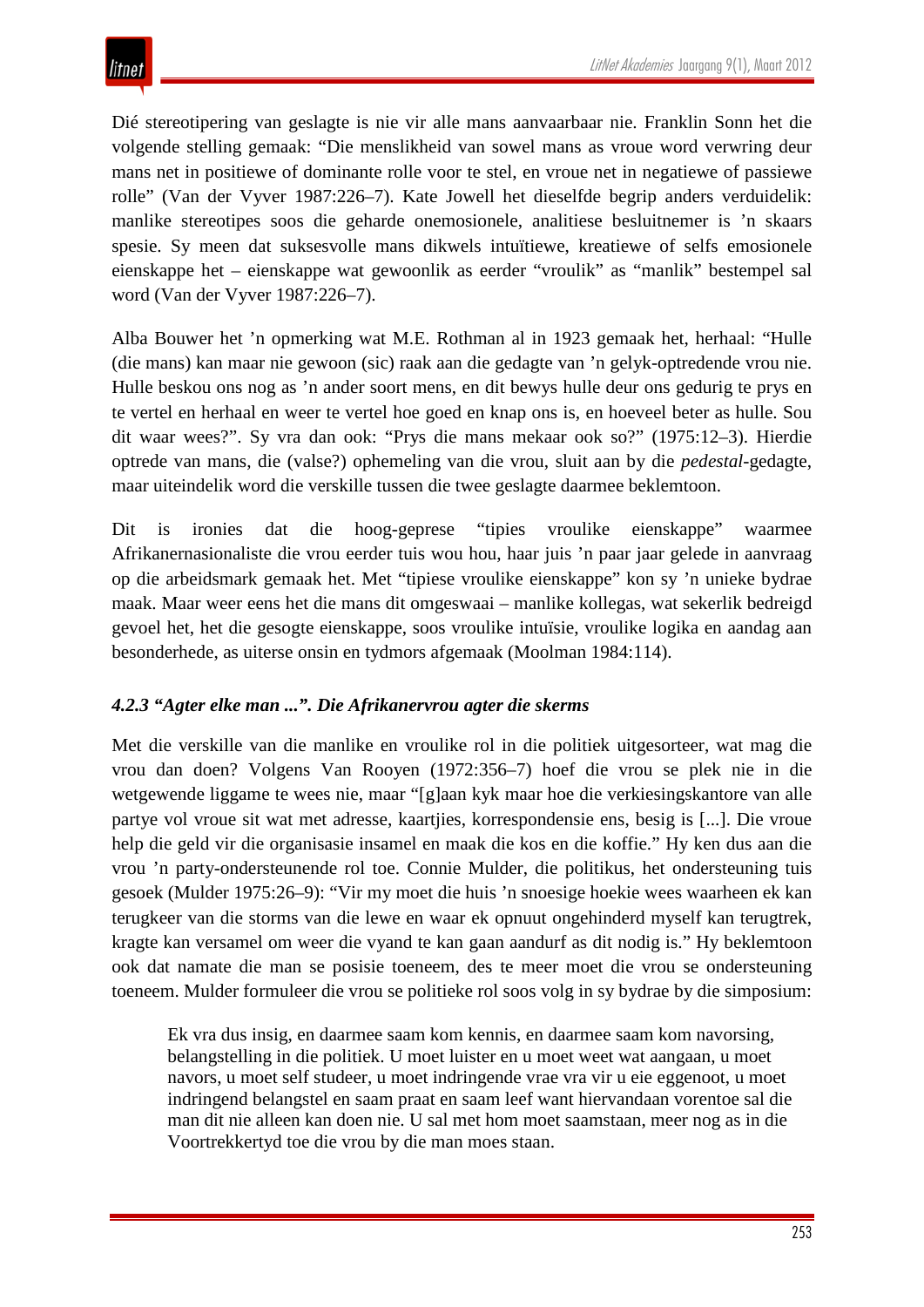Mulder se opdrag aan die Afrikanervrou was dat sy met politieke kennis bewapen moes wees, ondersteunend en tuis soos die Voortrekkervrou van weleer, al was dit 140 jaar later.

'n Tipiese voorbeeld van so 'n Afrikanervrou was Maria Louw, tweede vrou van D.F. Malan: sy was voor haar troue prominent uit eie reg, ambisieus en met 'n belangstelling in die politiek. Toe sy met Malan getrou het, het sy alles prysgegee: "Haar lewe is immers aan hom gewy; sy het hom besitlik beskerm en versorg" (Korf 2007:19; Gaitskell 1983:2–3). Malan het haar egter ingetrek in sy politieke lewe. Hy het gereeld met haar gedagtes gewissel, en het selfs later, toe hy eerste minister was, verkies om onderhoude met belangrike persone en organisasies tuis, met Maria teenwoordig, toe te staan. Volgens Malan het hy van sy vrou verwag om iets te weet van politiek en om intelligent met hom te kon empatiseer. Dit was bekend dat Malan kommentaar en voorstelle van haar aanvaar het en toegepas het. Mevrou Malan het egter ontken dat sy enige invloed op sy besluite gehad het (Korf 2007:19; Gaitskell 1983:2–3).

Alhoewel Prekel (1986:221) beweer dat vroue polities "uit die kas geklim" het en dit bewys deur onafhanklike politieke denke, is daar onder die name wat sy opnoem, byvoorbeeld die families Barlow-Waring-Koch en Badenhorst-Durrant-Camerer, geen Afrikanervrou nie. Afrikanervroue het skynbaar Mulder (1975:27) se toegewing ter harte geneem: "Ek wil nou sê dat die vrou nou lank genoeg *agter* die man gestaan het. Ons verwag nou van 'n vrou om *langs* ons te kom staan – nie vóór ons nie, maar langs".

#### *4.2.4 Die vrou se rol as bewaker van die volk*

U as vrou, u werk in die politiek […] u taak is veral om te help om die volk te bewaar, te beveilig, sy toekoms te verseker, om die innerlike wese van 'n volk veilig en onaantasbaar te hou om die gevare te voel kom en te waarsku sodat die man sy verstand sal gebruik om die middele te soek om die volk te verdedig en te bewaar teen die aanvalle wat dreig.

Bostaande was die opdrag van minister Diederichs (1975:22, 24) tydens die simposium van 1974. Sy taak-opdrag aan die vrou was tweeledig: eerstens was sy bewaker van die sedes en tweedens was sy bewaker teen die vyand van die volk. Diederichs het sy toespraak op 'n eerbiedige toon afgesluit:

U moet dit u taak beskou om as wagters op te tree, nie soseer op die Sionsmure nie, maar as wagters hier in die binnekamer, wat luister […] 'n volk wat bedreig word van binne en van buite, 'n volk wat tog homself moet uitleef en homself moet bewys in die wêreld, is dit ons bede dat u, die vroue van ons nasie, steeds die Genade van Bo sal ontvang om te voel en oor te dra om te bewaar en te beskerm, om te waarsku waar dit nodig is en om, as vroue van die NP, die Party wat ons glo geroepe is om ons volk na binne en na buite te beveilig, dat u die NP en ons volk, met die vermoëns wat alleen die vrou besit, tot in lengte van dae sal bly dien en bewaar.

Met hierdie woorde bevestig Diederichs die goddelike geroepenheid van die Afrikanervolk, asook die feit dat die volk altyd deur die "vyand" bedreig word – eers die inboorlinge, toe Engeland en in die 1970's die vyand "van binne en van buite", wat neergekom het op alle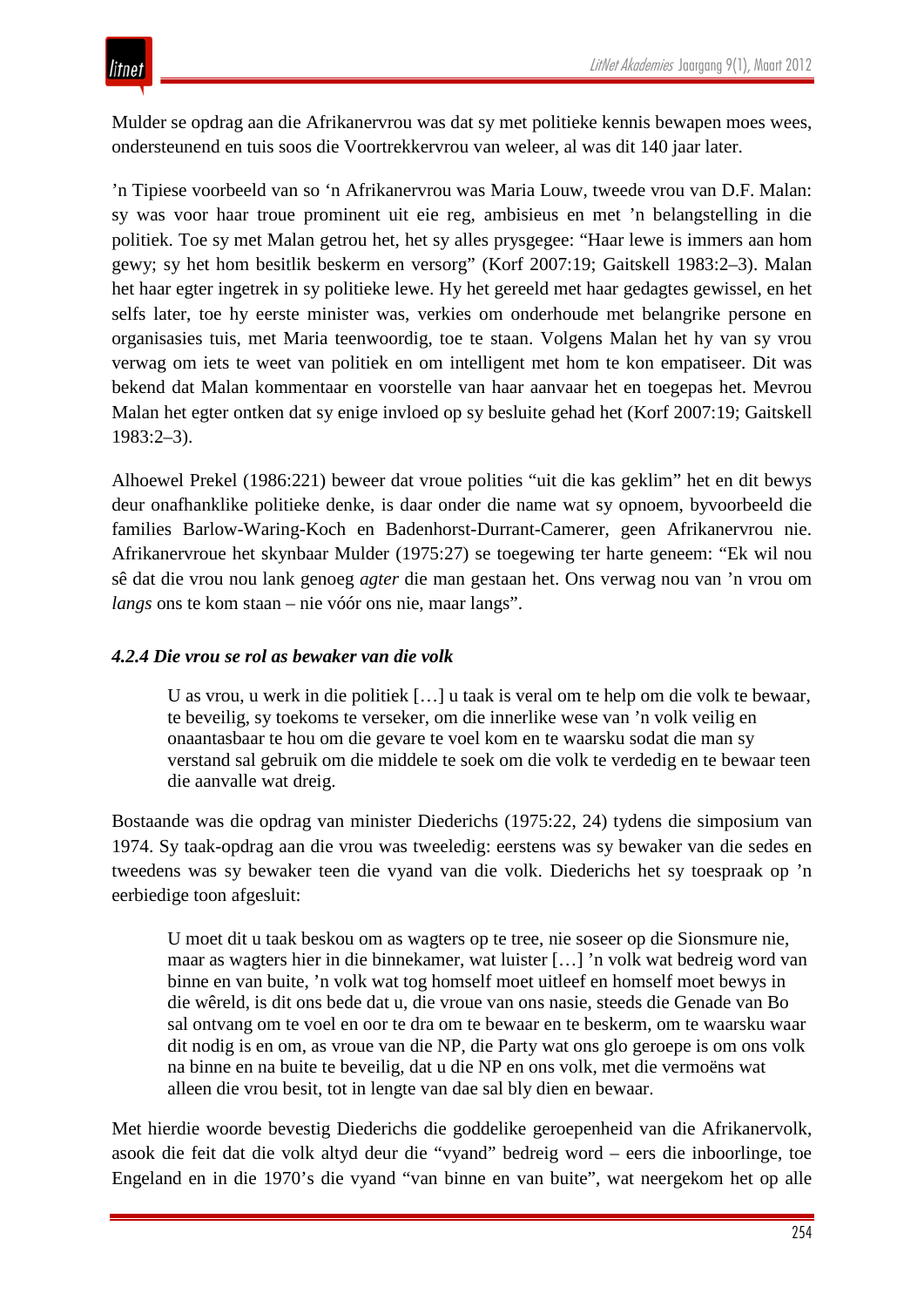kritici van die Afrikanernasionaliste se beleid. Hy het die vrou met haar intuïtiewe eienskappe wat haar so verskillend van die man maak, die rol van beskermer opgelê, om dit wat heilig vir die Afrikaner was, te help bewaar, en haar sodoende indirek 'n politieke funksie laat vervul.

Suid-Afrika se veiligheid was in die 1970's en die 1980's 'n daaglikse realiteit. Met "uhuru" as strydkreet in Afrika, buurlande soos Lesotho, Swaziland en Botswana wat onafhanklik geword het en vryheidsoorloë wat vanaf 1961 in Angola gewoed het, gevolg deur Mosambiek in 1964 en Namibië en Zimbabwe in 1966, was daar heelwat rede tot kommer. Die onafhanklikwording van die Portugese kolonies, Angola en Mosambiek, in 1975 het die vrese laat ontstaan dat verbanne vryheidsbewegings, soos die ANC, basisse in dié lande sou oprig (Phillips 2002:4).

Martina Botha, eggenoot van min. Fanie Botha, het by die simposium gesê dat "die aanslae teen Suid-Afrika meer venynig, meer slu en meer berekend" geword het (Botha 1975b:7). Sy het vervolg dat vroue ter wille van die voortbestaan van die land hul politieke taak met veel groter doelgerigtheid en met veel groter vasberadenheid moes aanvaar. Sy het beklemtoon dat hierdie taak in die huis was, veral deur die weerbaarmaking van die jeug. Om die land en Afrikanernasionalisme te beskerm was die opdrag wat niemand bevraagteken het nie; dié wat dit wel gedoen het, was deel van die vyand. Die vrou se taak het al meer "uitdagend" geword.

Binnelandse verset teen apartheid het vanaf 1976, met die uitbreek van die Soweto-opstande, stelselmatig toegeneem. Met hierdie toenemende gevaar het die regering militêre diensplig reeds in 1967 verpligtend gemaak en dit in 1972 van nege tot twaalf maande en in 1977 tot twee jaar verleng. Na 1979 het die ANC weer met guerrillataktiek begin en die Suid-Afrikaanse Weermag (SAW) is vanaf 1984 in swart woonbuurte ontplooi. Sowat 35 000 manskappe was nodig (Phillips 2002:5, 6, 10, 16).

"Die skrif aan die muur is rooi" was 'n tipiese slagspreuk waarmee die rooi gevaar, kommunisme, 'n Bybelse konnotasie gegee is. Vanaf 1977 was "totale aanslag" en "totale strategie" die nuwe wagwoorde van die apartheidsideoloë. Opofferings deur wittes, soos diensplig, is gesien as noodsaaklik, want daar is geveg teen uiterstes: "Christendom" teen "ateïsme", "demokrasie" teen "totalitarisme" en "orde" teen "chaos". In 1985, met die toenemende binnelandse onrus, het die SAW beklemtoon dat die destabilisering van Rusland afkomstig was, dat die ANC die werktuig daarvan was en die SAW die beskermer van alle groepe in Suid-Afrika was (Phillips 2002:22–3).

Hoe het Afrikanermoeders die eise wat diensplig aan hulle gestel het, hanteer? In die Afrikaanse vrouetydskrifte *Sarie* en *Rooi Rose* is daar nie veel aandag aan diensplig gegee nie. Die artikels wat wel verskyn het, het die status quo aanvaar en nie bevraagteken nie – diensplig vir seuns is as die nodige oorgangstadium van kind tot volwassene gesien. Probleme soos alkoholisme, psigologiese stoornisse en familiegeweld by dienspligtiges is dikwels met die weermagondervinding verbind. Die weermag het dit egter onsimpatiek ontken en moeders en vroue aangeraai om met die probleme saam te leef. Die blaam is eerder op huishoudelike probleme of die individu geplaas en daar is gesê dat probleme ontstaan as gevolg van afwykende gedrag soos dwelmmisbruik of homoseksualiteit. Afrikanervroue het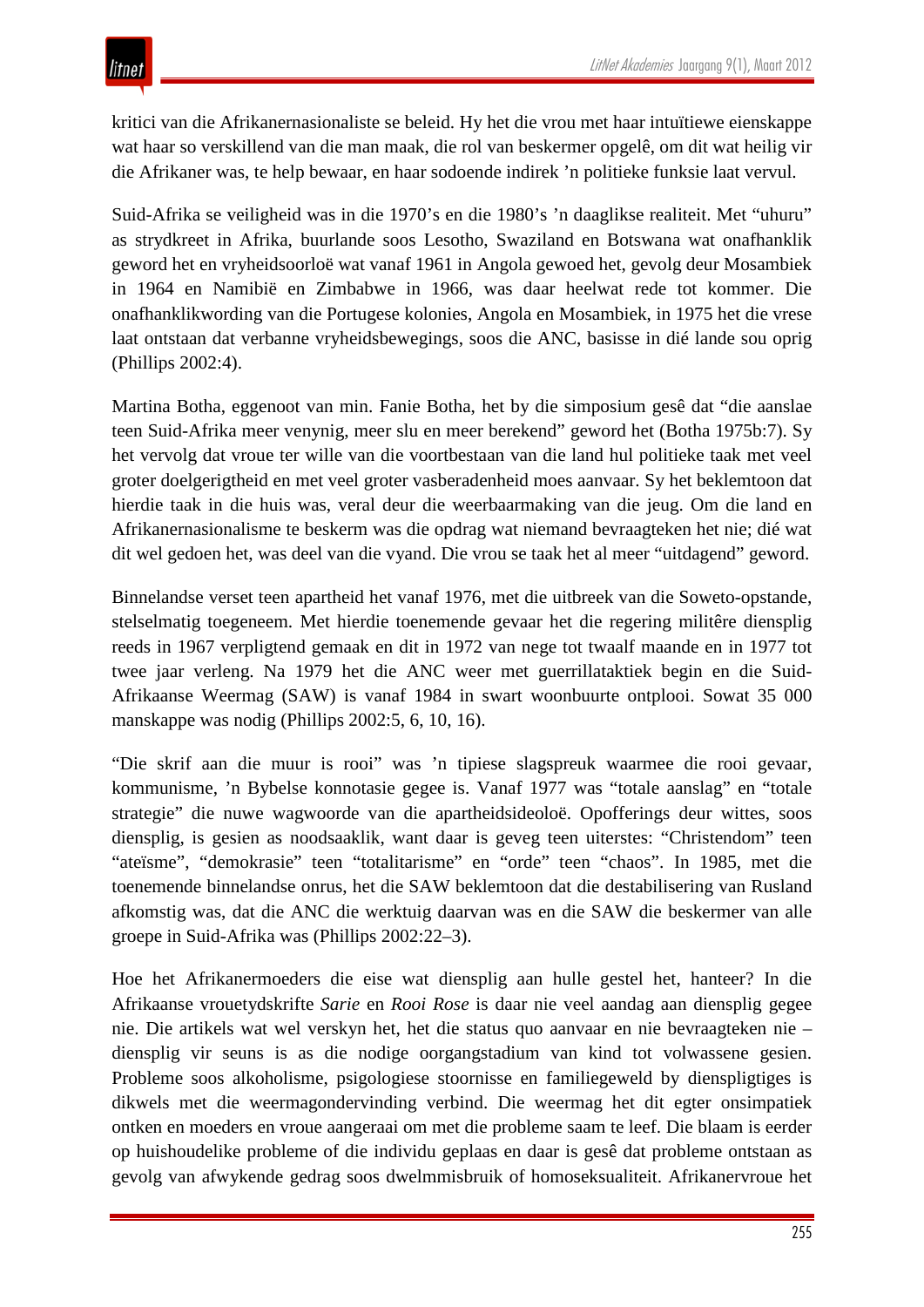oor die algemeen die situasie gelate aanvaar, maar met die eskalering van dienspligsterftes gedurende laat 1987 en 1988 het "die dam gebars". In *Fair Lady* het twee Afrikaanse moeders byvoorbeeld hul pyn en verwarring na die dood van hul seuns beskryf. Een van hulle was verbitterd oor die feit dat haar seun in 'n "ander land" dood is en nie op die grens nie. Soos so baie vroue het hulle geglo dat hul seuns "slegs" grensdiens gaan doen het. As gevolg van die noodtoestand wat in Suid-Afrika geheers het, het die joernalis verduidelik dat sy slegs die hartseer beklemtoon en nie die oorlog veroordeel nie (Phillips 2002:18, 166, 169–73).

Afrikanervroue is ook "opgekommandeer" en deel van die stryd gemaak. In 1978/9 het die federale raad van die NP 'n pamflet getiteld "Women our silent soldiers" uitgegee. Die vyand was kommunisme en vroue die "onsigbare wapen", die "onmisbare soldate". Om die vyand te herken was die belangrikste wapen en vroue is gewaarsku teen die "slang in eie boesem", want selfs in familie-, sosiale en politieke kringe kon die vyand wegkruip. Vroue is gewaarsku teen organisasies soos Vroue vir Vrede en Kontak, want hierdie organisasies het hulle vir beter verhoudinge tussen wit en swart gemeenskappe beywer en onder andere op opvoedkundige integrasie aangedring. Vroue is aangesê om teenoffensief teenoor hul huiswerkers op te tree deur byvoorbeeld hul kamers te inspekteer om te kyk of daar nie vreemdes bly nie, op die uitkyk te wees vir literatuur van kommunistiese oorsprong of wat terreur kan saai en wapens en kleredrag wat nie in Suid-Afrika vervaardig is nie. In 1986 het Vroue vir Suid-Afrika 'n pamflet uitgegee wat vroue aangemoedig het om in gesprek met hul huiswerkers te tree. Daar is geargumenteer dat swartes "naïef" en "deurmekaar" is en dat hulle nie weet wat die redes vir die onrus in die land is nie. Voorbeelde van "modelgesprekke" is gegee waartydens huiswerkers gewaarsku moes word teen die ANC, die UDF, die Suid-Afrikaanse Raad van Kerke (SARK) en die kommunisme (Norval 1996:203– 5).

## *4.2.5 Ekonomiese welvaart hou die Afrikanervrou in die rol van moeder en huisvrou*

Reeds in 1969 is die waarneming gemaak dat Afrikaners welaf geraak het en dat hul sosiale aansien gestyg het, maar dat dit gelei het tot te veel selfvertroue en dat hulle gemaksugtig geraak het (Welsh 1969:272). Die Afrikaner het inderdaad welvarend geword. Van die mees ooglopende redes was dat Afrikaners, soos alle wittes, gedeel het in die hoë ekonomiese groei van Suid-Afrika sedert 1933; die suksesvolle etniese mobilisasie van die Afrikaner in 1948 het vir die Afrikaner politieke mag en/of staatsbegunstiging besorg; Afrikanerboerekapitaal is in Afrikanersakeondernemings belê en in die verbetering van opvoedkundige fasiliteite vir Afrikaners (Giliomee en Adam 1981:129–30, 135).

Daar is 'n teorie dat Afrikanerleiers (politieke en kulturele leiers) die volk welvarend wou maak, maar terselfdertyd ook wou isoleer. Daar is verskeie voorbeelde van isolasie, wat nie net op rassegronde deurgevoer is nie, maar ook op kulturele vlak, soos byvoorbeeld deur sensuur en op godsdienstige terrein. Beinart (1994:178–9) beweer dat welvaart die Afrikaner laat deel het in die Westerse kultuur van werk en plesier wat verskeie ontsnappingsroetes uit die kokon gebied het – vanaf die 1970's, versterk deur die koms van televisie in 1976, het verwêreldliking by die Afrikaner ingetree.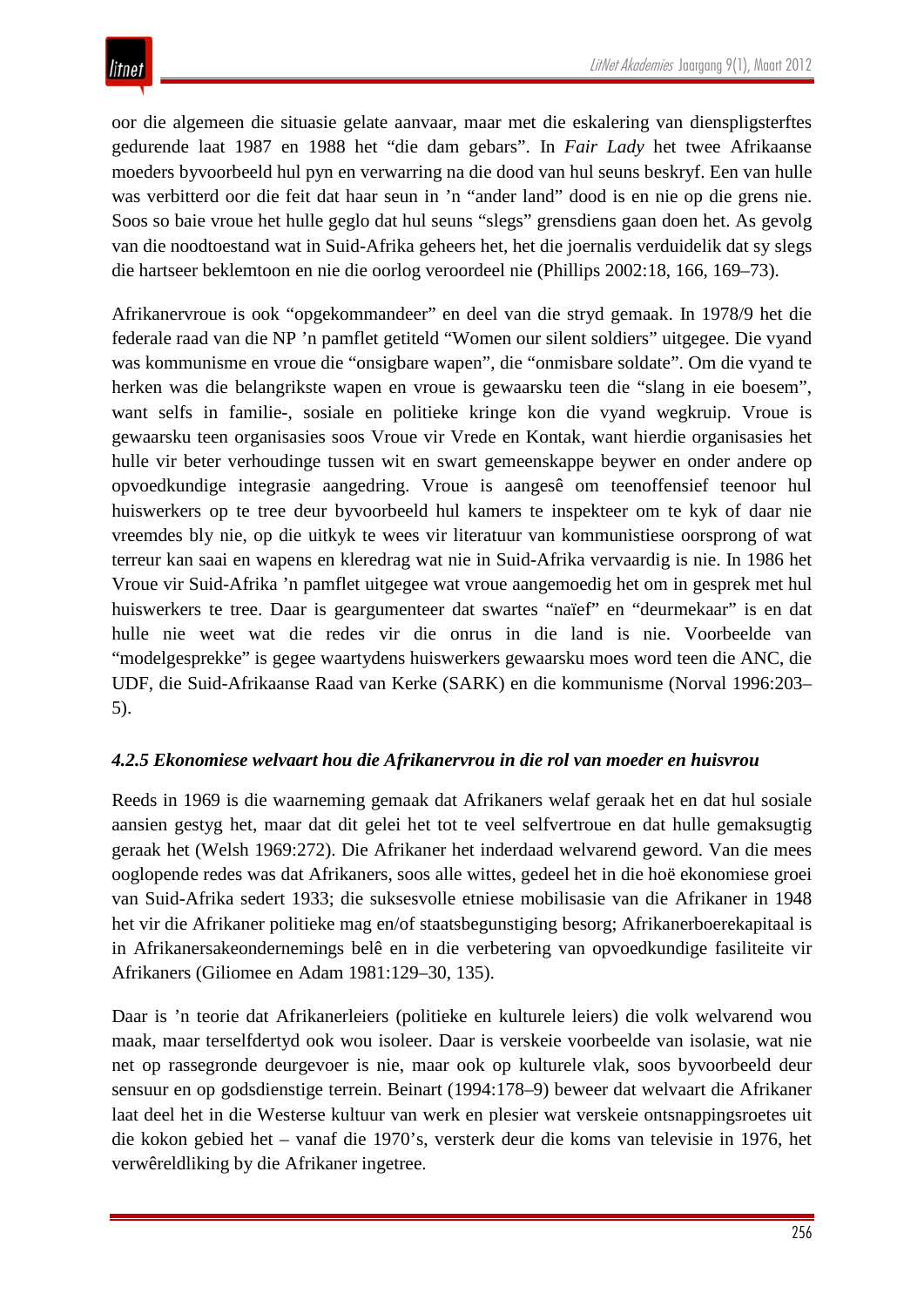Welstand het egter tot "onheilspellende gemaksug" gelei, aldus Bouwer (1975:14–5). Sy stel dit soos volg: "As ek van ons koerante en tydskrifte moet oordeel, bly die vroutjies teenswoordig baie besig om hulle voorkoms te versorg en om in 'n terrasrok op 'n patio te onthaal." Sy het "onprysenswaardige gemaksug", "'n nuwe bewustheid van die streling van die kalklig" en "'n drukker sosiale lewe" gebruik om die Afrikaanse vrou te beskryf.

Van Rooyen (1972:356) meen die rede waarom die Afrikanervrou nie in die parlement is nie, is dat "die vrou [...] haar eerste plig, dié teenoor die gesin, *eerste* [stel]", en vervolg deur te verduidelik dat min vroue dit regkry om naas gesin en ander pligte in die onmiddellike gemeenskap ook nog 'n kiesafdeling te behartig. Hierdie keuse is deur welvaart vergemaklik.

Bouwer (1975:14, 17) beklemtoon die eise van die moderne lewe:

Soveel van 'n getroude vrou se tyd, aandag en geestesenergie gaan in die voortbring en grootbring van kinders, veral vandag omdat daar hoër eise aan die man in sy beroepslewe gestel word en hy langer ure buitenshuis moet werk. Al hoe meer verantwoordelikheid vir huis en werf rus op die skouers van die vrou. Teen die tyd dat sy haar kinders grootgemaak het, het sy miskien die verantwoordelikheid vir bejaarde ouers, en daarby is dit ook die tyd wanneer die middeljare sy skroef op liggaam en gees begin vasdraai. Waar bly tyd en krag oor vir 'n loopbaan in die politiek?

Bouwer (1975:17) waarsku dat vrouens aan hul dogters en seuns die beeld uitdra van "oormatig klem op die uiterlike vertoon – 'die goedversorgde voorkoms en die regte uitrusting' soos vroueblaaie meermale skryf – die sjarme en die bybly met die mode, sodat 'n meisie haar op die ou end sien as 'n fyne rankertjie wat ten alle koste haar stutmuur moet soek en haar nie hoef te kwel oor landsake nie omdat dit tog die man se wêreld is". Sy meen dat die status en ekonomiese voordele wat Afrikanervroue geniet eerder tot naastediens aangewend moet word. Maar uiterlike vertoon was vir Afrikanerleiers ook belangrik. Mulder (1975:27) het met die oog op die koms van televisie, die belangrikheid van die korrekte voorkoms beklemtoon, veral die beeld van die man en die vrou in die openbare oog: "Daarvoor moet kleredrag korrek wees, daarvoor moet optrede, persoonlikheid, alles eenvoudig net reg wees."

In Suid-Afrika was die vrou in die 1980's in 'n oorgangstydperk. Faktore soos die ekonomiese klimaat, die feminisme en verhoogde akademiese kwalifikasies het daartoe bygedra dat dit vir vroue aanvaarbaar geword het om 'n beroep te beoefen. 'n Studie wat onderneem is oor die vrou in Suid-Afrikaanse advertensies in die tagtigerjare het getoon dat ten spyte van die feit dat slegs 33 persent van wit vroue in die arbeidsmark werksaam was, die vrou nie in advertensies as oorwegend huisvrou cum moeder uitgebeeld is nie, maar eerder in 'n ongeïdentifiseerde rol. Die verklaring was dat 'n groot deel van die samelewing reeds die veranderende waardes en norme van die rol van die vrou aanvaar het (Petersen 1988:118, 124–5). Dit sluit aan by 'n studie wat in 1985 oor vroue in die werkplek onderneem is: dit het bevind dat slegs 23 persent van volwasse wit vroue huisvroue is, en 'n verdere 11 persent van plan is om weer te gaan werk as familieverpligtinge dit toelaat.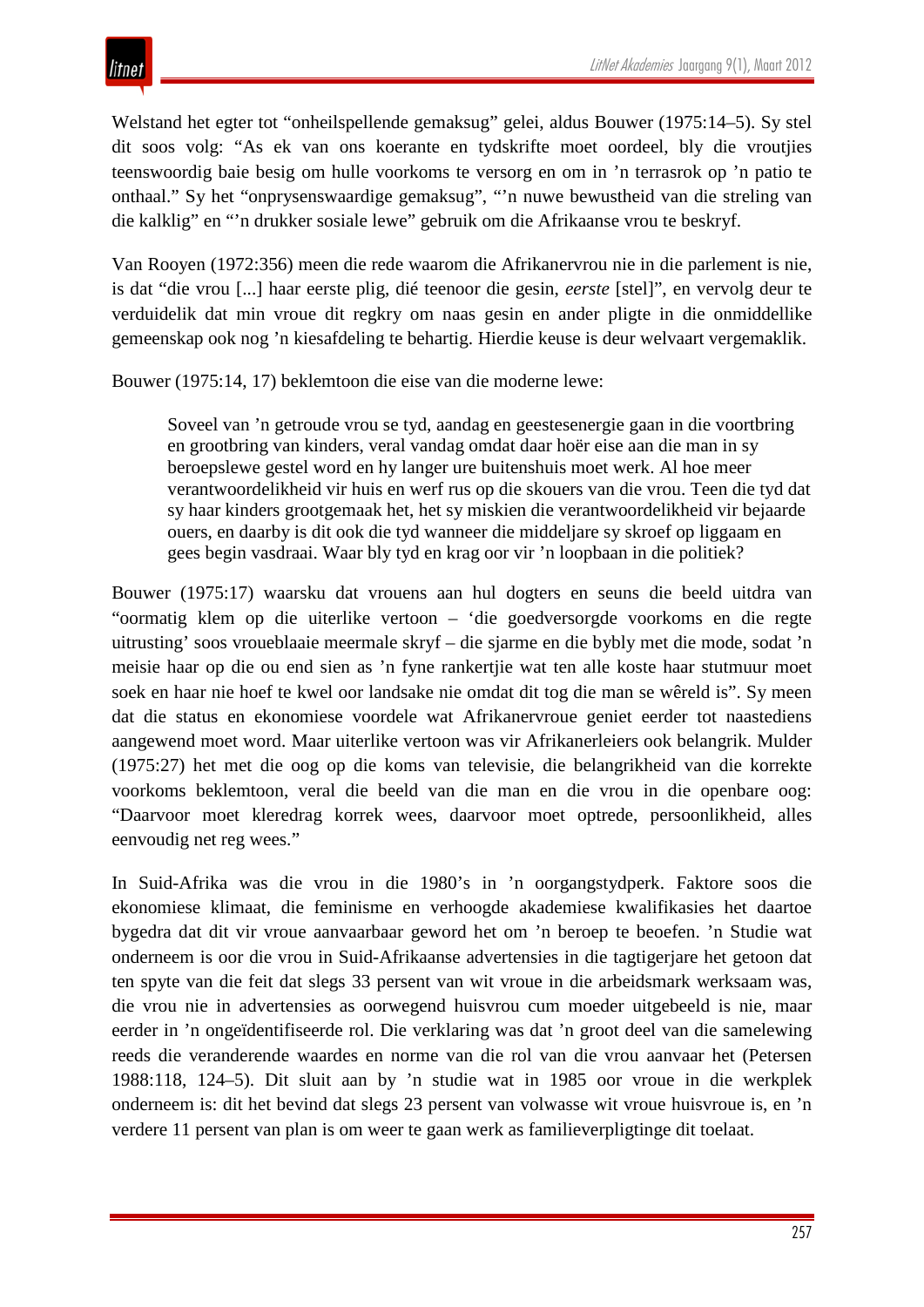Prekel (1986:218–20) is van mening dat daar onder wittes 'n positiewe korrelasie is tussen die lengte van tersiêre opleiding en loopbaanbetrokkenheid. Dit lyk asof die Afrikanervrou 'n uitsondering is en die aanklag "they were sent to university to get a degree and were then sent to the suburbs to go mad" eerder van toepassing is. Die rede hiervoor is dat Calvinisme en die middelklas-waardesisteem dikwels teen werkende moeders gekant is (Brink 2004:5). Deel van bogenoemde tendens is die aanklag dat vroue deur hulle eie tradisionele beeld gekniehalter word. Die meeste vroue ervaar steeds 'n verwarrende skuldgevoel as 'n beroep buite die huis vir hulle werklik belangrik word. Dit is nie net mans wat die verlede as maatstaf gebruik om vroue te veroordeel nie – vroue meet hulself voortdurend aan die verlede. Wat hulle in die verlede beter as vandag kon doen, soos om 'n huishouding te behartig, laat hulle skuldig voel (Van der Vyver 1987:220). Wat ook 'n rol speel, is dat niewerkende vroue dikwels negatiewe opmerkings maak oor die afwesigheid van werkendes in ondersteunende rolle by die skool en die kerk en kla dat hulle byvoorbeeld die werkendes se kinders moet rondkarwei.

Namate Afrikaners welvarend geraak het, kon Afrikanergesinne dit bekostig dat die vrou tuis bly – sy het voltyds huisvrou en moeder geword en het ook 'n huiswerker in diens gehad. Hierdie toestand is, soos reeds aangedui, deur Afrikanerleiers en -kerke goedgekeur. Om 'n huishouding te bestuur was 'n voltydse taak, maar hulle was terselfdertyd ook "volksmoeders", die draers van die Afrikanerkultuur en -nasionalistiese aspirasies, en hul beloning was om moeders te wees van suksesvolle seuns en dogters wat hul land en die Afrikaner dien (Giliomee 2003:20–1). Deur tuis te bly verrig hulle egter ook 'n ekonomiese rol, want hul huishoudelike take, saam met die opvoedingsrol, onthaalrol, as motorbestuurder, ensovoorts, verskaf die agtergrond waarteen mans en kinders hulle loopbane kan bevorder (Prekel 1986:220). Die Afrikanervrou het gemaklik van "volksmoeder" na (slegs?) moeder en huisvrou verskuif.

Baie Afrikanervroue was in die posisie om te kies of hulle wou werk of nie. Met hul geriewe rondom hul versamel, wil dit voorkom asof die Afrikanervrou oor die algemeen agtergebly het. Daar kan geargumenteer word dat sy dalk vir haar 'n nuwe kokon geskep het, 'n kokon wat nou al die voordele wat geld en mag inhou, inkorporeer het. Antjie Krog het in 1986 die Afrikanervrou as volg opgesom:

The Afrikaner woman, in my view, is a privileged species, unique on earth. We enjoy the limitless freedom of time granted us by cheap, intelligent, black domestic help. So we can select the titbits and specialize in entertaining or designing clothes, or studying, or gardening, becoming a connoisseur in silver, and making our own pots or poetry for Christmas […]. I blame the men for it. They like it that way. The more idle their wives, the more successful they obviously must be. (Cloete 1992: 53)

Krog se uitbeelding is sekerlik oordrewe en oorvereenvoudigend. Haar mening dat die skuld by die mans lê, is op sigself insiggewend – weer eens 'n geval van die Afrikanervrou toegespin in 'n kokon van gemak, wat nie verantwoordelikheid aanvaar nie.

Frene Ginwala beskryf wit vroue as "pets" van wit mans – troetelgoedjies as gevolg van hul verhouding met die mans met wie hulle bevoorregting gedeel het. Sy het hierdie beskrywing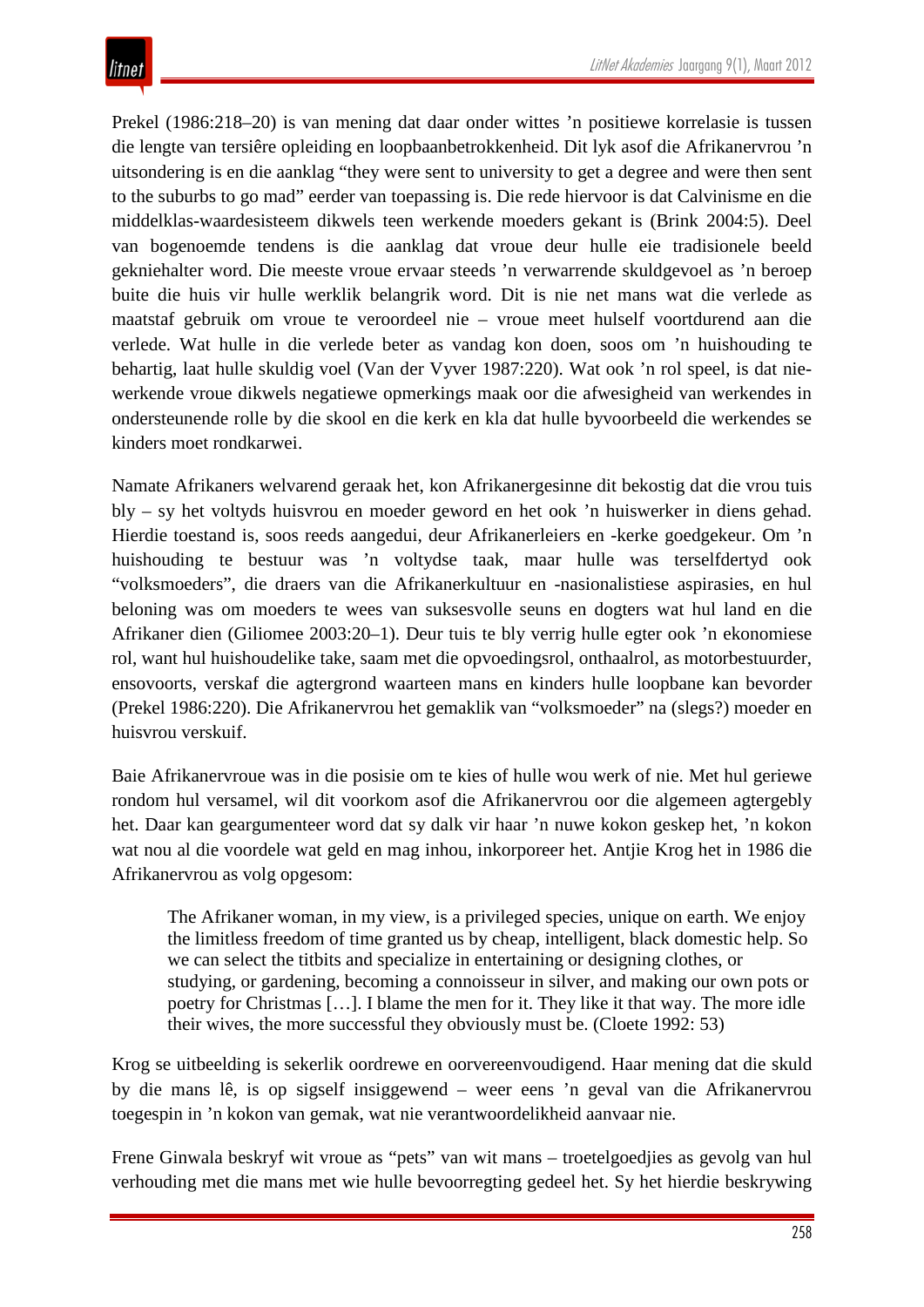gebruik as kontras met swart vrouens, wat sy as "chattels" van swart mans beskryf – los goed waarvan maklik ontslae geraak kon word (Ginwala 1992:2).

## *4.2.6 Die rol van die kerk*

Die Christelik-Nasionale ideologie wat die Afrikanerdom gedefinieer het, is na 1948 deur die nasionaliste regering nog meer aangeblaas. Die gevolg was dat die Afrikaanse kerke se houding teenoor vroue en patriargie in die vroeë 1990's onlosmaaklik verbonde is (sien 4.2.1). Afrikanervroue se rol in die huis en daarbuite is in 'n groot mate deur die Kerk bepaal. Die kerk se houding is grootliks gebaseer op Paulus se briewe aan die Korinthiërs en aan Timotheus (I Kor. 14: 34-36 en I Tim. 2;11, 12), waar die aksent veral geplaas word op die ondergeskiktheid van die vrou aan die man, die hulpverlenende taak van die vrou en die eis dat die vrou in die gemeente moet swyg (Botha 1975a:6).

Bouwer (1975:11–2) wys op die Afrikaanse kerke wat, "dank die Vader daarvoor", 'n toonaangewende rol in die land gespeel het; terselfdertyd meen sy dat 'n vroulike lidmaat in 'n kerklike vrouevereniging leiding kan neem, die toon kan aangee, belangrike werk kan doen, maar in die gemeente as sodanig het sy geen seggenskap nie – dit druis teen die hele beleid van die kerk in om 'n vrou in 'n leiersposisie te plaas.<sup>4</sup> Bouwer meen dat hierdie houding van die kerk, wat van vrouens tweedeklas-lidmate gemaak het, Afrikaanssprekende vroue en mans ook gekondisioneer ten opsigte van die vrou en haar plek as dit by landsbestuur kom.

Afrikanervroue is oor die algemeen gehoorsaam. Cloete (1992:43) meen gehoorsaamheid is inherent aan die Afrikaners se geloof dat hul deur God uitverkore is, en as deel van al die parallelle wat met die Israeliete getref word, is ook die siening dat hulle gehoorsaam moet wees, in hierdie geval aan die kerk, maar ook aan die volksleiers.

M. Elaine Botha meen dat die "swye" wat Paulus aan die Christenvrou opgedra het, 'n verskoning is vir belangeloosheid en traagheid in kerklike en maatskaplike sake. Sy glo ook dat baie vroue verskansing soek in 'n opvatting van vroulikheid wat 'n minimum verantwoordelikheid, sowel binne die huwelik en gesinslewe as daarbuite, impliseer. Botha voel dat talle vroue hulle die Bybelse voorskrifte gerieflikheidhalwe laat welgeval omdat dit die lewe op die oppervlak baie makliker maak. Sy maak die stelling dat die onderwaardering van die vrou nie slegs van die manlike kant kom nie, maar dat talle vroue dit verwelkom. As daar in die samelewing waarin sy haar bevind, nie verwag word dat sy 'n konstruktiewe bydrae moet lewer nie, geen intelligente gesprek moet voer nie, of liewer nie moet dink nie, dan doen sy dit so: "Die gemak waarmee die vrou die rol van kerklike spysenier aanvaar […] laat mens telkens weer verstom staan" (Botha 1975a:2, 5–6).

Daar word selfs die aanklag teenoor die Afrikanervrou gemaak dat sy 'n "slagofferbewussyn" (*victim-consciousness*) het. Daarmee word bedoel dat vroue verkiés om minderwaardig te wees. Daar word suggereer dat die oorsprong van hierdie bewussyn by die Afrikanervrou se godsdiensbelewenis lê (Hambidge 2004).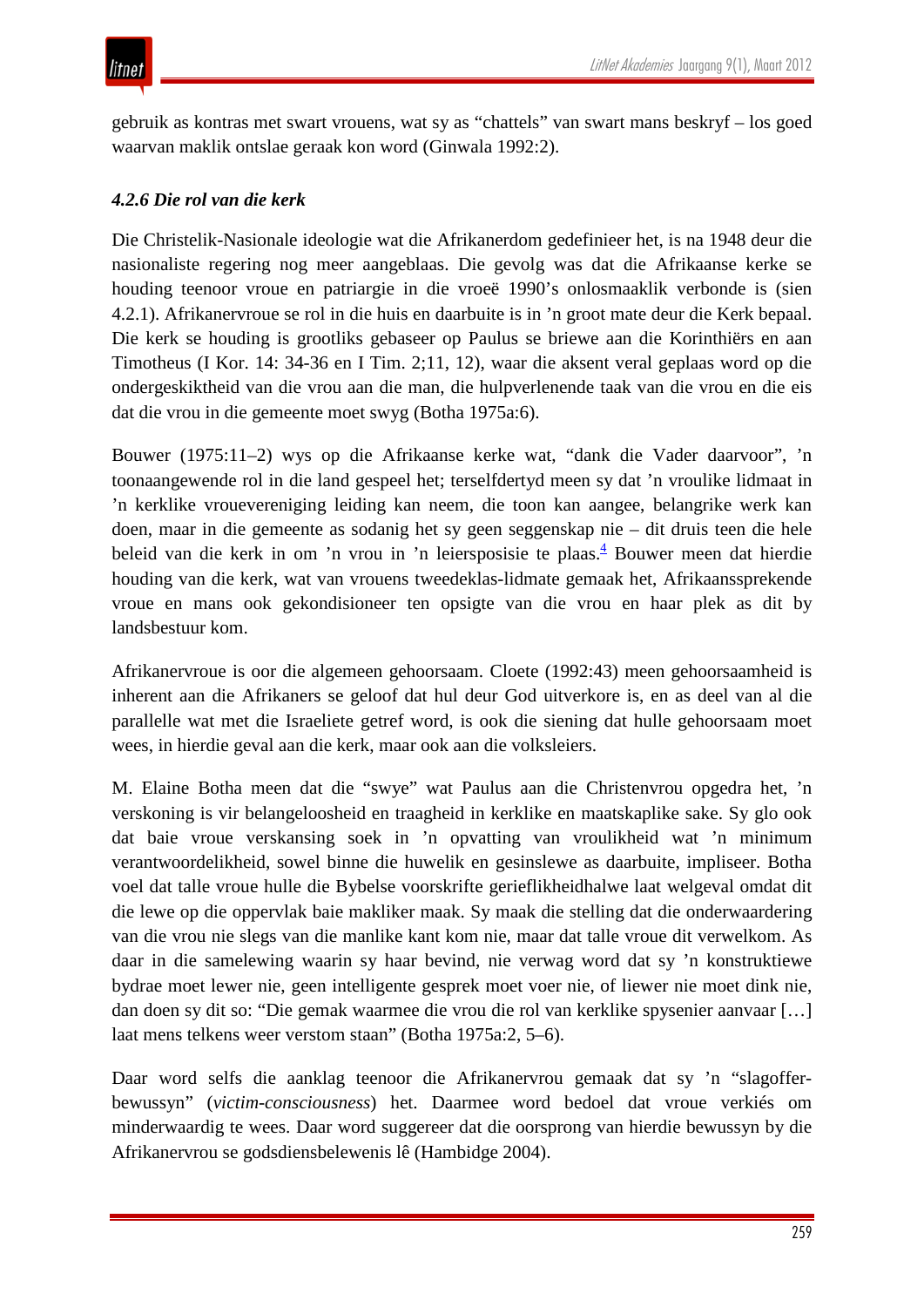#### **5. Die Afrikanervrou in die vroeë 1990's was polities afsydig**

Bogenoemde redes en omstandighede wat die Afrikanervrou polities onbetrokke gelaat het, was onlosmaaklik inmekaar geweef. Paternalisme is deur die leiers van Afrikanernasionalisme skaamteloos gebruik om voorskriftelik te wees oor die verwagtinge van die vrou. Die vrou is nie slegs deur Afrikanermans op haar plek – verkieslik in die huis – gehou nie, maar ook deur die Afrikanerkerke. As bewaker van die sedes van die volk, maar ook diensbaar aan die volk, was daar nie veel keuses vir die Afrikanervrou oor nie – sy het nog steeds 'n "volksmoeder"-rol vertolk. As sy teen die stroom sou beweeg, was daar die gevaar dat sy tot randfiguur uitgestoot sou word. Dit was veel makliker om agteroor te sit en die voordele van haar bevoorregte posisie te geniet.

Die gevolg was dat Afrikanervroue polities afsydig was. Martina Botha het dit soos volg opgesom:

Ons het in 1930 polities mondig geword toe ons die stemreg gekry het, maar baie van ons is nie polities verantwoordelik genoeg nie. Baie van ons is te afsydig en onkundig oor politieke denkrigtings, baie dikwels is ons opvattings net emosioneel gemotiveer sonder die basiese kennis. Ons moet ook verstaan dat politieke onverskilligheid 'n gevaar vir vrede is. Om effektief te kan optree, is kennis en kritiese denke nodig. (Botha 1975b:7)

Bouwer (1975:13) meen dat die Afrikanervrou nie besef wat haar eie waarde en dié van ander vroue is nie, en dus ook nie die vrou se regmatige plek in die politieke lewe nie. Sy verwys na die "rankrosies" wat reken hulle kan nie met eie stam en stamina regop bly nie. Daar moet 'n stut wees wat die koers en rigting van hul groei moontlik maak en daardie stut moet 'n man wees. Hierdie kenmerk kom duidelik na vore in die feit dat vrouens politieke kandidate steun wat hul eggenote steun. Bouwer glo ook dat afgesien van die feit dat vroue nie in hul eie politieke potensiaal glo nie, hulle ook nie in die politieke potensiaal van ander vroue glo nie en dat hulle oor die algemeen eerder vir 'n man as 'n vrou sal stem, want hulle glo nog steeds "'n man is knapper in sulke groot sake as 'n vrou". Hierdie standpunt is tydens die 1994verkiesing bevestig toe beide die South African Women's Party en die Women's Peace Party geen setels gewen het nie (Streak 1995:78–9).

Bouwer (1975:13) het by die onbetrokke moeders gepleit: "Ons kinders moet politiekbewus grootword." Sy het bedoel dat kinders bewus gemaak moet word van hul Afrikanerskap, of soos sy dit genoem het, "trotse volksverband", en daarby het sy weerbaarmaking van die jeug ingesluit.

Volgens Carole Charlewood, televisie-aanbieder en joernalis, moet dogters van kleins af gekondisioneer word om nie ondergeskik te wil wees nie. Hulle moet weet dat hulle 'n belangrike rol het om te speel in die politiek van die land en dat dit nie vir die mans gelos moet word nie. Hulle moet ook glo dat dit nie onvroulik is om polities selfgeldend te wees nie (Swanepoel 1992:44–5). Die skrywer van die betrokke artikel, die joernalis Martie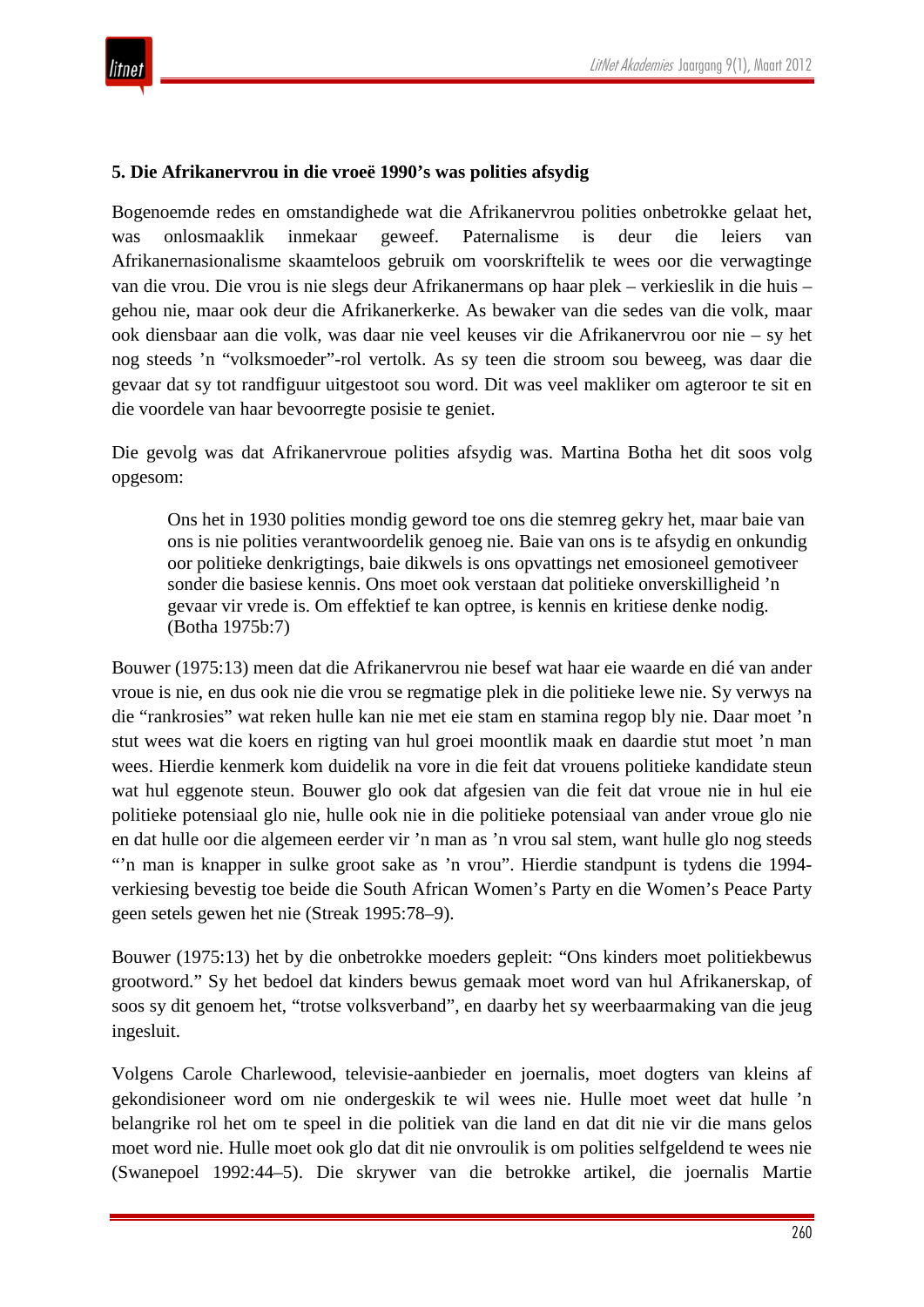Swanepoel, pleit dan ook: "[V]roue moet hul stem laat opklink oor sake wat hulle raak."

"As jy 'n stortvloed emosies en reaksies wil ontketen, noem net die woord 'vroueregte' in 'n geselskap." Mans raak verontwaardig omdat vroue dan "eie regte" moet kry en vroue word "vuurwarm" omdat daar so min aandag daaraan geskenk word. Vroue sal baie vinnig verskeie voorbeelde van diskriminasie teen vroue gee, of dit nou in die beroepswêreld is, in die gesin, seksuele uitbuiting, of baie ander. Hierdie stelling word deur die joernalis Carlien Wessels gemaak in die *Sarie* van 14 April 1993 (Wessels 1993:72–3), net nadat die regering konsepwette teen diskriminasie voorgelê het. Kenners oor 'n wye spektrum is geraadpleeg vir die skryf van die artikel: Margaret Lessing van die Vroueburo, dr. Irma Labuschagne, kriminoloog van UNISA, adv. Francis Bosman en die politikus Dene Smuts, om 'n paar te noem. Almal het gesê die beste manier om diskriminasie teen vroue stop te sit is om vroue deel te maak van die besluitnemingsproses. Vroue moet 'n baie groter bydrae lewer tot die opstel van wette – hulle moet die politiek betree.<sup>5</sup>

Professionele en werkende vroue het aan professionele organisasies soos die Vroueburo behoort wat vir beter werksgeleenthede sou beding. Oor die algemeen wil dit egter voorkom asof Afrikanervroue geweet het wat hulle wil hê – hulle kan talle voorbeelde verskaf van dit wat hulle hinder en van waar teen vroue gediskrimineer word – maar dat hulle dit aan die mans oorgelaat het om daarvoor te veg. Die gevolg is dat hulle polities onbetrokke was.

#### **6. In die vroeë 1990's was die Afrikanervrou verward en op soek na identiteit**

Afgesien van die feit dat die Afrikanervrou polities onbetrokke was, het die veranderende politieke toneel in Suid-Afrika ook 'n bydraende rol gespeel.

Terwyl Afrikaner-identiteit nog onder een kombers toegemaak kon word, was die navolging daarvan redelik maklik. 'n Barsie in Afrikanereenheid het egter reeds in 1969 ontstaan met die wegbreek van die HNP as gevolg van die regering wat probeer het om Engelssprekende wittes in die NP te betrek. Verstedeliking van die Afrikaner en ekonomiese voorspoed het ook 'n rol gespeel. Die bars het 'n breuk geword met die stigting van die KP in 1982 deur Afrikanerleiers wat nie te vinde was vir beperkte magsdeling met Indiërs en bruin mense nie. Die Afrikanervolk is verdeel in verligtes – dié wat liberaal is en uit isolasie wil beweeg – en verkramptes – dié wat eng, konserwatief, ras-eksklusief en tradisievas was (Welsh 1969:272– 4).

Die wegkalwing van Afrikanereenheid het konserwatiewe Afrikanervroue bekommerd gelaat en tot politieke aksie aangespoor. Gedurende die laat 1970's is die Kappiekommando gestig wat na die terugkeer van tradisionele Afrikanerwaardes gesmag het. Hul Voortrekkerdrag en militantheid is egter bespot en is uiteindelik selfs deur sommige konserwatiewe Afrikaners verwerp. In 1983 is Afrikanervroue-Kenkrag gevorm wat veral gekant was teen rasseintegrasie in skole en ander openbare plekke. Met 'n lidmaatskap van 1 000 in die middel-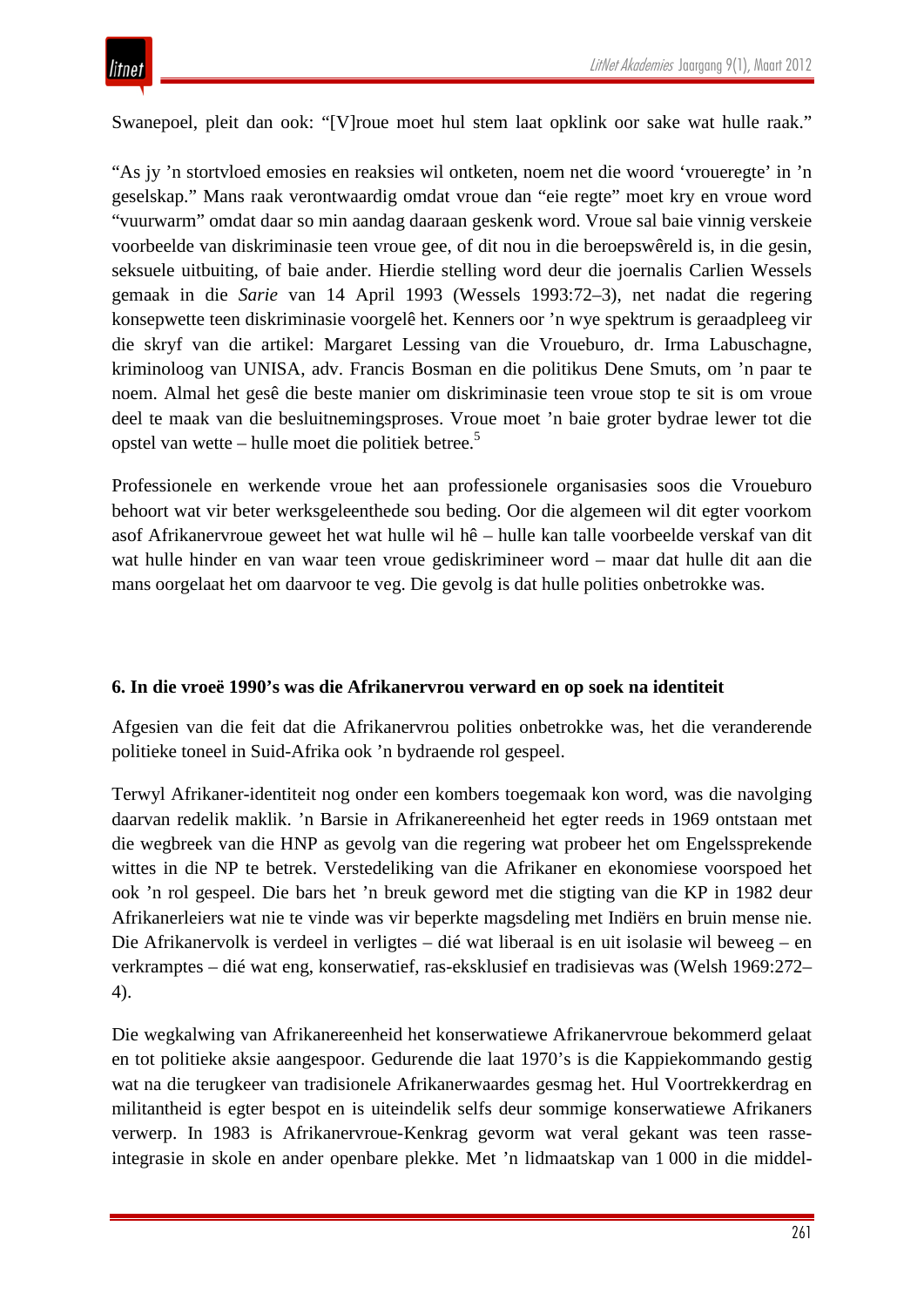1980's het hulle egter tydens die oorgang na rasse-inklusiwiteit ondersteuning verloor (Women and apartheid 1996).

Reeds in 1981 het tussen 30 en 40 persent van Afrikanerkiesers teen die NP gestem, omdat die beoogde hervormings vir hulle onaanvaarbaar was. 'n Verdere vier persent het vir die Progressiewe Party (PP) gestem, want die hervormingsproses was vir hulle te stadig. Tussen 40 en 50 persent van Afrikaners sou gedurende die volgende tien jaar na die KP oorbeweeg. Meer as 42 persent van die NPse ondersteuning was van Engelssprekendes afkomstig. Die NP was nie meer die party van Afrikanernasionalisme nie. Selfs die Broederbond het in 1986 verklaar dat om te oorleef, diskriminasie verwyder moet word (Giliomee 1997:17–9).

In 1954 het D.F. Malan apartheid as volg verduidelik:

Apartheid is based on what the Afrikaner believes to be his divine calling and his privilege […] [T]he Church opposes the social equalitarianism which ignores racial and colour differences between Black and White in everyday life […] and the Dutch Reformed Church accepts the authority of Holy Writ as normative for all political, social, cultural and religious activities. (Apartheid 1954)

Hierdie woorde was die hoeksteen van die apartheidsregering. Die Afrikanergemeenskap is egter tot in sy fondamente geskud toe die NG Kerk in 1986 verklaar het dat rassisme 'n sonde is. Die Afrikaner se interpretasie van die Bybel is as verkeerd bestempel, die Ou-Testamentiese interpretasie is verwerp ten gunste van die Nuwe Testament, waar ras geen rol speel nie. Die parallel tussen die Afrikaner en die uitverkose volk van Israel is verwerp (Giliomee 1997:19).

Waar het die vrou nou ingepas? Soos reeds bespreek, het die kerklike patriargie die vrou se rol op Paulus se uitlatings in die Nuwe Testament gebaseer. Christina Landman het hierdie Bybelse "storie" oor die "stilbly" wat kwansuis van Paulus afkomstig moet wees, bevraagteken, want volgens haar is daar genoegsame bewyse dat dit deur "vrouevyandige" kopieerders bygevoeg is. Landman, Afrikaans en 'n teoloog, wil die Bybel van sy ou patriargale beeld bevry, inderdaad 'n taak wat haar baie kritiek op die hals haal (Van Reenen 1998:3).

Afrikanervroue oor die hele politieke spektrum heen was verward. Wie moes nagevolg word? Selfs hul Christelike ankers is bevraagteken. Die kerk het hom ook nou distansieer van noue identifisering met die staat en die Afrikaner. Teen die einde van die 1980's het geen prominente Afrikaner-akademici in die sosiale en geesteswetenskappe, en die regswese, apartheid meer ondersteun nie (Giliomee 1995:90).

Die Afrikaner was nog altyd in 'n stryd gewikkel. Of die vyand die Britte, die swartes of die kommuniste was, daar was altyd 'n gevaar waarteen die Afrikaner vir oorlewing moes veg. Soos aangedui, het die Afrikanervrou die rol as bewaker van die volk gehad. In die laat 1980's het sommige van die vyande verdwyn.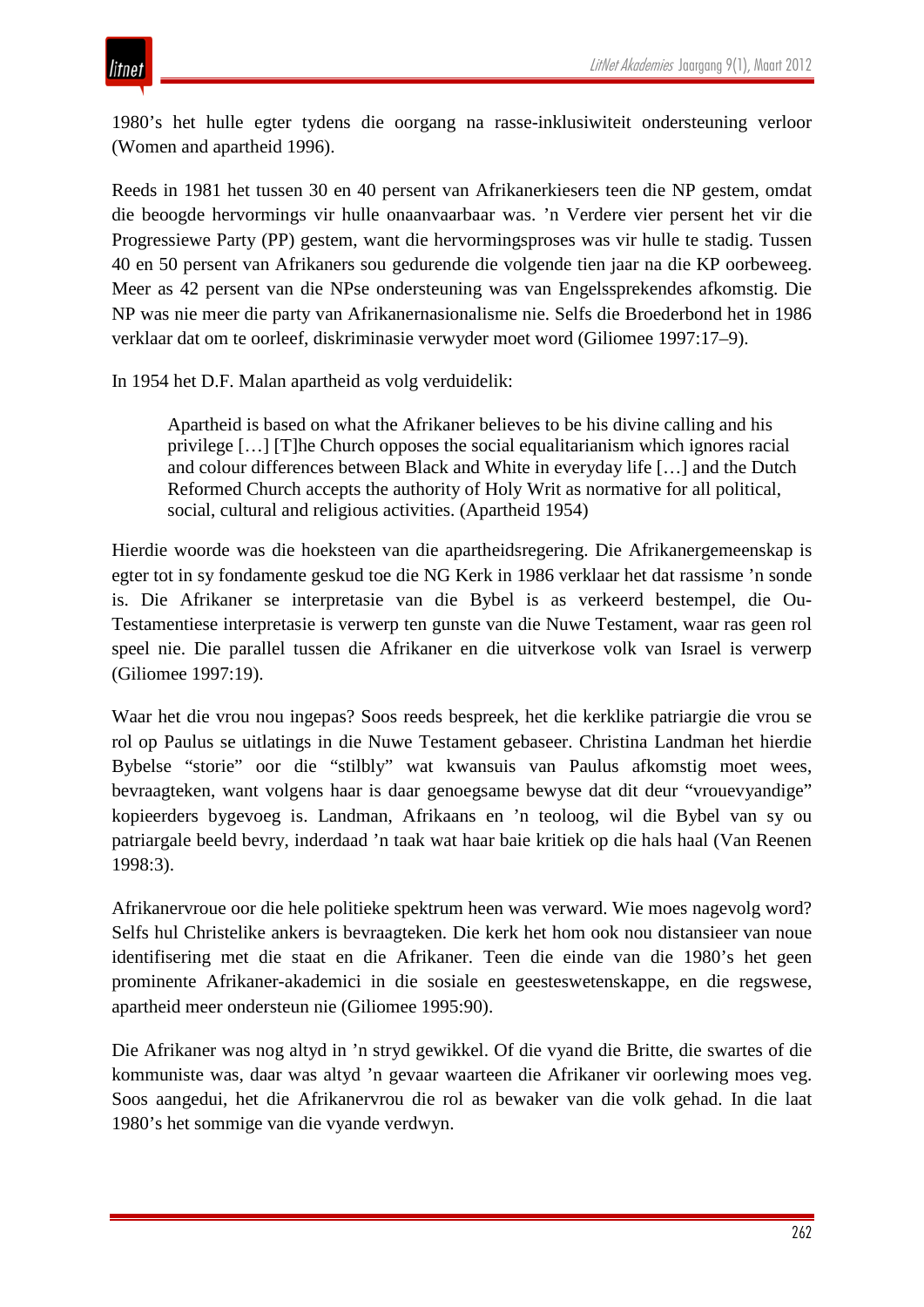In 1988 het die Sowjetunie uit Afrika onttrek. Die gevolg was dat Suid-Afrika, na jare se massiewe klandestiene betrokkenheid binne die grense van Angola en Namibië, ook onttrek het. Die vyand het verdwyn! Teen hierdie tyd het baie Suid-Afrikaners van die betrokkenheid van die Suid-Afrikaanse magte buite die landsgrense geweet. Baie Afrikaners het gevoel hulle is gekul omdat hulle via die buitelandse media en tydens die begrafnisse van gesneuwelde soldate van Suid-Afrika se buitelandse betrokkenheid moes hoor.

In 1989 het die val van die Berlynse Muur die einde van kommunisme aangekondig en skielik was kommunisme nie meer die vyand nie. Pres. F.W. de Klerk het verkondig dat sonder die Sowjetunie die ANC ook nie meer 'n bedreiging was nie (Giliomee 1997:22). Skynbaar het die vrees van 'n kommunistiese ekonomiese beleid ook verdwyn. Die "totale aanslag" het verval. In Namibië, waaraan daar oor soveel jare desperaat vasgeklou is, is demokratiese verkiesings gehou en is die South West Africa People's Organization (SWAPO), tot kort te vore die vyand op die grens, die nuwe regering.

Was daar nog vrese? In 1987 het die akademikus Heribert Adam voorspel dat onderhandelings tussen die ANC en die regering op onder andere die volgende sou uitloop: herverdeling van grond, industriële demokrasie en vakbond-deelname op bestuursvlak; nasionalisering van banke en verswarting van die staatsdiens (Breytenbach 1989:19-20). Hiermee het hy wit vrese vir 'n swart regering bevestig. In dieselfde jaar het 80 persent van die Afrikaners in 'n nasionale meningsopname gesê dat hulle onder 'n swart meerderheidsregering vrees vir die veiligheid van wittes. In 1990, twee maande nadat die onderhandelinge begin het, het dit tot 49 persent gedaal (Giliomee 1997:10). Met die ontbanning van die vyand, onder andere die ANC en die Suid-Afrikaanse Kommunistiese Party (SAKP), was die partye nou aanvaarbaar, maar is nog steeds deur amper die helfte van die wit bevolking gevrees. Die NP-regering was gereed om te onderhandel vir 'n demokrasie, gebaseer op magsdeling, en die wit kiesers was onseker oor hulle toekoms. Slegs een derde van die wittes het aan die einde van die 1992 gedink dat swartes en wittes genoeg gemeen het om saam 'n demokrasie te vorm (Giliomee 1997:10).

Vir die Afrikaner was die vroeë 1990's nog meer onseker. Die sogenaamde meestersimbole van die Afrikaner, naamlik dat blankes meerderwaardig is, dat Afrikaners 'n spesiale verhouding met God het, het feitlik oornag verdwyn, aldus Giliomee (1999:3). Afrikanernasionalisme en die ideologie van apartheid het ineengestort. Apartheid was die weg om die Afrikaneridentiteit te behou – die Afrikaner, dus ook die Afrikanervrou, was sonder identiteit.

## **7. Samevatting**

Kort na die artikel onder bespreking het daar weer 'n artikel in *Sarie* deur dieselfde joernalis, Martie Swanepoel, verskyn: "Dit wil ons nou hê … Drome en ideale en eise van die vrou in die jare 90" (Swanepoel 1992:44–5). Die artikel is saamgestel nadat die joernalis "rondgevra" het: 'n lang lys van behoeftes wat wissel van respek, gelykheid en mans wat moet besef dat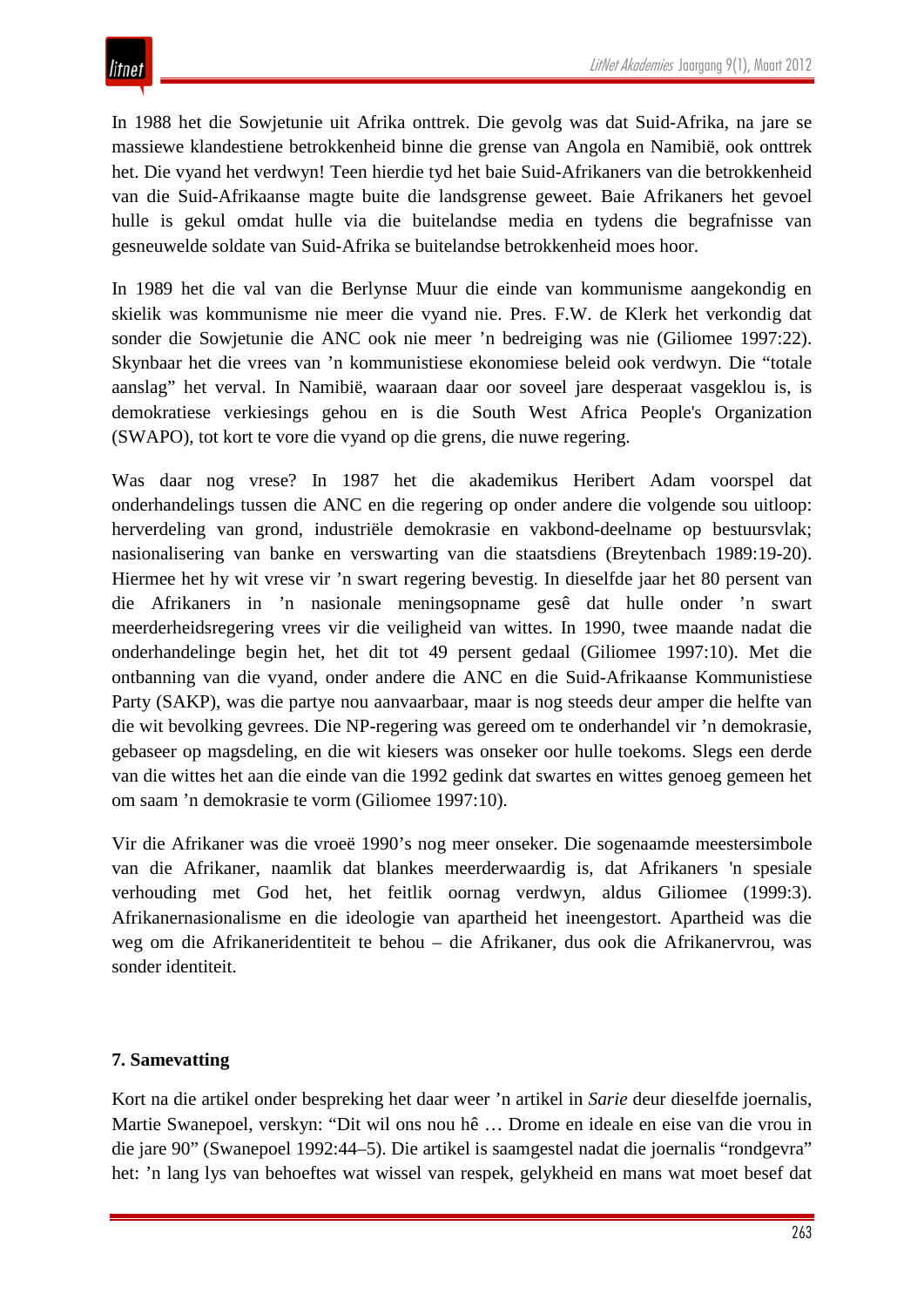vroue intelligente gesprekke kan voer tot spieëls in aanpashokkies wat mens 10 kg maerder laat lyk! Die ongeordende mengelmoes van behoeftes gee die indruk dat die joernalis nie veel moeite of erns met die onderwerp gehad het nie.

'n Maand later verskyn daar 'n artikel oor diskriminasie teen vrouens (Wessels 1992:42–3). Die artikelskrywer het slegs twee vroue genader vir hul opinies. Die een vrou, 'n sosioloog, meen dat dit nog steeds 'n manswêreld is en dat daar nog steeds 'n glasplafon is wat vroue terughou. Sy wys daarop dat KODESA slegs na ernstige pleidooie wel 'n vrouegroep toegelaat het, maar dat die groep net voorleggings kan maak en uitgesluit is van die vyf werksgroepe. Sy noem ook dat alhoewel die ANC 'n Kommissie vir die Bevryding van Vroue gestig het, 'n man in die voorsitterstoel daarvan sit. Die ander vrou wat genader is vir haar opinie, is 'n onderwyseres wat glo dat daar nooit gelykheid kan wees nie, want mans en vroue se rolle verskil. Dit is opvallend dat die twee vroue verkies het om anoniem te bly. Weer eens dui die oppervlakkigheid van die inhoud en die gebrek aan diepgaande navorsing dat *Sarie* nie die onderwerp as belangrik beskou nie. Dit wil dus voorkom of *Sarie* en haar lesers in 1992 nie vroueregte ernstig opneem nie.

Die onderhandelinge vir 'n nuwe demokratiese bestel in Suid-Afrika het 'n tydperk ingelui waar talle kwessies oor menseregte na vore gekom het. Ook vroue het die geleentheid aangegryp om vrouesake en genderverhoudings op die nasionale agenda te plaas in 'n poging om die onregverdighede van die verlede aan te spreek. In 1992 is die Women's National Coalition (WNC), 'n koalisie van vroue-organisasies in Suid-Afrika, gestig. Die doelwitte van die WNC was om inligting oor vroue se behoeftes en aspirasies in te samel en dit in 'n Vrouehandves saam te vat wat uiteindelik 'n integrale deel van die nuwe grondwet van Suid-Afrika sou word (Maritz 2004).

Afrikanervroue en Afrikanervroue-organisasies het ook by die WNC aangesluit. Die vroue was veronderstel om deur hulle betrokkenheid by maatskaplike en kultuurverenigings en organisasies opgewasse te wees om met die swart, bruin en Indiërvroue op gelyke vlak te kon verkeer, maar dit was nie die geval nie. Die Afrikanervroue het op enkele uitsonderinge na moeilik by die WNC aangepas. Daar was talle praktiese probleme, maar dit was veral hulle gebrek aan politieke vernuf en hulle politieke naïwiteit wat hulle betrokkenheid in die wiele gery het (Maritz 2010).

In die tyd toe daar vir vroueregte in Suid-Afrika beding is, is die artikel "Wat maak hulle by Kodesa?" (Du Plessis en Swanepoel 1992) vir die polities afsydige Afrikanervrou geskryf. Die oppervlakkigheid van hierdie artikel, asook van daaropvolgende artikels met 'n aktuele inhoud, dui aan dat die artikelskrywers wel vir 'n bepaalde teikenmark geskryf het. Die persepsie van die skrywers van die artikels, naamlik dat Afrikanervroue nie belangstel in aktuele/politiese sake nie, is histories gefundeerd, maar ook gebaseer op die realiteit van Afrikaneridentiteit in 1992. Die *Sarie*-redaksie, -medewerkers en -lesers was meestal Afrikaners: Afrikaners wat in die vroeë 1990's nie net polities afsydig was nie, maar ook onseker oor hul identiteit as Afrikaners, asook oor die toekoms.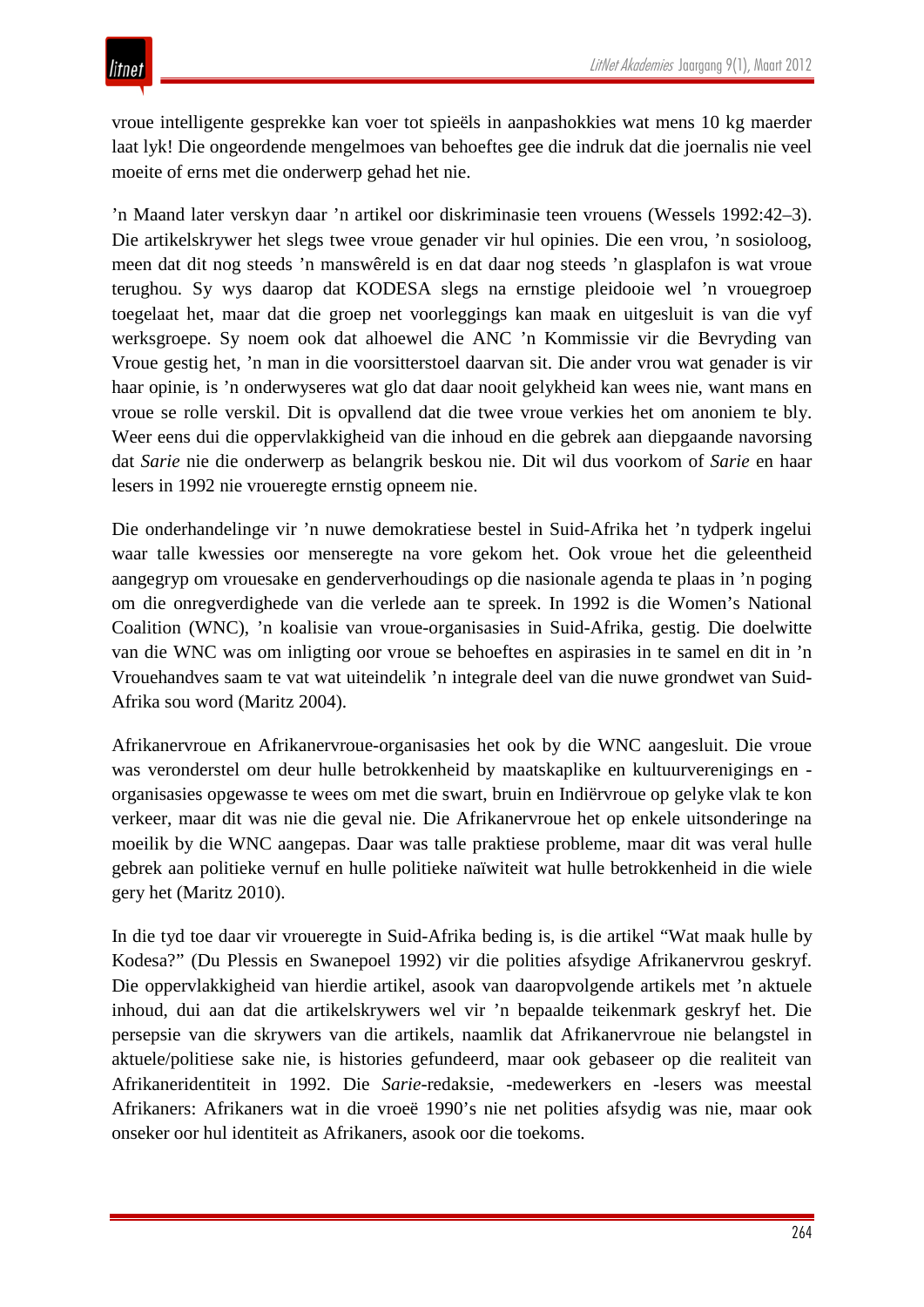*Sarie* het ná 1992 nie net 'n afdeling *Sarie*-aktueel geskep nie, maar het ook artikels geplaas wat vroueregte meer direk aanspreek. In 1993 het Carlien Wessels (1993:72–3) weer, onder *Sarie*-aktueel, 'n artikel geskryf met die titel: "Dis wat ons wil hê." Sy stel dit dat "[v]roueregte vanjaar hoog op die agenda van politici [is]. Vir die eerste keer gaan behoorlike aandag gegee word aan diskriminasie teen vroue en die wette wat hulle daarteen moet beskerm." Vir hierdie artikel is die "grootste vroue-organisasies en kenners" geraadpleeg om "*Sarie* se eie handves vir vroueregte" saam te stel. Vroue wat geraadpleeg is, was onder andere Margaret Lessing van die Vroueburo, dr. Irma Labuschagne, kriminoloog van die Universiteit van Suid-Afrika, adv. Francis Bosman en Dene Smuts. Die "handves" het kategorieë soos die beroepswêreld, die gesin, foute van die verlede en die vrou se beeld aangedui waaronder vroueregte aangespreek moes word.<sup>6</sup>

Vyf maande na die eerste demokratiese verkiesing het dieselfde joernalis 'n ondersoekende artikel ("Hoeveel beloftes gaan waar word?") gepubliseer waarin nagespeur is of die veranderings wat politici voorsien het, gerealiseer het (Wessels 1994:42–3). Wessels het bevind dat daar heelwat positiewe vordering was, soos byvoorbeeld die feit dat 'n kwart van die parlementslede vroue was, dat daar 'n vrouekoukus in die parlement ingestel is wat 'n wakende oog sou hou oor hoe wetgewing vroue raak, meer vroue in sleutelposisies, ensovoorts. Daar was egter steeds die verouderde houding dat vroue nie broodwinners is nie, wat lei tot oneweredighede in onder meer die belastingstelsel, veral vir getroude vroue, blatante seksisme in die werkplek, en diskriminasie by pensioenfondse. Die slotsom was dat daar dringende wetgewing nodig was, nie net om genoemde sake reg te stel nie, maar ook oor sake soos aborsie, verkragting, gelyke betaling vir gelyke werk, mediese voordele en huissubsidies, om maar net 'n paar te noem.

Twee jaar later publiseer dieselfde joernalis 'n artikel met die titel "Gelyke regte uiteindelik hier?" (Wessels 1996:36-7). Hierdie keer het sy wyd geraadpleeg, indringende vrae gestel en tot die slotsom gekom dat daar reeds baie veranderinge deur die regering aangebring is om die saak van vroue te bevorder.

Brink (2004:5) het die Afrikanervrou in die apartheidsjare se kommerwekkende stilswye en afsydigheid oor aktuele sake, selfs al raak dit hul families, as volg opgesom:

Al word hul bediendes gevang en in die tronk gestop weens pasoortredings, word geen gesamentlike protes uit volksmoedergeledere gehoor nie. Ook toe die nuwe oorlog uitbreek, die totale aanslag buite Suid-Afrika se grense, en 'n geheime oorlog in Angola geveg word, word niks gesê oor wanneer troepies dood, gewond of bossies terugkeer huis toe nie.

In 1992 was *Sarie* se politieke stem, en ook dié van haar lesers, steeds gedemp. Die artikel "Wat maak hulle by KODESA?" weerspieël die Afrikanervrou se politieke denkwyse in die tydsgewrig van die vroeë 1990's.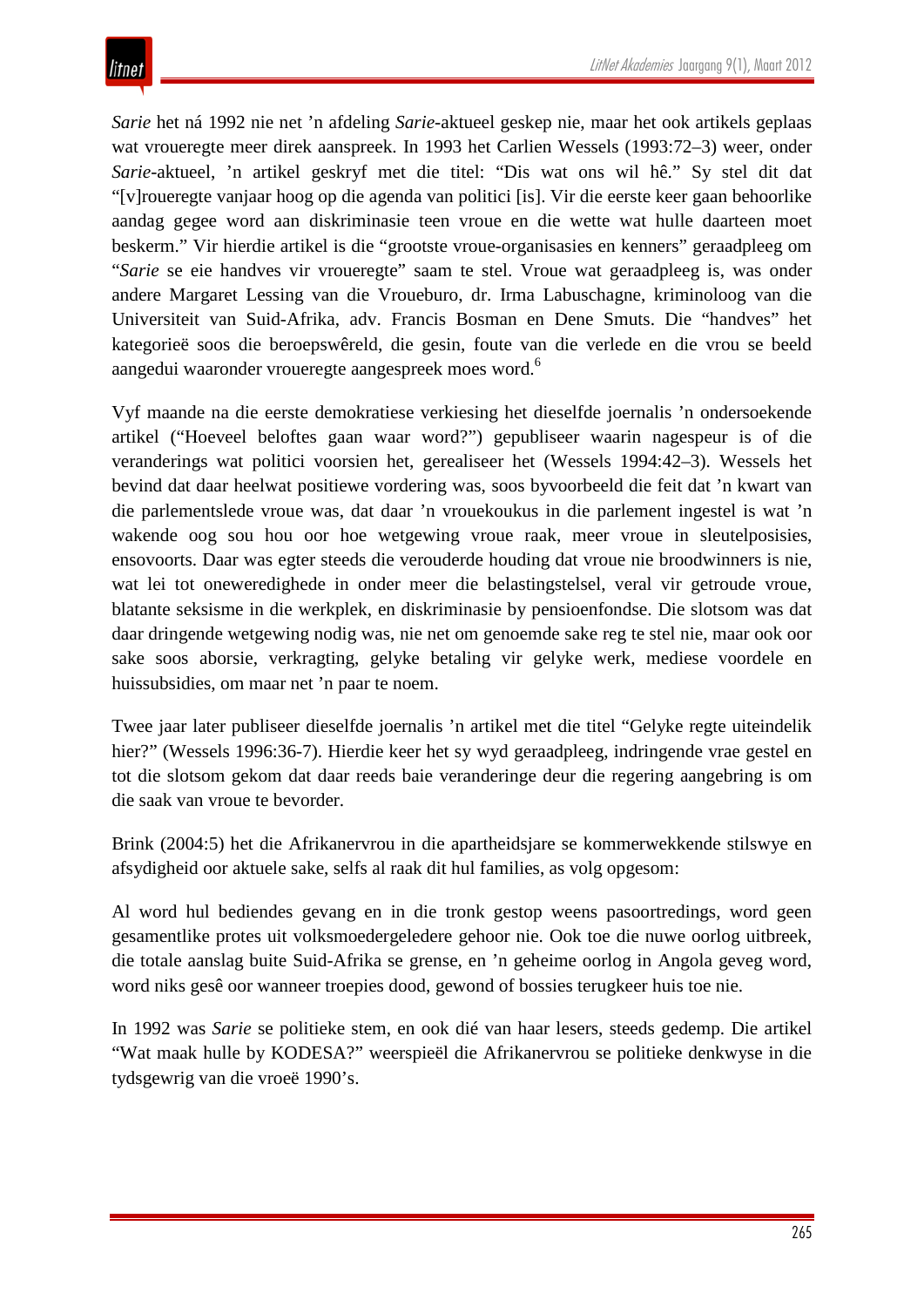## itnet

## **Bibliografie**

Anon. s.j. *Die vroue-optog, 22 Junie 1940*. Opgestel deur die reëlingskomitee. Johannesburg: Afrikaanse Pers.

Anon. 1990a. Aanvalle op SP-vrou ontstel. *Die Burger*, 27 Februarie, bl. 6.

—. 1990b. Regse versuur vergadering. *Die Volksblad*, 26 Februarie, s.b.

—. 1991. SP se vrou: "My hart het gebreek". Mev. Marike de Klerk praat oor geweld op Ventersdorp. *Die Burger*, 12 Augustus, bl. 3.

Apartheid – South Africa's answer to a major problem. 1954. http://web.co.wake.nc.us/lee/vf/afr/soaf/195402asaa/195402asaa.pdf (7 November 2011 geraadpleeg).

Beinart, W. 1994. *Twentieth century South Africa*. Oxford: Oxford University Press.

Berger, I. 1992. *Threads of solidarity: Women in South African industry, 1900-1980.*  Bloomington: Indiana Press.

Botha, M.E. 1975a. *Die vrou moet haar plek ken …* Potchefstroom: Instituut vir Bevordering van Calvinisme, Potchefstroom Universiteit vir Christelike Hoër Onderwys.

Botha, M. 1975b. Uitdaging vir die vrou. In Malan (samest.) 1975.

Bouwer, A. 1975. Waarom so min vroue in die politiek? In Malan (samest.) 1975.

Bozzoli, B. (red.). 1987. *Class, community and conflict*. Johannesburg: Ravan Press.

Breytenbach, W.J. 1989. *The ANC: future prognosis*. Stellenbosch: Instituut vir Toekomsstudie, Universiteit Stellenbosch.

Brink, E. 1987. "Maar 'n klomp 'factory' meide": Afrikaner family and community on the Witwatersrand during the 1920s. In Bozzoli (red.) 1987.

—. 1990. Man-made women: Gender, class and the ideology of the volksmoeder. In Walker (red.) 1990.

—. 2004. Kappies, kopdoeke en kommuniste – Afrikaanse vroue van toeka tot nou. LitNet. <http://www.oulitnet.co.za/seminaar/ebrink.asp> (7 November 2011 geraadpleeg).

Cloete, E. 1992. Afrikaner identity: Culture, tradition and gender. *Agenda*, 13:48–55.

Cronjé, G. 1968. Die patriargale familie in die Afrikaanse kultuurontwikkeling. In Pienaar (red.) 1968.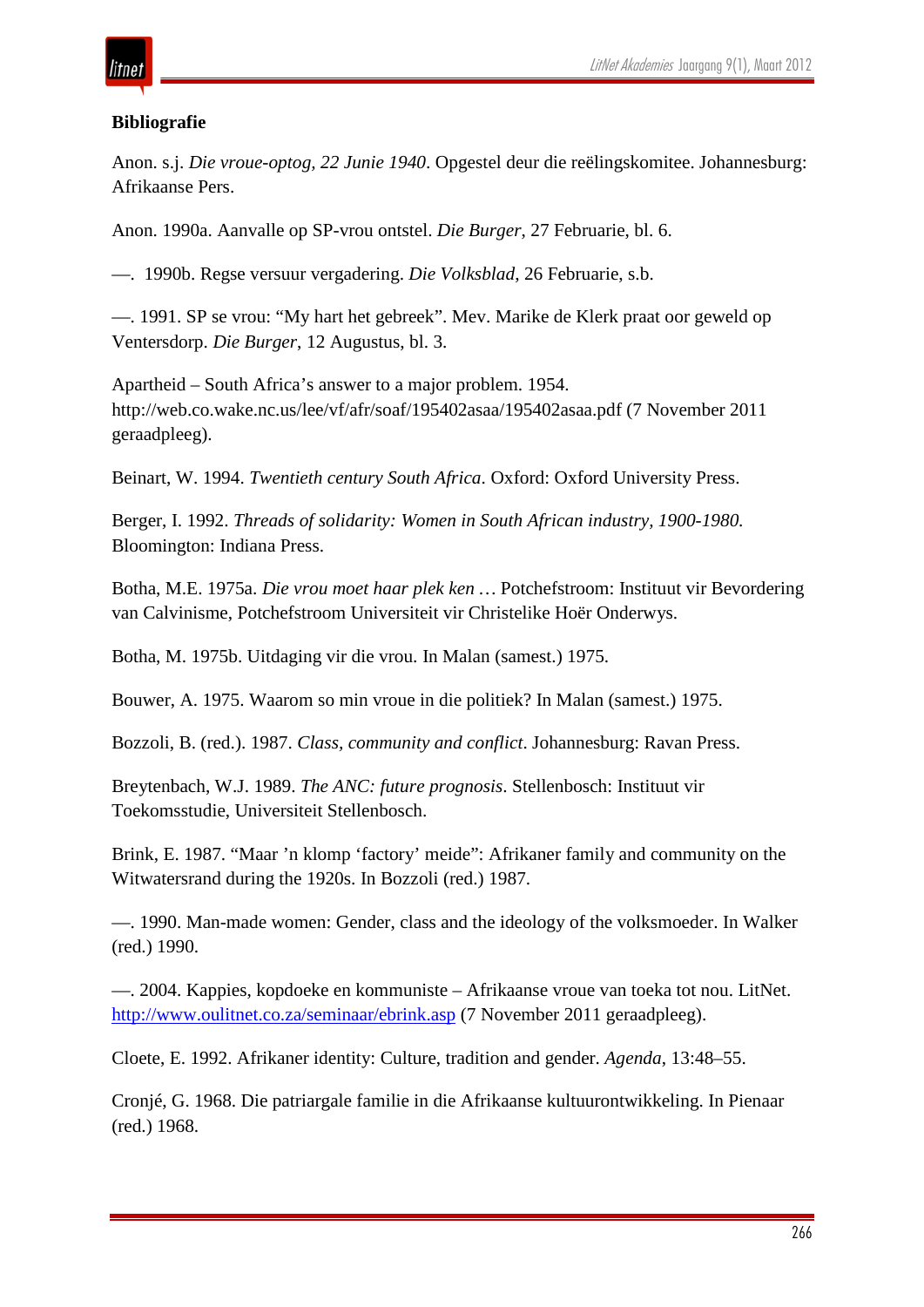Cuthbertson, G., A. Grundlingh en M-L. Suttie (reds.). 2002. *Writing a wider war, rethinking gender, race and identity in the South African war, 1899-1902*. Claremont: David Philip.

De Klerk, F.W. 1998. *Die outobiografie: die laaste trek – 'n nuwe begin*. Kaapstad: Human & Rousseau.

De Klerk, J. 1975. Twee vroue in die senaat. In Malan (samest.) 1975.

De Vaal, A. 2007. Vrouetydskrifte as sosiokulturele joernale: Prominente diskoerse oor vroue en die beroepswêreld in agt vrouetydskrifte uit 2006. Ongepubliseerde MA-verhandeling, Universiteit van Pretoria.

Diederichs, N. 1975. Rol van die vrou in diens van die nasie. In Malan (samest.) 1975.

Du Plessis, T. en M. Swanepoel. 1992. Wat maak hulle by Kodesa? *Sarie*, 27 Mei, ble. 42–3. [Klik hier om die oorspronklike Sarie-artikel "Ons grootste indaba" te lees.](http://www.litnet.co.za/assets/images/la/kodesa.jpg)

Du Toit, M. 1992. "Die bewustheid van armoed"; the *ACVV* and the construction of Afrikaner identity, 1904–1928. *Social Dynamics*, 18(2):19.

—. 1996. Women, welfare and the nurturing of Afrikaner nationalism: A social history of the Afrikaanse Christelike Vroue Vereniging, c 1870-1939. Ongepubliseerde DPhil-tesis, Universiteit van Kaapstad.

Du Toit, M. en A. Krog. 1994. Op pad na 'n inheemse feminisme. *Die Suid-Afrikaan*, 10 Oktober, bl. 22.

Ferguson, M. 1983. *Forever feminine: Women's magazines and the cult of femininity*. Aldershot: Gower.

Gaitskell, D. 1983. Historiography in the 1970s: a feminist perspective. Ongepubliseerde referaat, Conference on Southern African studies, retrospect and perspective. Universiteit van Edinburgh.

Giliomee, H. en H. Adam. 1981. *Afrikanermag: opkoms en toekoms*. Stellenbosch: Universiteitsuitgewers en -Boekhandelaars.

Giliomee, H. 1995. Democratization in South Africa. *Political Science Quarterly*, 110(1):90.

—. 1997. Surrender without defeat: Afrikaners and the South African "miracle". *Spotlight*, 2:17 en 2:19. Braamfontein: South African Institute of Race Relations.

—. 1999. Perspektief vir die toekoms. http://www.fak.org.za/Giliomee.htm (22 Oktober 2003 geraadpleeg).

—. 2003. The rise and fall of Afrikaner women. <http://www.oulitnet.co.za/seminarroom/afwomen.asp> (9 November 2003 geraadpleeg).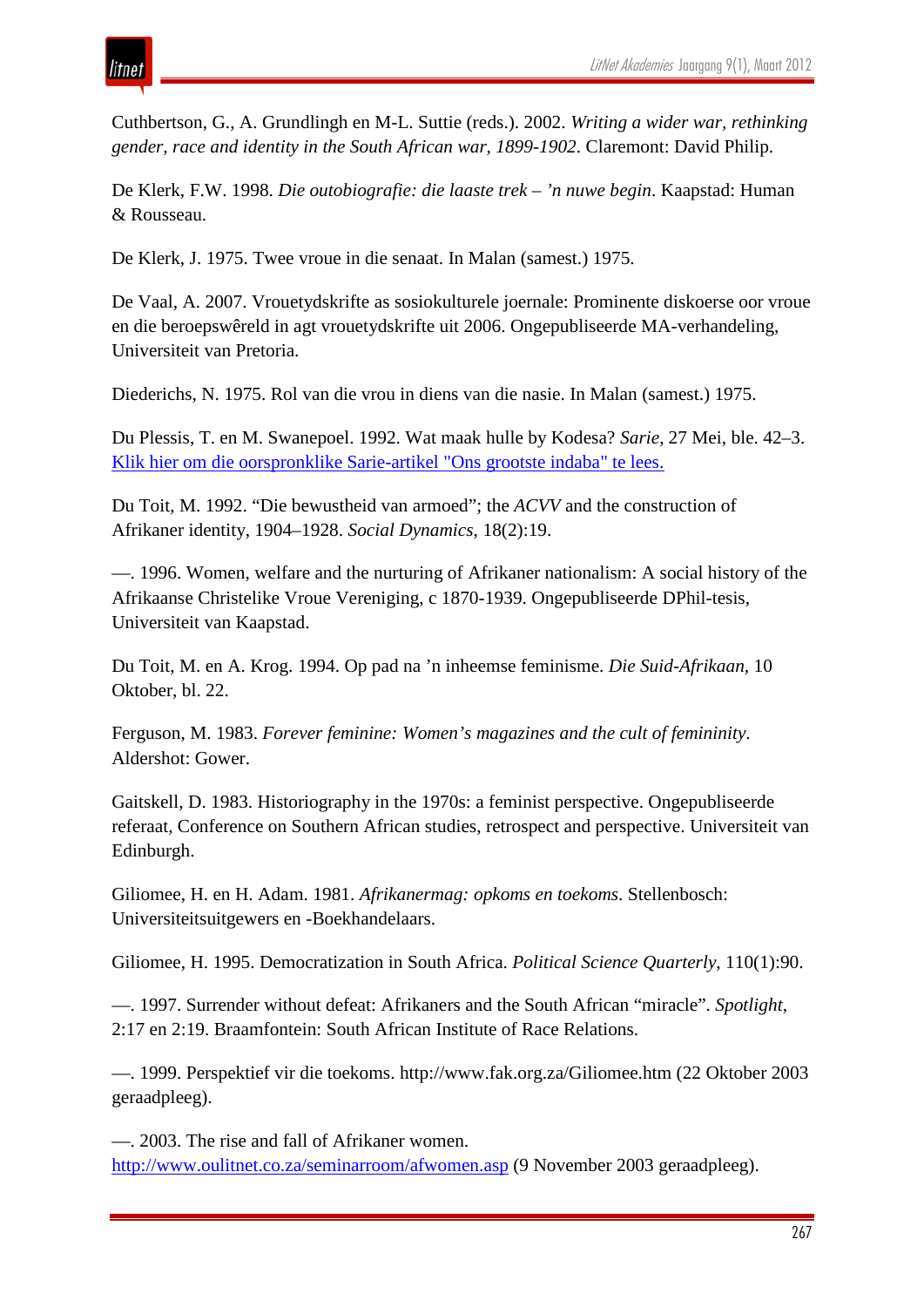itnet

Ginwala, F. 1992. Women in South Africa shape democratic change. <http://library.fes.de/fulltext/iez/00060003.htm> (7 November 2011 geraadpleeg).

Grosskopf, J.F.W. 1932. Plattelandsverarming en plaasverlating. *Die Armblanke-vraagstuk in Suid-Afrika, verslag van die Carnegie-kommissie*. Stellenbosch: Pro Ecclesia Drukkery.

Grundlingh, A. 2002. The national women's monument: The making and mutation of meaning in Afrikaner memory of the South African war. In Cuthbertson e.a. (reds.) 2002.

Hambidge, J. 2004. Paneelbespreking. Woordfees, Stellenbosch.

Jacobs, G. (red.). 1986. *South Africa – the road ahead*. Johannesburg: Jonathan Ball.

Jansen, C. Apartheid and religion. http://www.postfun.com/pfp/features/98/may/cjansen.html (12 Junie 2004 geraadpleeg).

Korf, L. 2007. Behind every man: D.F. Malan and the women in his life, 1874-1959. Ongepubliseerde referaat, The Southern African Historical Society Biennial Conference. Universiteit van Johannesburg.

Kruger, L-M. 1991. Gender, community and identity: women and Afrikaner nationalism in the volksmoeder discourse of Die Boerevrou, 1919-1931. Ongepubliseerde MAverhandeling, Universiteit van Kaapstad.

Landman, C. 1994. *The piety of Afrikaans women, diaries of guilt.* Pretoria: Universiteit van Suid-Afrika.

Lourens, A. 1999. Afwesig uit die kanon: Die prosageskrifte van die klerewerkers <http://www.sun.ac.za/afrndl/tna/972/Lourens.html> (12 April 2004 geraadpleeg).

Lessing, M. (red.). 1994. *South African women today*. Kaapstad: Maskew Miller Longman.

Lombard, C.E. 1992. Feminist anthropology: A new model for a changing society? Ongepubliseerde MA-verhandeling, Universiteit Stellenbosch.

Magazines. 2011. *Sarie*, bygewerk 2011-07-19, http://www.magazines.co.za/magazine/sarie.html (15 November 2011 geraadpleeg).

Malan, K. (samest.). 1975. *Die vrou en die politiek*. *'n Simposium gehou op 23 tot 26 September 1974 in Kaapstad deur die Nasionale Vroueklub van die Parlement.* Elsiesrivier: Nasionale Handelsdrukkery.

Maritz, L. 2004. Afrikanervroue se politieke betrokkenheid in historiese perspektief met spesiale verwysing na die Women's National Coalition van 1991 tot 1994. Ongepubliseerde DPhil-tesis, Universiteit Stellenbosch.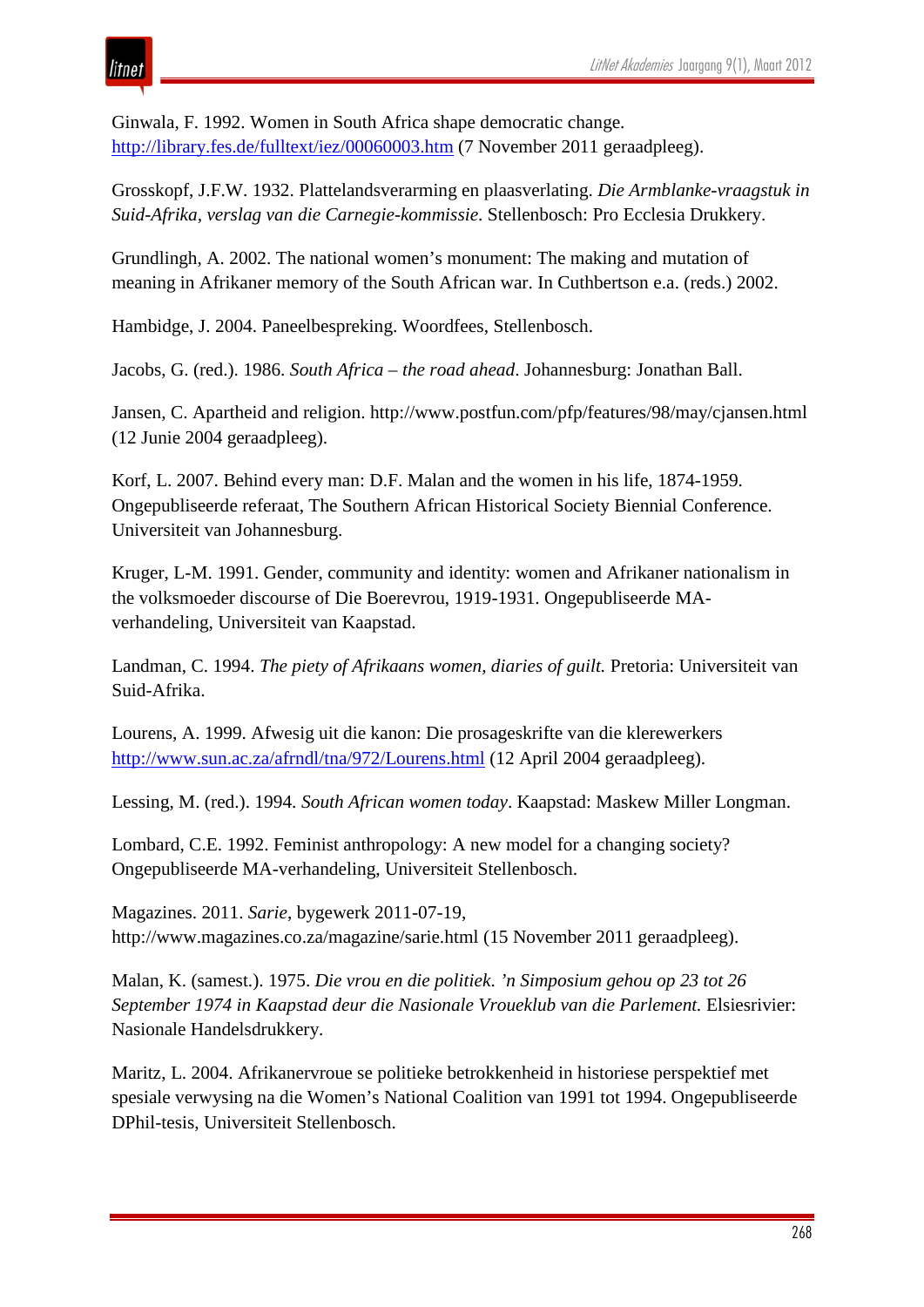Maritz, L. 2010. "In die vyand se kraal". Die rol en ervaring van Afrikanervroue in die Women's National Coalition. *LitNet Akademies*, 7(3).

[http://www.litnet.co.za/Article/in-die-vyand-se-kraal-die-rol-en-ervaring-van-afrikanervroue](http://www.litnet.co.za/Article/in-die-vyand-se-kraal-die-rol-en-ervaring-van-afrikanervroue-in-die-womens-national)[in-die-womens-national](http://www.litnet.co.za/Article/in-die-vyand-se-kraal-die-rol-en-ervaring-van-afrikanervroue-in-die-womens-national) (26 Februarie 2012 geraadpleeg.

Media 24. 2011. Sarie.<http://www.media24.com/af/tydskrifte/vrouetydskrifte/sarie.html> (15 November 2011 geraadpleeg).

Moodie, D.T. 1975. *The rise of Afrikanerdom. Power, apartheid and the Afrikaner civil religion.* Berkeley: University of California Press.

Moolman, E. 1984. Koes manne, die vroue neem oor! *Huisgenoot*, 31 Mei, bl. 114.

Mulder, C.P. 1975. Die vrou in toekomstige politieke bedeling. In Malan (samest.) 1975.

Norval, A.J. 1996. *Deconstructing apartheid discourse*. Londen: Verso.

Petersen, A. 1988. Die uitbeelding van die vroulike rol in advertensies in Suid-Afrikaanse vrouetydskrifte. Ongepubliseerde MA-verhandeling, Randse Afrikaanse Universiteit.

Phillips, M.W. 2002. The end conscription campaign 1983-1988: a study of white extraparliamentary opposition to apartheid. Ongepubliseerde MA-verhandeling, Unisa.

Pienaar, P. de V. (red.). 1968. *Kultuurgeskiedenis van die Afrikaner*. Kaapstad: Nasionale Boekhandel.

Posel, D. 1991. *Women's power, men's authority; rethinking patriarchy*. Ongepubliseerde referaat, Conference on women and gender in Southern Africa. Universiteit van Natal.

Prekel, T.1994. South African women – meeting the challenges of the 1990s. In Lessing (red.) 1994.

—. 1986. Women's role in building bridges and seeking solutions. In Jacobs (red.) 1986.

Rabe, L. 1985. Ontstaan en ontwikkeling van *Sarie Marais* as massatydskrif vir die Afrikaanse vrou. Ongepubliseerde MA-verhandeling, Universiteit Stellenbosch.

Rantete*,* J.M. 1998. *The African National Congress and the negotiated settlement in South Africa*. Pretoria: Van Schaik.

Rothman, M.E. 1972. *My beskeie deel, 'n outobiografiese vertelling*. Kaapstad: Tafelberg.

Sachs, E.S. 1952. *The choice before South Africa*. Londen: Turnstile Press.

Slabbert, S. 1992. Die veranderlike konstantes van die Afrikaanse vrouetydskrif. *Tydskrif vir Geesteswetenskappe*, 32(3):193–208.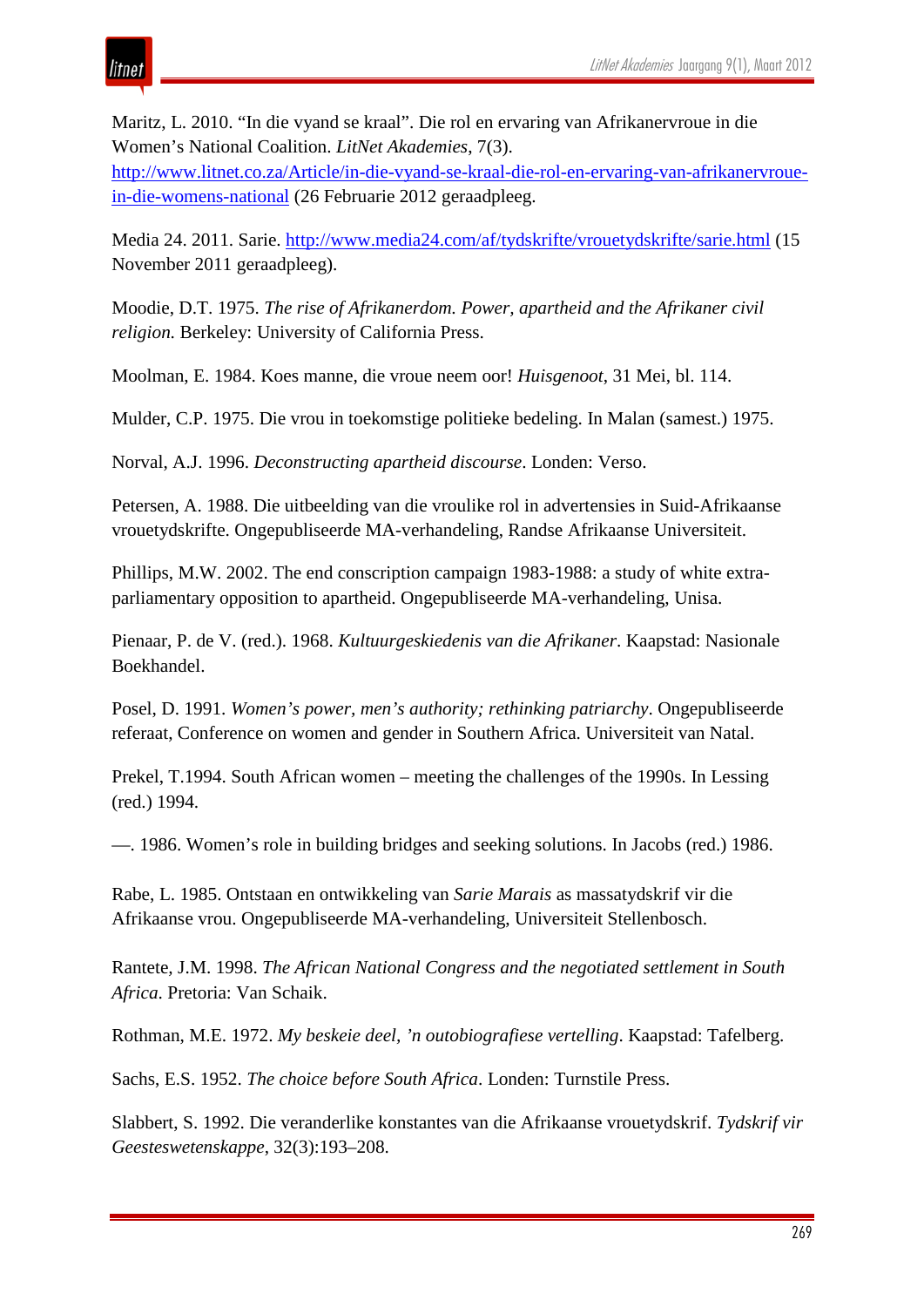

Stockenström, E. 1944. Geskiedenis van die vrouebeweging en die vrouestemreg in Suid-Afrika tot 1930.Ongepubliseerde DPhil-tesis, Universiteit Stellenbosch.

Streak, D. 1995. Win some, lose some. *Fair Lady*. 9 Augustus, ble. 78–80.

Swanepoel, M. 1992. Dit wil ons nou hê ... *Sarie*, 24 Junie, ble. 44–5.

Terreblanche, C. 2001. Codesa – the talks that nearly went awry. *The Star*, 20 Desember, bl. 21.

Truter, E. 1997. *Tibbie, Rachel Isabella Steyn, 1865–1955: Haar lewe was haar boodskap*. Kaapstad: Human & Rousseau.

Van der Merwe, C.P. en C.F. Albertyn (reds.). 1972. *Die vrou*. Deel 5. Stellenbosch: C.F. Albertyn Eiendoms Beperk.

Van der Vyver, M. 1987. Die groeiende rol van die vrou in die Afrikaanse pers met spesifieke verwysing na Die Burger en die Nasionale Pers. Ongepubliseerde MAverhandeling, Universiteit Stellenbosch.

Van der Walt, A.J.H., J.A. Wiid, A.L. Geyer en D.W. Krüger (reds.). 1964. *Geskiedenis van Suid-Afrika*. 2de uitgawe. Kaapstad: Nasou.

Van Reenen, R. 1998. Paulus was 'n "oulike ou", sê Christina. *Die Burger*, 1 Julie, bl. 3.

Van Rensburg, A.P. 1966. *Moeders van ons volk*. Johannesburg: Afrikaanse Pers-Boekhandel.

Van Rooyen, J. 1972. Vroue in die politiek. In Van der Merwe en Albertyn (reds.) 1972.

Victory or violence: the story of the AWB. http://www4.stormfront.org/whitehistory/awb/chap17.htm (4 Augustus 2003 geraadpleeg).

Vincent, L. 1997. Mothers of invention: gender, class and ideology of the "volksmoeder" in the making of Afrikaner nationalism, 1918–1939*.* Ongepubliseerde DPhil.-tesis, Universiteit van Oxford.

—. 1999a. A cake of soap: The "volksmoeder" ideology and Afrikaner women's campaign for the vote. *The International Journal of African Historical Studies*, 32:7–8.

—. 1999b. Bread and honour. (Artikel met die afsterwe van Anna Scheepers.) *Sunday Times*, 21 November, bl. 63.

Walker, C. (red.). 1990. *Women and Gender in Southern Africa to 1945*. Kaapstad: David Philip.

Welsh, D. 1969. Urbanisation and the solidarity of Afrikaner nationalism. *The Journal of Modern African Studies*, 7(2):272.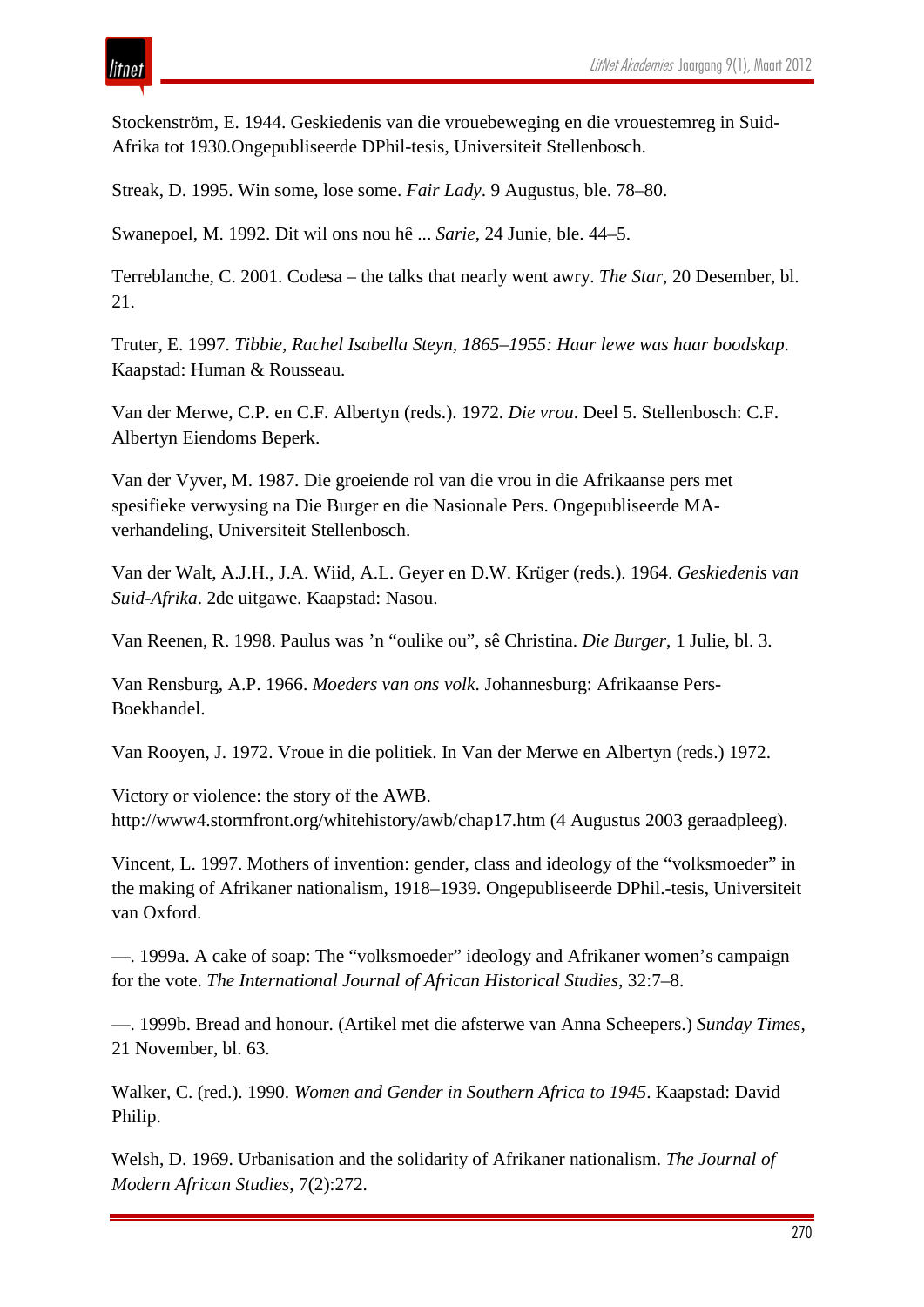Wessels, C. 1992. Word nog teen ons gediskrimineer? *Sarie*, 22 Julie, ble. 42–3.

- —. 1993. Dis wat ons wil hê. *Sarie*, 14 April, ble. 72–3.
- —. 1994. Hoeveel beloftes gaan waar word? *Sarie*, 14 September, ble. 42–3.
- —. 1996. Gelyke regte uiteindelik hier? *Sarie*, 24 April, ble. 36–7.

Women and apartheid. 1996.

http://www.photius.com/countries/south\_africa/society/south\_africa\_society\_women\_in\_the [1990s.html](http://www.photius.com/countries/south_africa/society/south_africa_society_women_in_the_1990s.html) (10 November 2011 geraadpleeg).

#### **Eindnotas**

itnet

1 Du Plessis, T. en M. Swanepoel. 1992. Wat maak hulle by Kodesa? *Sarie*, 27 Mei, ble. 42–3.

Swanepoel, M. 1992. Dit wil ons nou hê….*Sarie*, 24 Junie, ble. 44–5.

Wessels, C. 1992. Word nog teen ons gediskrimineer? *Sarie*, 22 Julie, ble. 42–3.

- —. 1993. Dis wat ons wil hê. *Sarie*, 14 April, ble. 72–3.
- —. 1994. Hoeveel beloftes gaan waar word? *Sarie*, 14 September, ble. 42–3.
- —. 1996. Gelyke regte uiteindelik hier? *Sarie*, 24 April, ble. 36–7.

<sup>2</sup> Alhoewel daar gepoog is om die demo- en psigografie van die *Sarie*-leser van 1992 in die hande te kry, was dit onsuksesvol.

In 2011 dui *Sarie* haar lesersprofiel as volg aan:

- $\bullet$  Ewig 30
- Die kontemporêre Afrikaanssprekende vrou van Suid-Afrika
- Trots Suid-Afrikaans
- Onafhanklik en onbevooroordeeld in denke en lewensbeskouing
- Gemaklik met verandering
- Geanker in familie, vriende en gemeenskap
- 'n Doener met dryfkrag
- Iemand in voeling met die nuutste neigings 'n vrou en wêreldburger
- Iemand wat in die taal van haar hart geïnspireer wil word(Magazines 2011).

*Sarie* identifiseer haar lesers as volg:

*Sarie* is die keuse van die modern Afrikaanssprekende vrou. Die tydskrif is 'n intieme deel van haar lewe en is 'n ware uitdrukking van haar lewenstyl en lewensfilosofie. Ons vertel maandeliks eg Suid-Afrikaanse stories wat haar goed oor haarself en haar wêreld laat voel. Ons lesers wend hulle tot *Sarie* (gedruk of digitaal) vir intieme gesprekke en gee